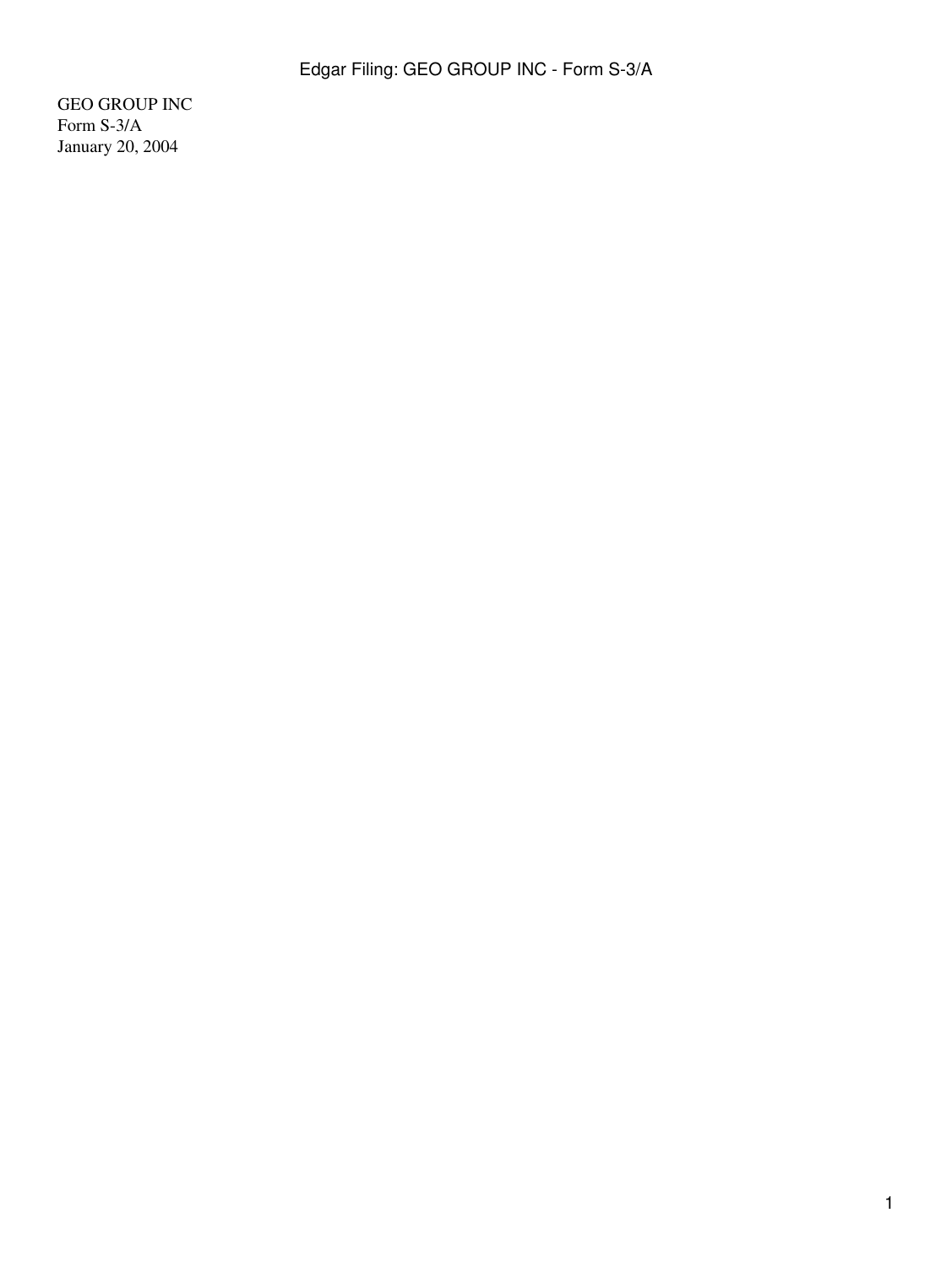**As filed with the Securities and Exchange Commission on January 20, 2004**

**Registration No. 333-111003**

## **SECURITIES AND EXCHANGE COMMISSION Washington, D.C. 20549**

**Amendment No. 1**

**to**

## **FORM S-3**

**REGISTRATION STATEMENT UNDER THE SECURITIES ACT OF 1933**

## **THE GEO GROUP, INC.**

(formerly known as Wackenhut Corrections Corporation) (Exact name of registrant as specified in its charter)

**Florida**

(State or other jurisdiction of incorporation or organization)

#### **621 NW 53rd Street, Suite 700**

**Boca Raton, Florida 33487 (561) 893-0101**

(Address, including zip code, and telephone number, including area code, of each registrants principal executive offices)

**John J. Bulfin, Esq.**

**Senior Vice President, General Counsel and Secretary 621 NW 53rd Street, Suite 700 Boca Raton, Florida 33487 (561) 893-0101**

(Name, address, including zip code, and telephone number, including area code, of agent for service)

*Copies to:*

**Stephen K. Roddenberry, Esq. Akerman Senterfitt One Southeast Third Avenue Miami, Florida 33131 (305) 374-5600 (phone) (305) 374-5095 (fax)**

**APPROXIMATE DATE OF COMMENCEMENT OF PROPOSED SALE TO THE PUBLIC:** From time to time after the effective date of this registration statement.

If the only securities being registered on this Form are being offered pursuant to dividend or interest reinvestment plans, please check the following box. o

If any of the securities being registered on this Form are to be offered on a delayed or continuous basis pursuant to Rule 415 under the Securities Act of 1933, other than securities offered only in connection with dividend or interest reinvestment plans, check the following box. x

**65-0043078**

(I.R.S. Employer Identification Number)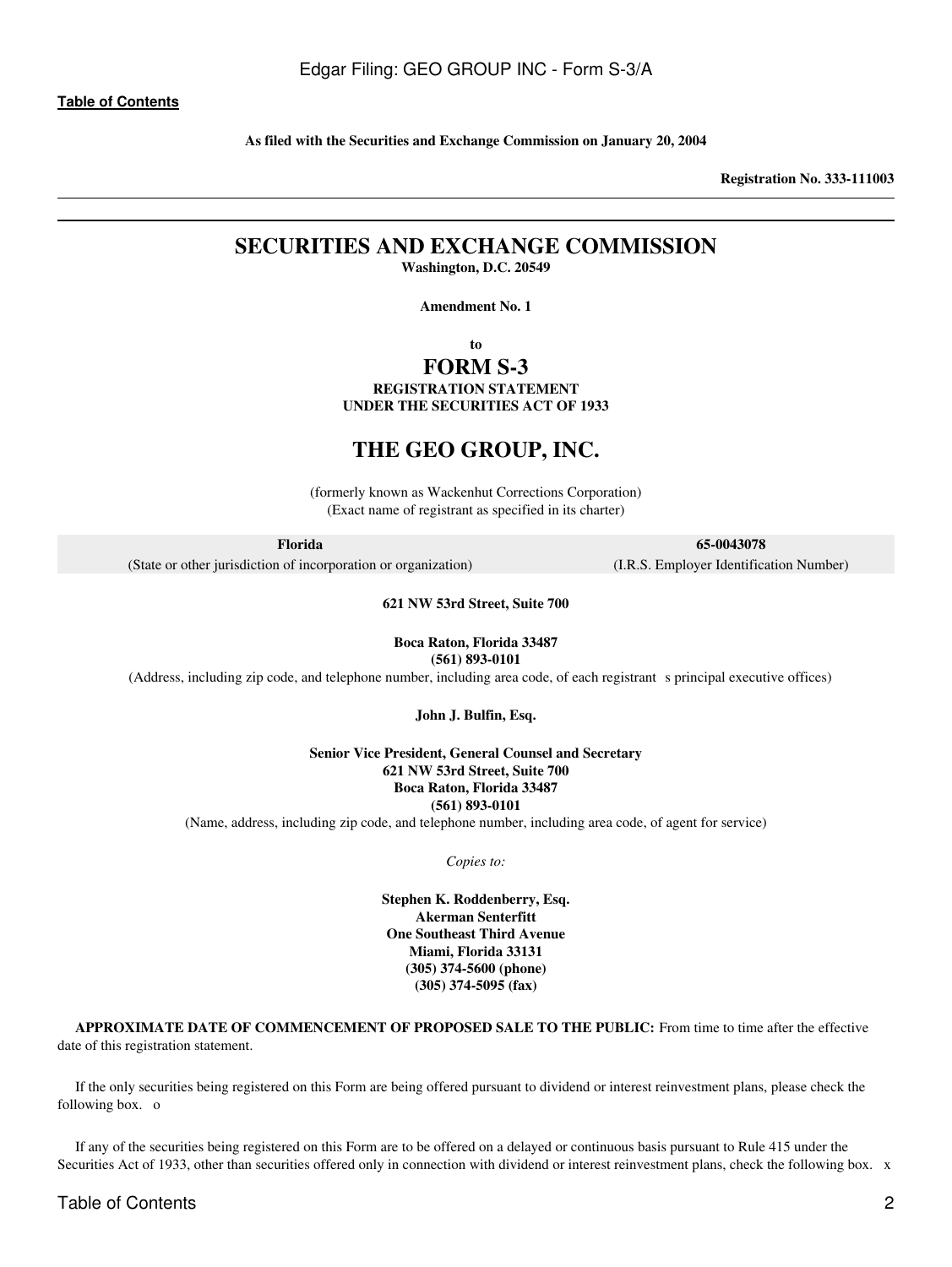If this Form is filed to register additional securities for an offering pursuant to Rule 462(b) under the Securities Act, please check the following box and list the Securities Act registration statement number of the earlier effective registration statement for the same offering. o

If this Form is a post-effective amendment filed pursuant to Rule 462(c) under the Securities Act, check the following box and list the Securities Act registration statement number of the earlier effective registration statement for the same offering. o

If delivery of the prospectus is expected to be made pursuant to Rule 434, please check the following box. o

## **CALCULATION OF REGISTRATION FEE**

| Title of each class of securities<br>to be registered $(1)$ | <b>Amount</b><br>to be<br>registered(1)(2)(3) | <b>Proposed</b><br>maximum<br>aggregate offering<br>price(2)(3) | <b>Amount of</b><br><b>Registration</b><br>$\text{Fee}(4)$ |
|-------------------------------------------------------------|-----------------------------------------------|-----------------------------------------------------------------|------------------------------------------------------------|
| Common stock par value \$0.01 per share(4)                  |                                               |                                                                 |                                                            |
| Preferred stock, par value \$0.01 per share                 |                                               |                                                                 |                                                            |
| Debt securities                                             |                                               |                                                                 |                                                            |
| Warrants                                                    |                                               |                                                                 |                                                            |
| Depositary shares                                           |                                               |                                                                 |                                                            |
| Preferred share purchase rights(4)                          |                                               |                                                                 |                                                            |
| Total                                                       | \$200,000,000                                 | \$200,000,000                                                   | \$16,180(5)                                                |

- (1) An indeterminate principal amount or number of, shares of common stock, shares of preferred stock, debt securities, warrants to purchase shares of common stock, preferred stock and debt securities, and depositary shares (as may be issued in the event that The GEO Group, Inc., or GEO, elects to offer fractional interests in preferred stock), and such indeterminate principal amounts or number of shares of common stock, shares of preferred stock or debt securities as may be issued upon conversion of, or in exchange for, or upon exercise of, or pursuant to, warrants, convertible or exchangeable debt securities or preferred stock that provide for exercise or conversion into or purchase of such securities of GEO, with an aggregate offering price not to exceed \$200,000,000.
- (2) In United States dollars or the equivalent thereof in any other currency, composite currency or currency unit as shall result in an aggregate initial offering price for all securities of \$200,000,000.
- (3) Estimated solely for the purpose of calculating the registration fee, which is calculated in accordance with Rule 457(o) of the rules and regulations under the Securities Act of 1933. Rule 457(o) permits the registration fee to be calculated on the basis of the maximum offering price of all of the securities listed and, therefore, the table does not specify by each class information as to the amount to be registered, the proposed maximum offering price per unit or the proposed maximum aggregate offering price.
- (4) One preferred share purchase right will automatically attach to each share of GEO common stock that is registered hereunder. See Description of Capital Stock Rights Agreement and Series A Junior Participating Preferred Stock below. These rights will be issued for no additional consideration because the value attributable to the rights, if any, is reflected in the value of the common stock. Accordingly, no additional registration fee is payable.
- (5) Previously paid with Registration Statement on Form S-3, filed on December 8, 2003.

**The registrant hereby amends this registration statement on such date or dates as may be necessary to delay its effective date until the registrant shall file a further amendment which specifically states that this registration statement shall thereafter become effective in accordance with Section 8(a) of the Securities Act of 1933 or until this registration statement shall become effective on such date as the Securities and Exchange Commission, acting pursuant to said Section 8(a), may determine.**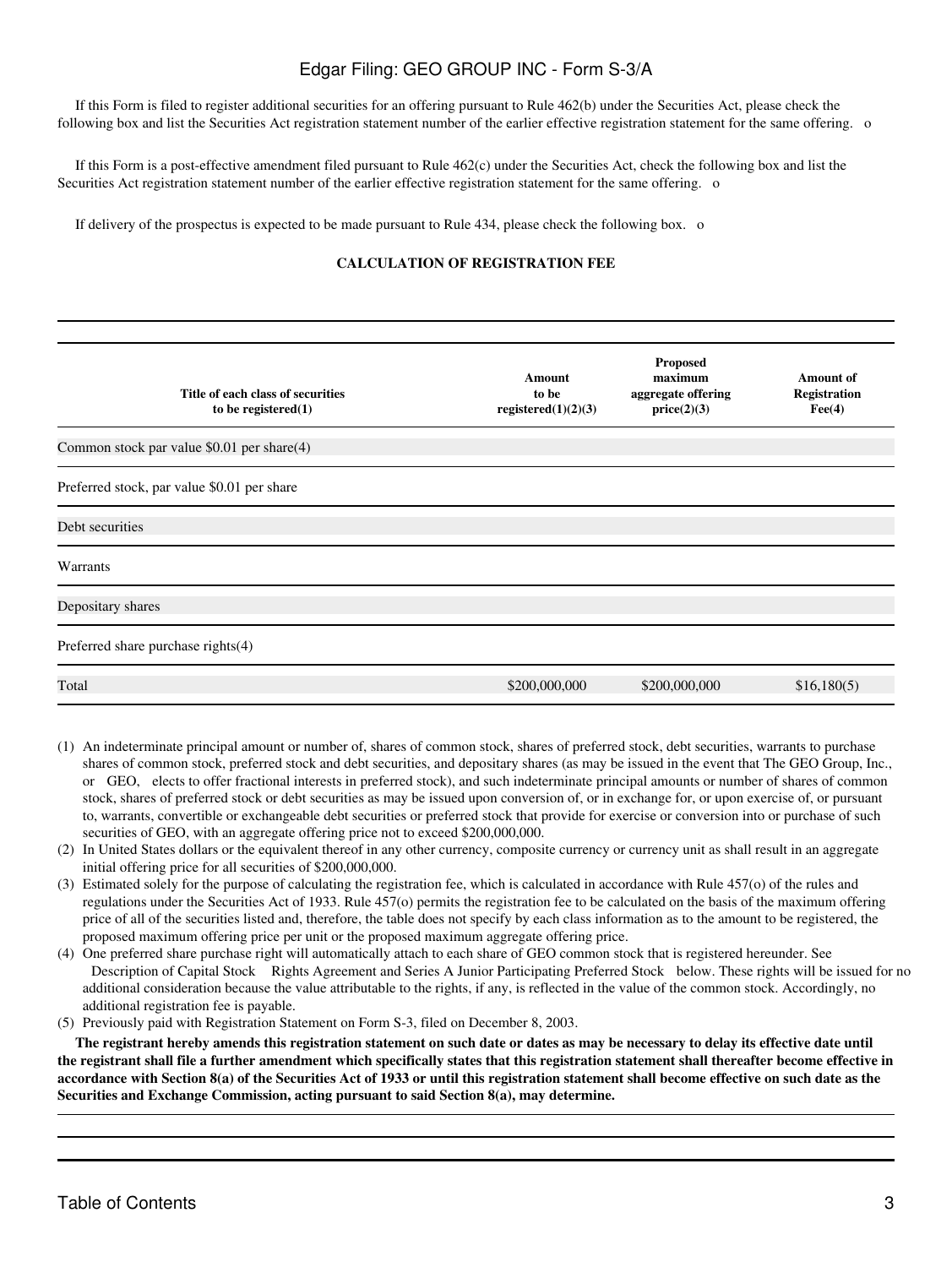# **PROSPECTUS**

## **\$200,000,000**

# **THE GEO GROUP, INC.**

**Common stock Preferred stock Debt securities Warrants Depositary shares**

We may offer and sell the securities from time to time in one or more offerings. This prospectus provides you with a general description of the securities we may offer.

Each time we sell securities, we will provide a supplement to this prospectus that contains specific information about the offering and the terms of the securities. The supplement may also add, update or change information contained in this prospectus. You should carefully read this prospectus and the accompanying prospectus supplement before you invest in any of our securities.

We may offer and sell the following securities:

common stock;

preferred stock;

debt securities;

warrants to purchase common stock, preferred stock or debt securities; and/or

depositary shares.

Our common stock is traded on the New York Stock Exchange under the symbol WHC.

## **See Risk Factors on page 8 for a discussion of factors you should consider before investing in these securities.**

Neither the Securities and Exchange Commission nor any state securities commission has approved or disapproved of these securities or passed upon the adequacy or accuracy of this prospectus. Any representation to the contrary is a criminal offense.

We will sell these securities directly to our shareholders or to purchasers or through agents on our behalf or through underwriters or dealers as designated from time to time. If any agents or underwriters are involved in the sale of any of these securities, the applicable prospectus supplement will provide the names of the agents or underwriters and any applicable fees, commissions or discounts.

The date of this prospectus is  $, 2004$ .

Table of Contents 4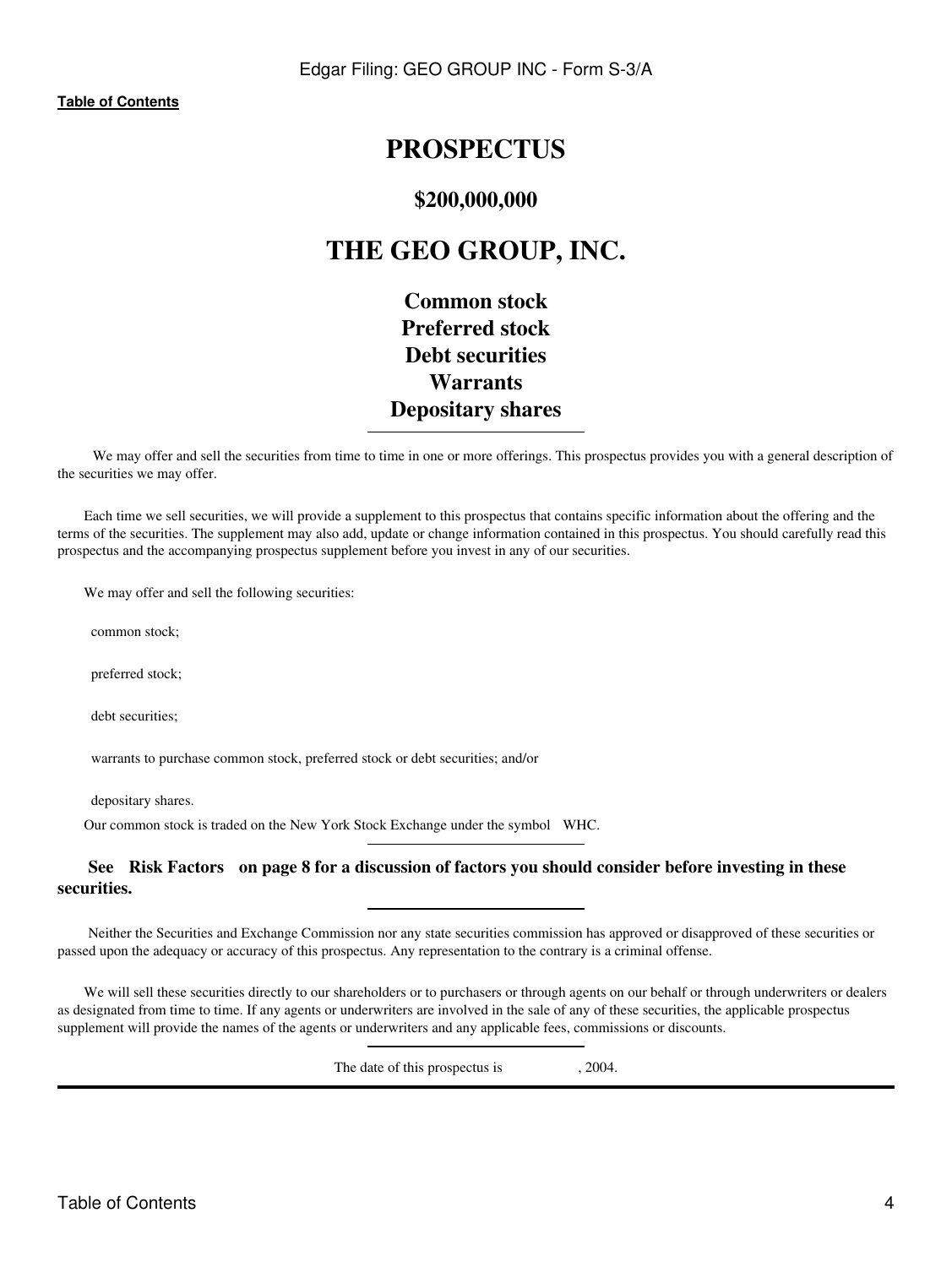## **TABLE OF CONTENTS**

<span id="page-4-0"></span>[ABOUT THIS PROSPECTUS](#page-6-0) [OUR COMPANY](#page-6-1) [RECENT DEVELOPMENTS](#page-6-2) [THE SECURITIES WE MAY OFFER](#page-7-0) [RATIO OF EARNINGS TO FIXED CHARGES](#page-10-0) [USE OF PROCEEDS](#page-11-0) [RISK FACTORS](#page-12-0) [SPECIAL NOTE REGARDING FORWARD-LOOKING STATEMENTS](#page-23-0) [DESCRIPTION OF CAPITAL STOCK](#page-25-0) [DESCRIPTION OF DEBT SECURITIES](#page-26-0) [DESCRIPTION OF WARRANTS](#page-33-0) [DESCRIPTION OF DEPOSITARY SHARES](#page-36-0) [LEGAL OWNERSHIP OF SECURITIES](#page-39-0) [PLAN OF DISTRIBUTION](#page-42-0) [LEGAL MATTERS](#page-44-0) [EXPERTS](#page-44-1) [WHERE YOU CAN FIND MORE INFORMATION](#page-45-0) [PART II. INFORMATION NOT REQUIRED IN PROSPECTUS](#page-48-0) [Item 14. Other Expenses of Issuance and Distribution.](#page-48-1) [Item 15. Indemnification of Directors and Officers.](#page-48-2) [Item 16. Exhibits.](#page-50-0) [Item 17. Undertakings.](#page-50-1) [SIGNATURES](#page-52-0) [EXHIBIT INDEX](#page-54-0) FORM OF INDENTURE FORM OF OPINION OF AKERMAN SENTERFITT COMPUTATION OF RATIO OF EARNINGS CONSENT OF ERNST & YOUNG LLP CONSENT OF ERNST & YOUNG LLP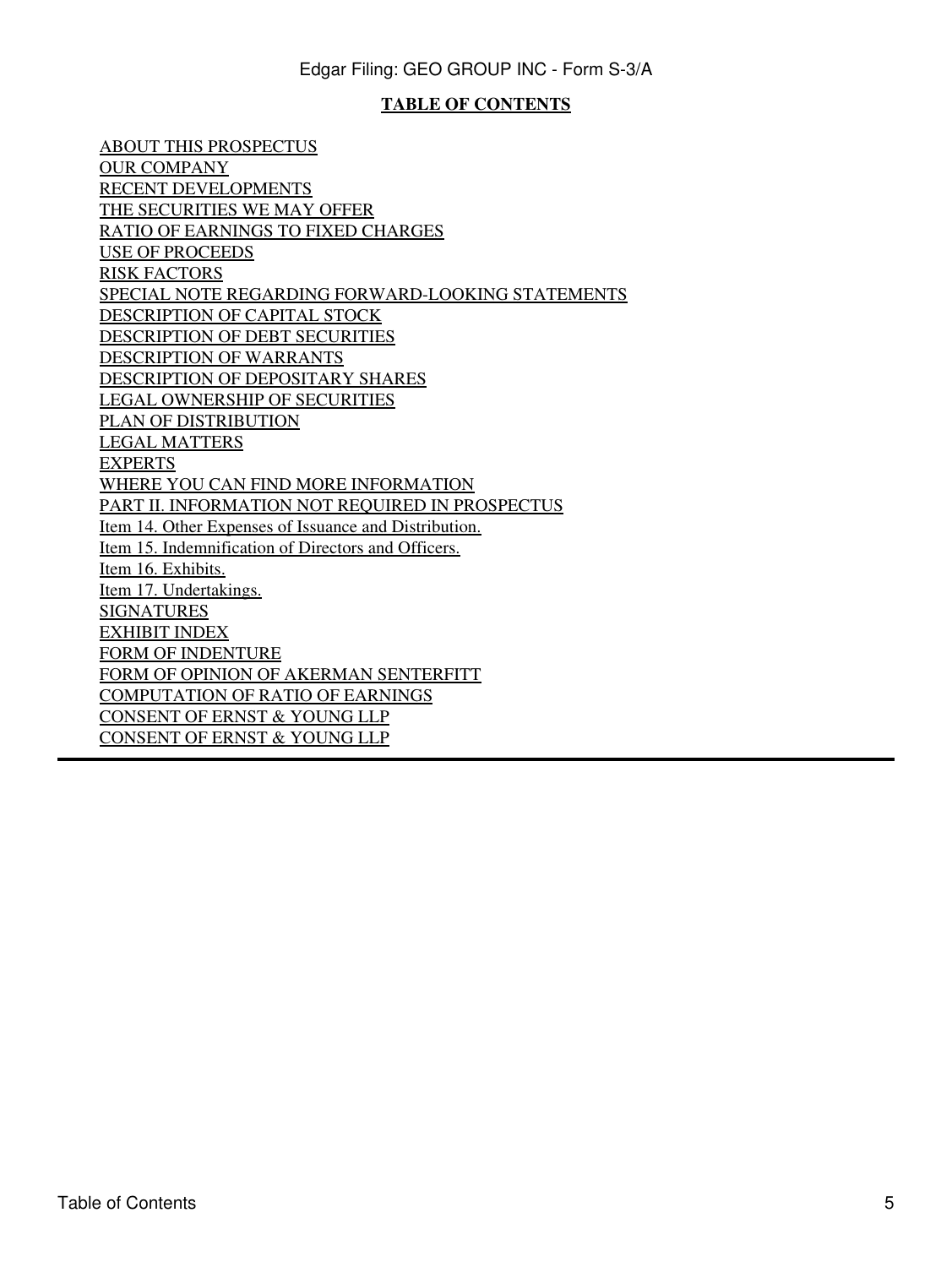## **TABLE OF CONTENTS**

|                                                   | Page           |
|---------------------------------------------------|----------------|
| <b>ABOUT THIS PROSPECTUS</b>                      | 3              |
| <b>OUR COMPANY</b>                                | 3              |
| <b>RECENT DEVELOPMENTS</b>                        | 3              |
| THE SECURITIES WE MAY OFFER                       | $\overline{4}$ |
| RATIO OF EARNINGS TO FIXED CHARGES                | 6              |
| <b>USE OF PROCEEDS</b>                            | 7              |
| <b>RISK FACTORS</b>                               | 8              |
| SPECIAL NOTE REGARDING FORWARD-LOOKING STATEMENTS | 19             |
| DESCRIPTION OF CAPITAL STOCK                      | 2.1            |
| <b>DESCRIPTION OF DEBT SECURITIES</b>             | 22             |
| <b>DESCRIPTION OF WARRANTS</b>                    | 28             |
| DESCRIPTION OF DEPOSITARY SHARES                  | 31             |
| <b>LEGAL OWNERSHIP OF SECURITIES</b>              | 34             |
| <b>PLAN OF DISTRIBUTION</b>                       | 37             |
| <b>LEGAL MATTERS</b>                              | 38             |
| <b>EXPERTS</b>                                    | 38             |
| WHERE YOU CAN FIND MORE INFORMATION               | 39             |

You should rely only on the information contained or incorporated by reference in this prospectus and in any supplement to this prospectus. We have not authorized any other person to provide you with different information. If anyone provides you with different or inconsistent information, you should not rely on it. You should assume that the information appearing in this prospectus and the accompanying prospectus supplement is accurate as of the date on their respective covers. Our business, financial condition, results of operations and prospects may have changed since that date.

When used in this prospectus, the terms GEO, we, our and us refer to The GEO Group, Inc. and its consolidated subsidiaries, unless otherwise specified.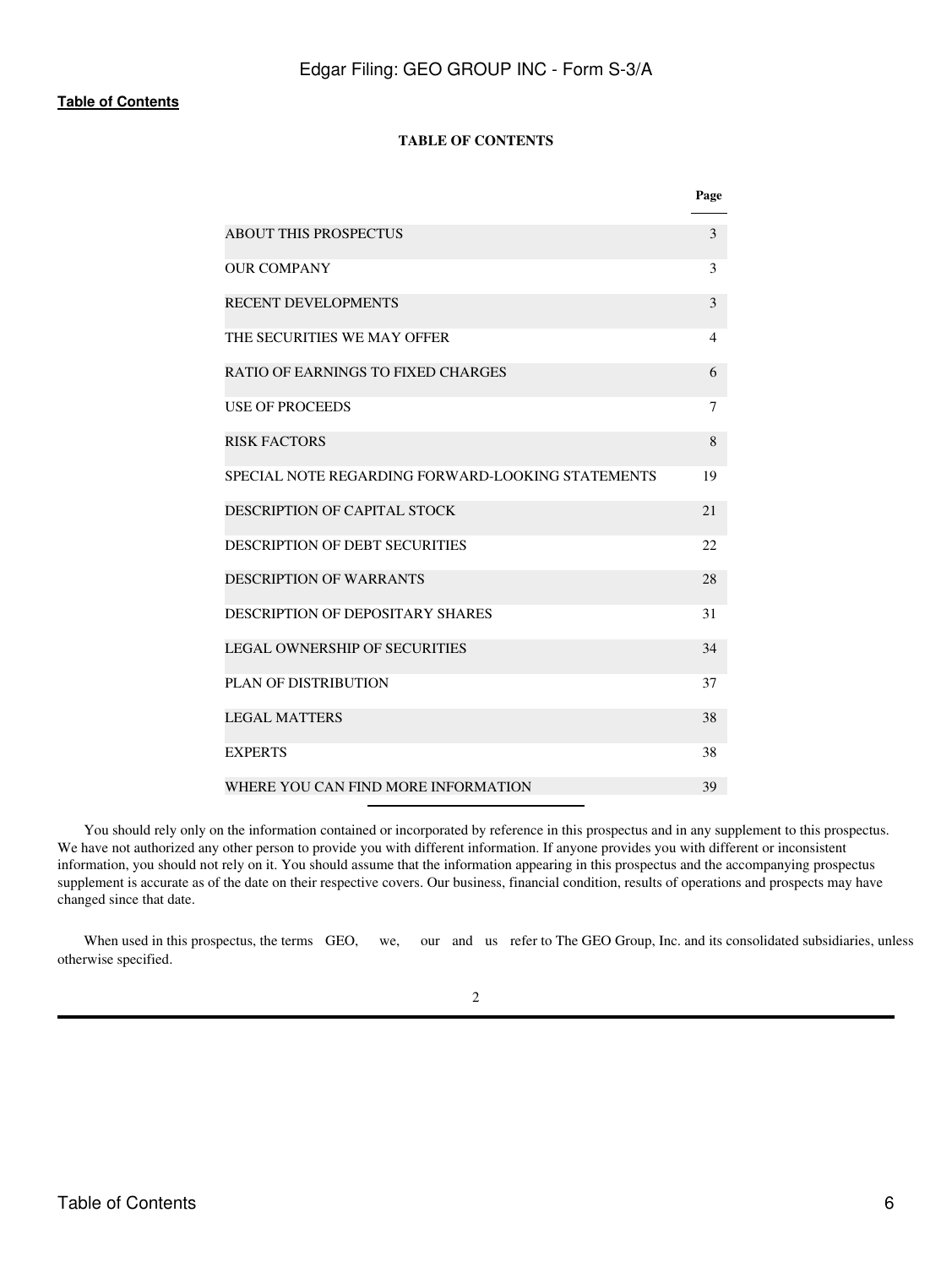#### **ABOUT THIS PROSPECTUS**

<span id="page-6-0"></span>This prospectus is part of a registration statement that we filed with the Securities and Exchange Commission, or SEC, using a shelf registration process. Under this shelf registration process, we may offer from time to time any combination of securities described in this prospectus in one or more offerings in a total aggregate amount of up to \$200.0 million. This prospectus only provides you with a general description of the securities that we may offer. Each time we sell securities, we will provide a supplement to this prospectus that contains specific information about the terms of the securities being offered. The supplement may also add, update or change information contained in this prospectus. Before purchasing any securities, you should carefully read both this prospectus and the accompanying prospectus supplement, together with the additional information described under the heading, Where You Can Find More Information.

#### **OUR COMPANY**

<span id="page-6-1"></span>We are a leading provider of government-outsourced services specializing in the management of correctional, detention and mental health facilities. As of September 29, 2003, we operated a total of 49 correctional, detention and mental health facilities and had over 36,000 beds either under management or for which we had been awarded contracts.

We are incorporated in Florida. Our principal executive offices are located at 621 NW 53rd Street, Suite 700, Boca Raton, Florida 33487. Our telephone number is (561) 893-0101. Our website is www.thegeogroupinc.com. Information on, or accessible through, our website is not a part of this prospectus.

## **RECENT DEVELOPMENTS**

#### <span id="page-6-2"></span>**Share Repurchase**

On April 30, 2003, we entered into a share purchase agreement with Group 4 Falck A/S, our former majority shareholder which we refer to as Group 4 Falck, to repurchase all 12,000,000 shares of our common stock held by Group 4 Falck for \$132.0 million in cash. Group 4 Falck obtained these shares when it acquired our former parent company, The Wackenhut Corporation, in 2002. We completed the share repurchase on July 9, 2003.

#### **Recent Financings**

In connection with the share repurchase, we completed two financing transactions on July 9, 2003. First, we amended our former senior credit facility. The amended \$150.0 million senior credit facility, which we refer to as the amended senior credit facility, consists of a \$50.0 million, five-year revolving credit facility, with a \$40.0 million sublimit for letters of credit, and a \$100.0 million, six-year term loan. Second, we offered and sold \$150.0 million aggregate principal amount of 8 1/4% senior notes due 2013, which we refer to as the Notes.

#### **Sale of Our Joint Venture Interest in Premier Custodial Group Limited**

On July 2, 2003, we sold our one-half interest in Premier Custodial Group Limited, our United Kingdom joint venture, which we refer to as PCG, to Serco Investments Limited, our joint venture partner, which we refer to as Serco, for approximately \$80.0 million, on a pretax basis. For the twenty-six weeks ended June 29, 2003, PCG accounted for 3,573 of our beds under management and seven of our facilities under management and, for the twenty-six weeks ended June 29, 2003 and the fiscal year ended December 29, 2002, respectively, PCG accounted for \$1.7 million and \$6.5 million of our equity in earnings of affiliates. In addition, for the fiscal year ended December 29, 2002, we received \$1.6 million of dividends from equity affiliates through our interest in PCG. Under the terms of the indenture governing the Notes, we have an obligation to use the proceeds from the sale of our interest in PCG to reinvest in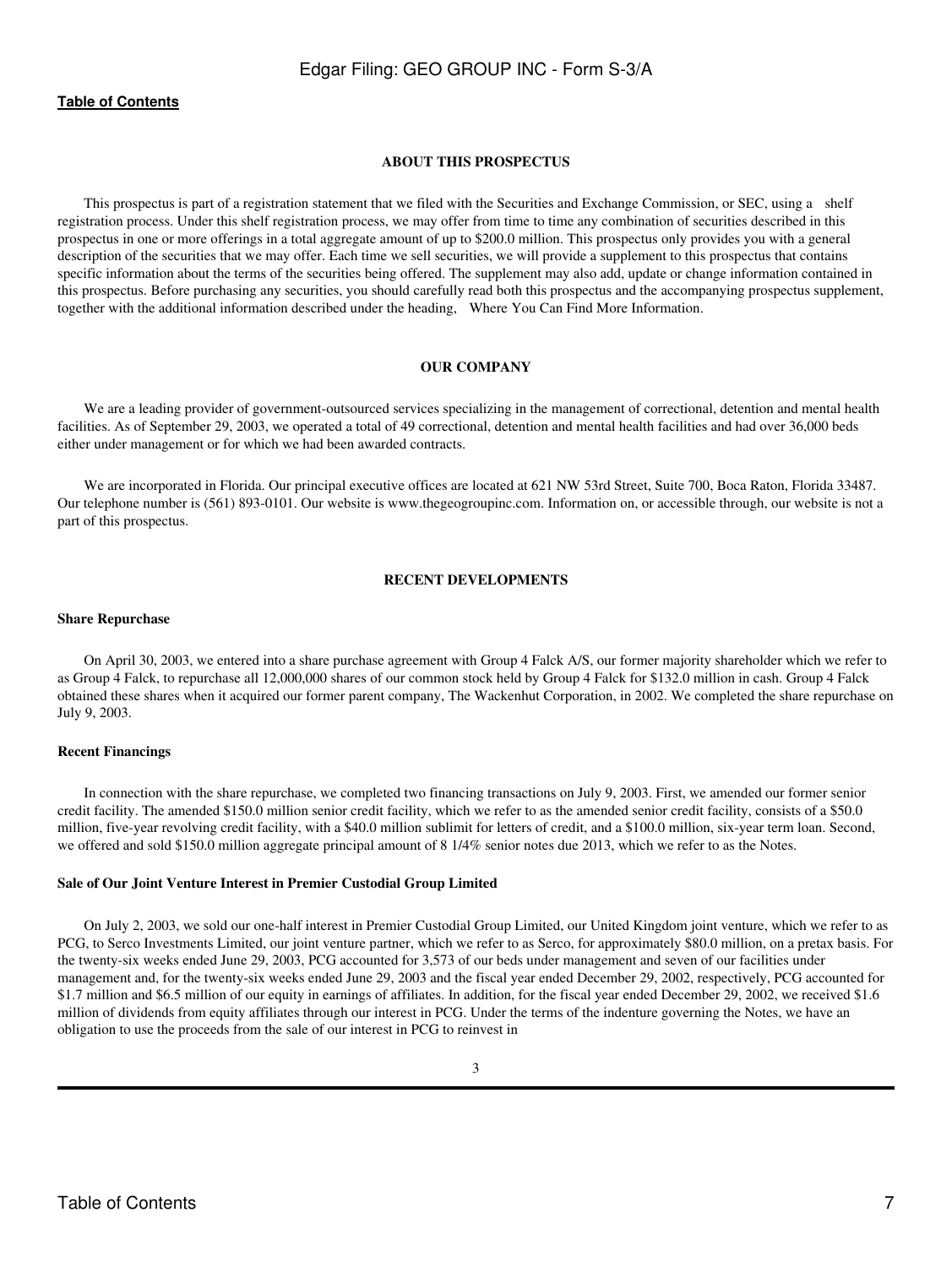certain permitted businesses or assets, to repay indebtedness outstanding under the amended senior credit facility or to make an offer to repurchase the Notes.

#### **Name Change**

On November 25, 2003, our corporate name was changed from Wackenhut Corrections Corporation to The GEO Group, Inc. The name change was required under the terms of the share purchase agreement between us and Group 4 Falck referred to above. Under the terms of the share purchase agreement, GEO is required to cease using the name, trademark and service mark Wackenhut by July 9, 2004. In addition to achieving compliance with the terms of the share purchase agreement, we believe that the change in our name to The GEO Group, Inc. will help reinforce the fact that we are no longer affiliated with the Wackenhut entities. As a result of the name change, effective January 21, 2004, the symbol under which our common stock is traded on the New York Stock Exchange will be changed to GGI.

#### **THE SECURITIES WE MAY OFFER**

<span id="page-7-0"></span>We may offer shares of our common stock and preferred stock, various series of debt securities, warrants to purchase any of such securities and/or depositary shares with a total value of up to \$200.0 million from time to time under this prospectus at prices and on terms to be determined by market conditions at the time of offering. Any preferred stock that we may offer may be offered either as shares of preferred stock or be represented by depositary shares. This prospectus provides you with a general description of the securities we may offer. Each time we offer a type or series of securities, we will provide a prospectus supplement that will describe the specific amounts, prices and other important terms of the securities, including, to the extent applicable:

designation or classification;

aggregate principal amount or aggregate offering price;

maturity;

original issue discount, if any;

rates and times of payment of interest or dividends, if any;

redemption, conversion, exchange or sinking fund terms, if any;

 conversion or exchange prices or rates, if any, and, if applicable, any provisions for changes to or adjustments in the conversion or exchange prices or rates and in the securities or other property receivable upon conversion or exchange;

ranking;

restrictive covenants, if any;

voting or other rights, if any; and

important federal income tax considerations.

The prospectus supplement also may add, update or change information contained in this prospectus or in documents we have incorporated by reference into this prospectus.

### THIS PROSPECTUS MAY NOT BE USED TO OFFER OR SELL ANY SECURITIES UNLESS ACCOMPANIED BY A PROSPECTUS SUPPLEMENT.

We may sell the securities directly to or through agents, underwriters or dealers. We, and our agents or underwriters, reserve the right to accept or reject all or part of any proposed purchase of securities. If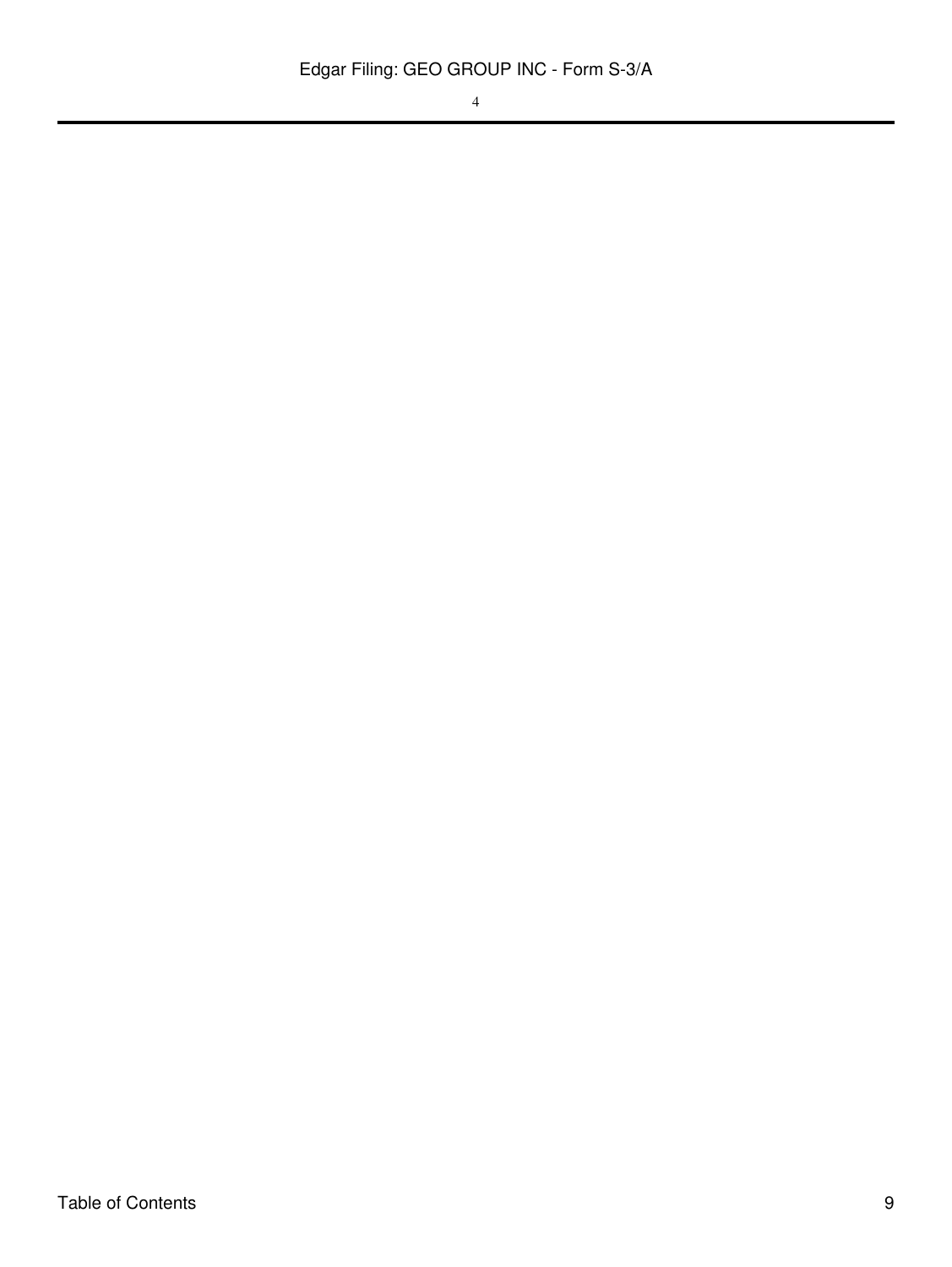### **[Table of Contents](#page-4-0)**

we do offer securities through agents or underwriters, we will include in the applicable prospectus supplement:

the names of those agents or underwriters;

applicable fees, discounts and commissions to be paid to them;

details regarding over-allotment options, if any; and

the net proceeds to us.

#### **Common Stock**

We may issue shares of our common stock from time to time. Holders of our common stock are entitled to one vote per share for the election of directors and on all other matters that require shareholder approval. Subject to any preferential rights of any outstanding preferred stock, in the event of our liquidation, dissolution or winding up, holders of our common stock are entitled to share ratably in the assets remaining after payment of liabilities and the liquidation preferences of any outstanding preferred stock. Our common stock does not carry any preemptive rights enabling a holder to subscribe for, or receive shares of, any class of our common stock or any other securities convertible into shares of any class of our common stock, or any redemption rights.

#### **Preferred Stock**

We may issue shares of our preferred stock from time to time, in one or more series. Under our articles of incorporation, our board of directors has the authority, without further action by the shareholders, to designate up to 10,000,000 shares of preferred stock in one or more series and to fix the rights, preferences, privileges, qualifications and restrictions granted to or imposed upon the preferred stock, including dividend rights, conversion rights, voting rights, redemption rights, liquidation preferences and sinking fund terms, any or all of which may be greater than the rights of the common stock. As of the date of this prospectus, there are no shares of preferred stock outstanding.

We will fix the rights, preferences, privileges, qualifications and restrictions of the preferred stock of each series that we sell under this prospectus and applicable prospectus supplements in the certificate of designation relating to that series. We will incorporate by reference into the registration statement of which this prospectus is a part the form of any certificate of designation that describes the terms of the series of preferred stock we are offering before the issuance of the related series of preferred stock. We urge you to read the prospectus supplements related to the series of preferred stock being offered, as well as the complete certificate of designation that contains the terms of the applicable series of preferred stock.

#### **Debt Securities**

We may issue debt securities from time to time, in one or more series, as either senior or subordinated debt or as senior or subordinated convertible debt. The senior debt securities will rank equally with any other unsubordinated debt that we may have and may be secured or unsecured. The subordinated debt securities will be subordinate and junior in right of payment, to the extent and in the manner described in the instrument governing the debt, to all or some portion of our indebtedness. Any convertible debt securities that we issue will be convertible into or exchangeable for our common stock or other securities of ours. Conversion may be mandatory or at your option and would be at prescribed conversion rates.

The debt securities will be issued under one or more documents called indentures, which are contracts between us and a trustee for the holders of the debt securities. In this prospectus, we have summarized certain general features of the debt securities. We have also filed as an exhibit to this prospectus the form of indenture containing some of the general terms applicable to the debt securities. However, many of the specific terms applicable to the debt securities will be set forth in supplemental indentures and described in the prospectus supplements related to the debt securities being offered. These terms and conditions may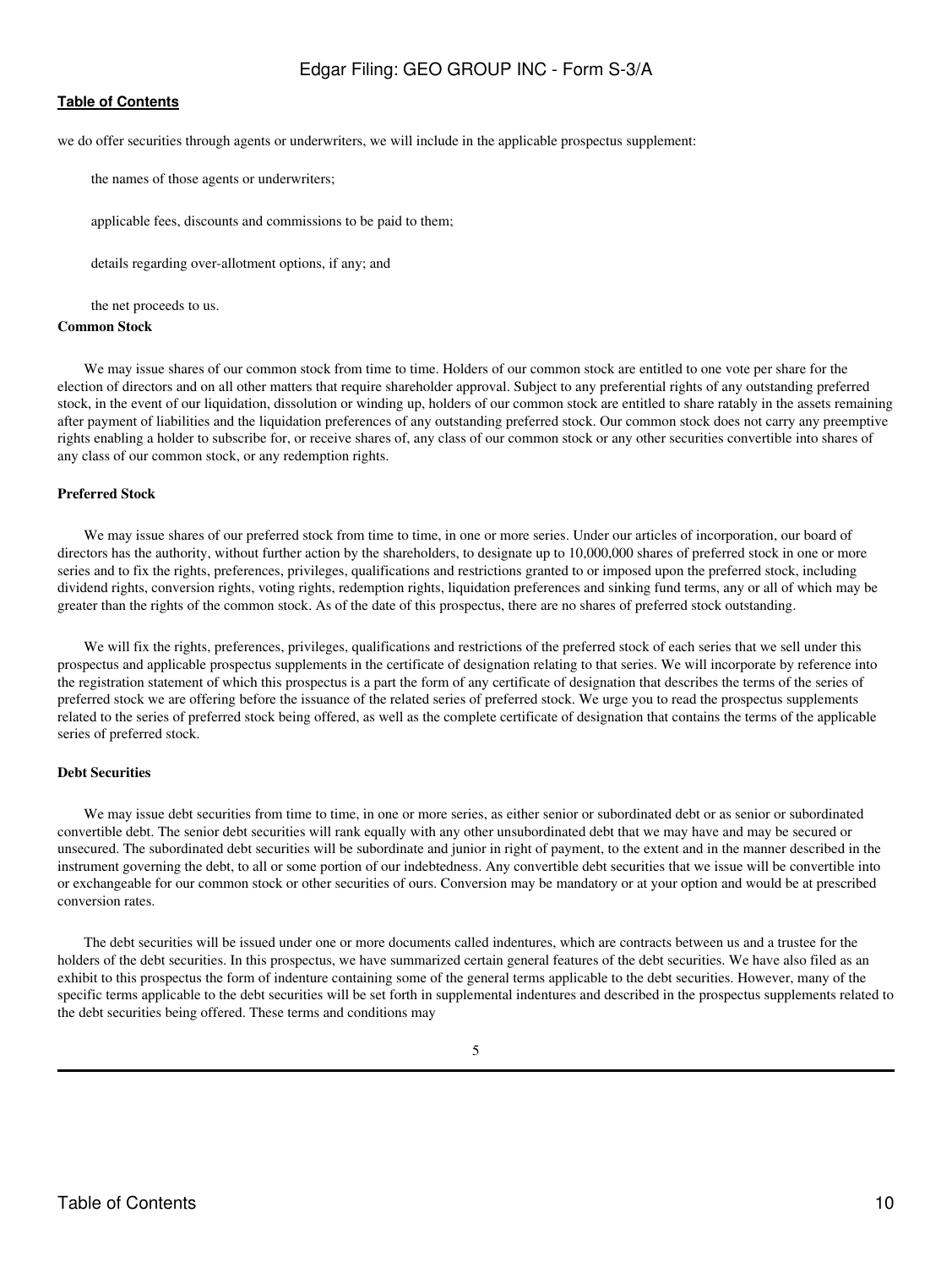differ materially from those described in this prospectus. As a result, we urge you to read the form of indenture, as well as the complete supplemental indentures and prospectus supplements that contain the terms of the series of debt securities being offered. The supplemental indentures and forms of debt securities related to the debt securities being offered will be incorporated by reference into the registration statement of which this prospectus is a part from reports we file with the SEC.

#### **Warrants**

We may issue warrants for the purchase of common stock, preferred stock or debt securities in one or more series, from time to time. We may issue warrants independently or together with common stock, preferred stock and/or debt securities, and the warrants may be attached to or separate from those securities.

The warrants will be evidenced by warrant certificates issued under one or more warrant agreements, which are contracts between us and an agent for the holders of the warrants. In this prospectus, we have summarized certain general features of the warrants. We urge you, however, to read the prospectus supplements related to the series of warrants being offered, as well as the complete warrant agreements and warrant certificates that contain the terms of the warrants. Forms of warrant agreements and warrant certificates containing the terms of the warrants being offered will be incorporated by reference into the registration statement of which this prospectus is a part from reports we file with the SEC.

#### **Depositary Shares**

We may elect to offer fractional shares of preferred stock rather than full shares of preferred stock and, in that event, we will issue receipts for depositary shares. Each of these depositary shares will represent a fraction, which will be set forth in the applicable prospectus supplement, of a share of the applicable series of preferred stock.

Any depositary shares that we sell under this prospectus will be evidenced by depositary receipts issued under a deposit agreement between us and a depositary with whom we deposit the shares of the applicable series of preferred stock that underlie the depositary shares that are sold. In this prospectus, we have summarized certain general features of the depositary shares. We urge you, however, to read the prospectus supplements related to any depositary shares being sold, as well as the complete deposit agreement and depositary receipt. A form of deposit agreement containing the terms of any depositary shares that we sell under this prospectus will be incorporated by reference into the registration statement of which this prospectus is a part from reports we file with the SEC.

## **RATIO OF EARNINGS TO FIXED CHARGES**

<span id="page-10-0"></span>Our ratio of earnings to fixed charges for each of the periods indicated is as follows:

|                                       |                    | Fiscal year ended, |                             |                      | Thirty-nine weeks ended |                       |                       |
|---------------------------------------|--------------------|--------------------|-----------------------------|----------------------|-------------------------|-----------------------|-----------------------|
|                                       | January 3,<br>1999 | January 2,<br>2000 | December 31,<br><b>2000</b> | December 30,<br>2001 | December 29,<br>2002    | September 29,<br>2002 | September 28,<br>2003 |
| Ratio of earnings to fixed<br>charges | 4.67x              | 2.77x              | 1.85x                       | 2.11x                | 2.36x                   | 2.39x                 | 4.43x                 |

The ratio of earnings to fixed charges was calculated by dividing income before income taxes and equity in earnings of affiliates plus fixed charges by fixed charges. Fixed charges consist of interest expense (including the interest element of rental expense) and amortization of deferred financing fees.

For the periods indicated above, we had no outstanding shares of preferred stock with required dividend payments. Therefore, the ratios of earnings to combined fixed charges and preferred stock dividends are identical to the ratios presented in the table above.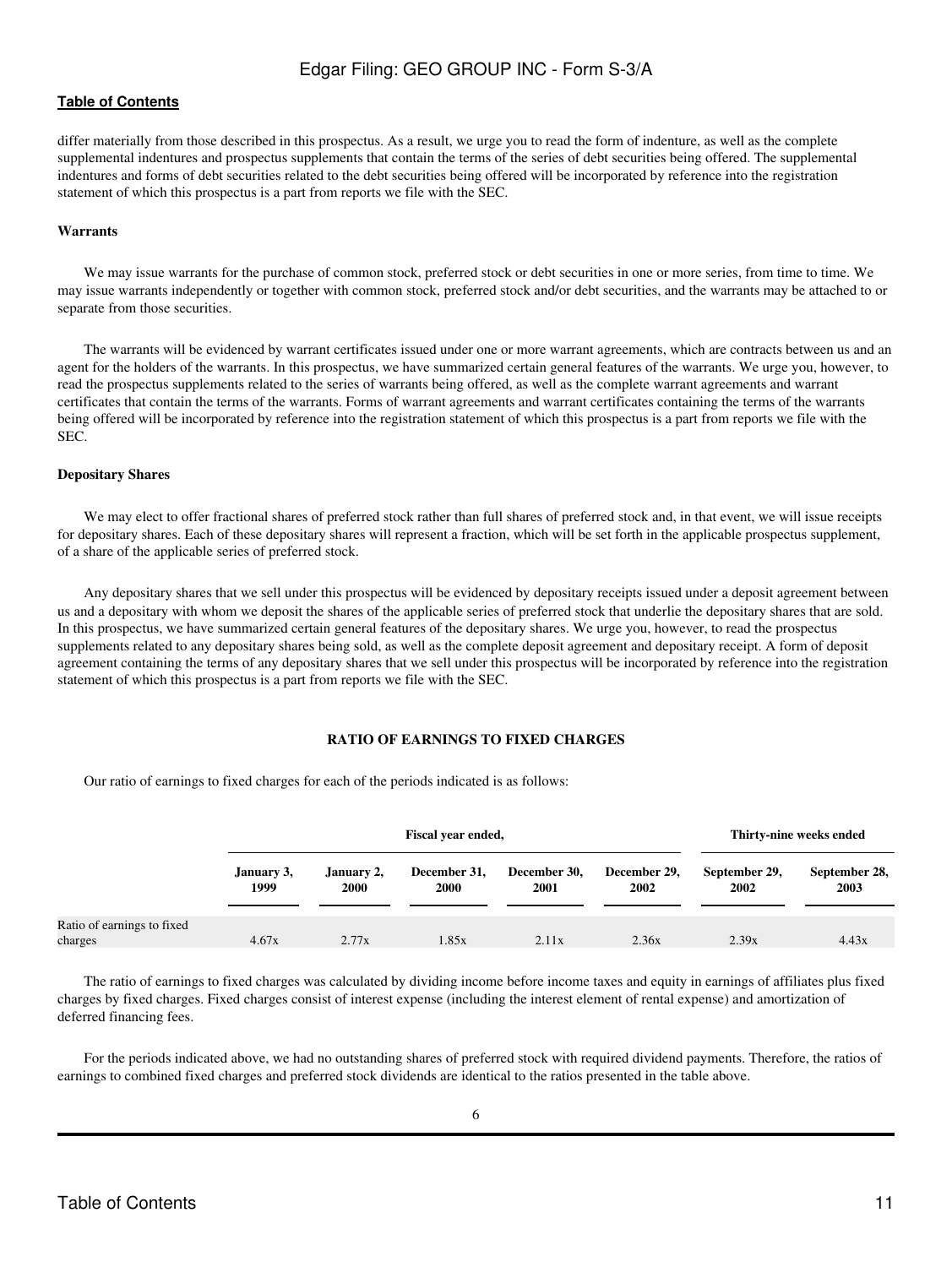## **USE OF PROCEEDS**

<span id="page-11-0"></span>We intend to use the net proceeds from the sale of the securities under this prospectus for general corporate purposes. General corporate purposes may include any of the following:

repaying debt;

funding capital expenditures;

paying for possible acquisitions or the expansion of our businesses;

investing in or lending money to subsidiaries of GEO; or

providing working capital.

When a particular series of securities is offered, the prospectus supplement relating thereto will set forth our intended use for the net proceeds we receive from the sale of the securities. Pending the application of the net proceeds, we may invest the proceeds in short-term, interest-bearing instruments or other investment-grade securities.

From time to time, we engage in preliminary discussions and negotiations with various businesses in order to explore the possibility of an acquisition or investment. However, as of the date of this prospectus, we have not entered into any agreements or arrangements which would make an acquisition or investment probable under Rule 3-05(a) of Regulation S-X.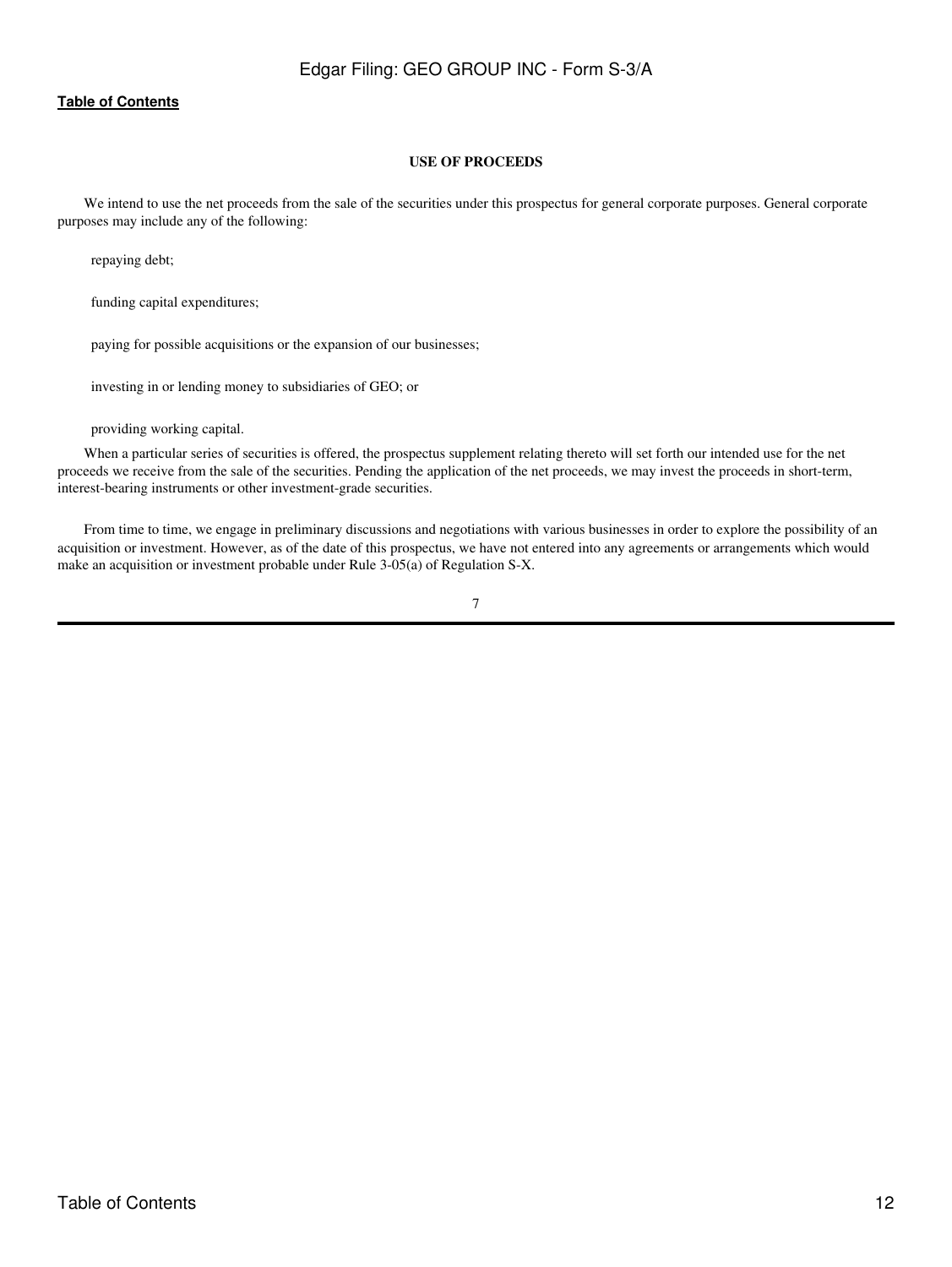## **RISK FACTORS**

*You should carefully consider the risk factors set forth below before investing in our securities.*

#### <span id="page-12-0"></span>**Risks Related to Our High Level of Indebtedness**

#### *Our significant level of indebtedness could adversely affect our financial condition and prevent us from fulfilling our debt service obligations.*

We have a significant amount of indebtedness. Our total consolidated long-term indebtedness as of November 23, 2003 was \$259.5 million, excluding non recourse debt of \$42.9 million. In addition, as of November 23, 2003, we had \$29.4 million outstanding in letters of credit under the revolving loan portion of our former senior credit facility. As a result, as of that date, we would have had the ability to borrow an additional approximately \$10.6 million under the revolving loan portion of our amended senior credit facility, subject to our satisfying the relevant borrowing conditions under those facilities with respect to the incurrence of additional indebtedness.

Our substantial indebtedness could have important consequences. For example, it could:

 require us to dedicate a substantial portion of our cash flow from operations to payments on our indebtedness, thereby reducing the availability of our cash flow to fund working capital, capital expenditures, and other general corporate purposes;

limit our flexibility in planning for, or reacting to, changes in our business and the industry in which we operate;

increase our vulnerability to adverse economic and industry conditions;

place us at a competitive disadvantage compared to competitors that may be less leveraged; and

limit our ability to borrow additional funds or refinance existing indebtedness on favorable terms.

If we are unable to meet our debt service obligations, we may need to reduce capital expenditures, restructure or refinance our indebtedness, obtain additional equity financing or sell assets. We may be unable to restructure or refinance our indebtedness, obtain additional equity financing or sell assets on satisfactory terms or at all. In addition, our ability to incur additional indebtedness will be restricted by the terms of our amended senior credit facility and the indenture governing our outstanding Notes.

#### *Despite current indebtedness levels, we may still incur more indebtedness, which could further exacerbate the risks described above. Future indebtedness issued pursuant to this prospectus could have rights superior to those of our existing or future indebtedness.*

The terms of the indenture governing the Notes and our amended senior credit facility restrict our ability to incur but do not prohibit us from incurring significant additional indebtedness in the future. In addition, we may refinance all or a portion of our indebtedness, including borrowings under our amended senior credit facility, and incur more indebtedness as a result. If new indebtedness is added to our and our subsidiaries current debt levels, the related risks that we and they now face could intensify. As of November 23, 2003, we would have had the ability to borrow an additional approximately \$10.6 million under the revolving loan portion of our amended senior credit facility. In addition, any indebtedness incurred pursuant to this prospectus will be created through the issuance of debt securities. Such debt securities may be issued in more than one series and some of those series may have characteristics that provide them with rights that are superior to those of series that have already been created or that will be created in the future.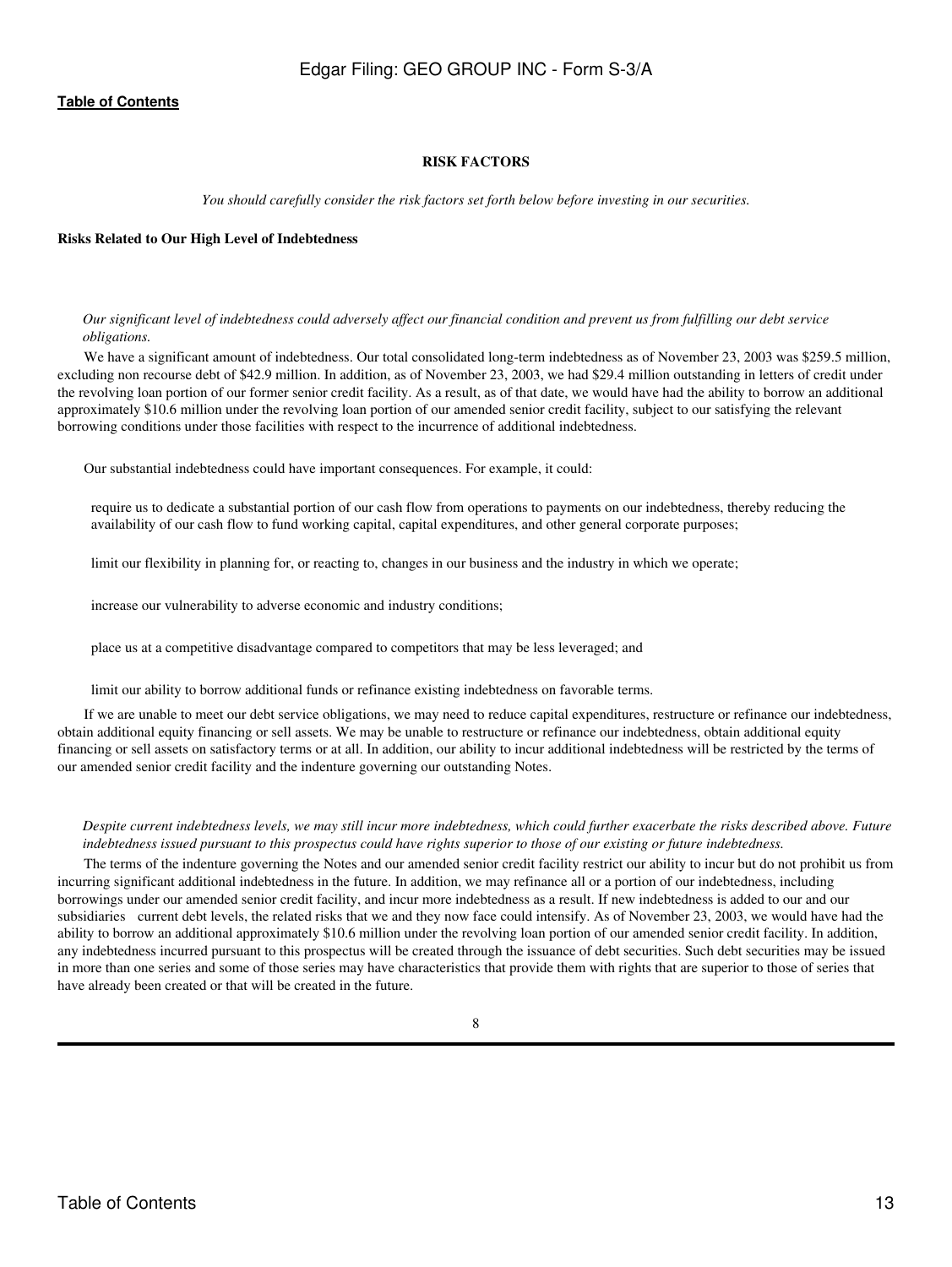## **[Table of Contents](#page-4-0)**

*The covenants in the indenture governing the Notes and our amended senior credit facility impose significant operating and financial restrictions which may adversely affect our ability to operate our business.*

The indenture governing the Notes and our amended senior credit facility impose significant operating and financial restrictions on us and certain of our subsidiaries, which we refer to as restricted subsidiaries. These restrictions limit our ability to, among other things:

incur additional indebtedness;

 pay dividends and or distributions on our capital stock or repurchase our capital stock, purchase, redeem or retire our capital stock, prepay subordinated indebtedness and make investments;

issue preferred stock of subsidiaries;

make certain types of investments;

guarantee other indebtedness;

create liens on our assets;

transfer and sell assets;

create or permit restrictions on the ability of our restricted subsidiaries to make dividends or make other distributions to us;

enter into sale/leaseback transactions;

enter into transactions with affiliates; and

merge or consolidate with another company or sell all or substantially all of our assets.

These restrictions could limit our ability to finance our future operations or capital needs, make acquisitions or pursue available business opportunities. In addition, our amended senior credit facility requires us to maintain specified financial ratios and satisfy certain financial covenants, including maintaining maximum senior and total leverage ratios, a minimum fixed charge coverage ratio, a minimum net worth and a limit on the amount of our annual capital expenditures. Some of these financial ratios become more restrictive over the life of the amended senior credit facility. We may be required to take action to reduce our indebtedness or to act in a manner contrary to our business objectives to meet these ratios and satisfy these covenants. Our failure to comply with any of the covenants under our amended senior credit facility and the indenture governing the Notes could cause an event of default under such documents and result in an acceleration of all of our outstanding indebtedness. If all of our outstanding indebtedness were to be accelerated, we likely would not be able to simultaneously satisfy all of our obligations under such indebtedness, which would materially adversely affect our financial condition and results of operations.

*Servicing our indebtedness will require a significant amount of cash. Our ability to generate cash depends on many factors beyond our control.*

Our ability to make payments on our indebtedness and to fund planned capital expenditures will depend on our ability to generate cash in the future. This, to a certain extent, is subject to general economic, financial, competitive, legislative, regulatory and other factors that are beyond our control.

Our business may not be able to generate sufficient cash flow from operations or future borrowings may not be available to us under our amended senior credit facility or otherwise in an amount sufficient to enable us to pay our indebtedness or new debt securities, or to fund our other liquidity needs. We may need to refinance all or a portion of our indebtedness on or before maturity. However, we may not be able to complete such refinancing on commercially reasonable terms or at all.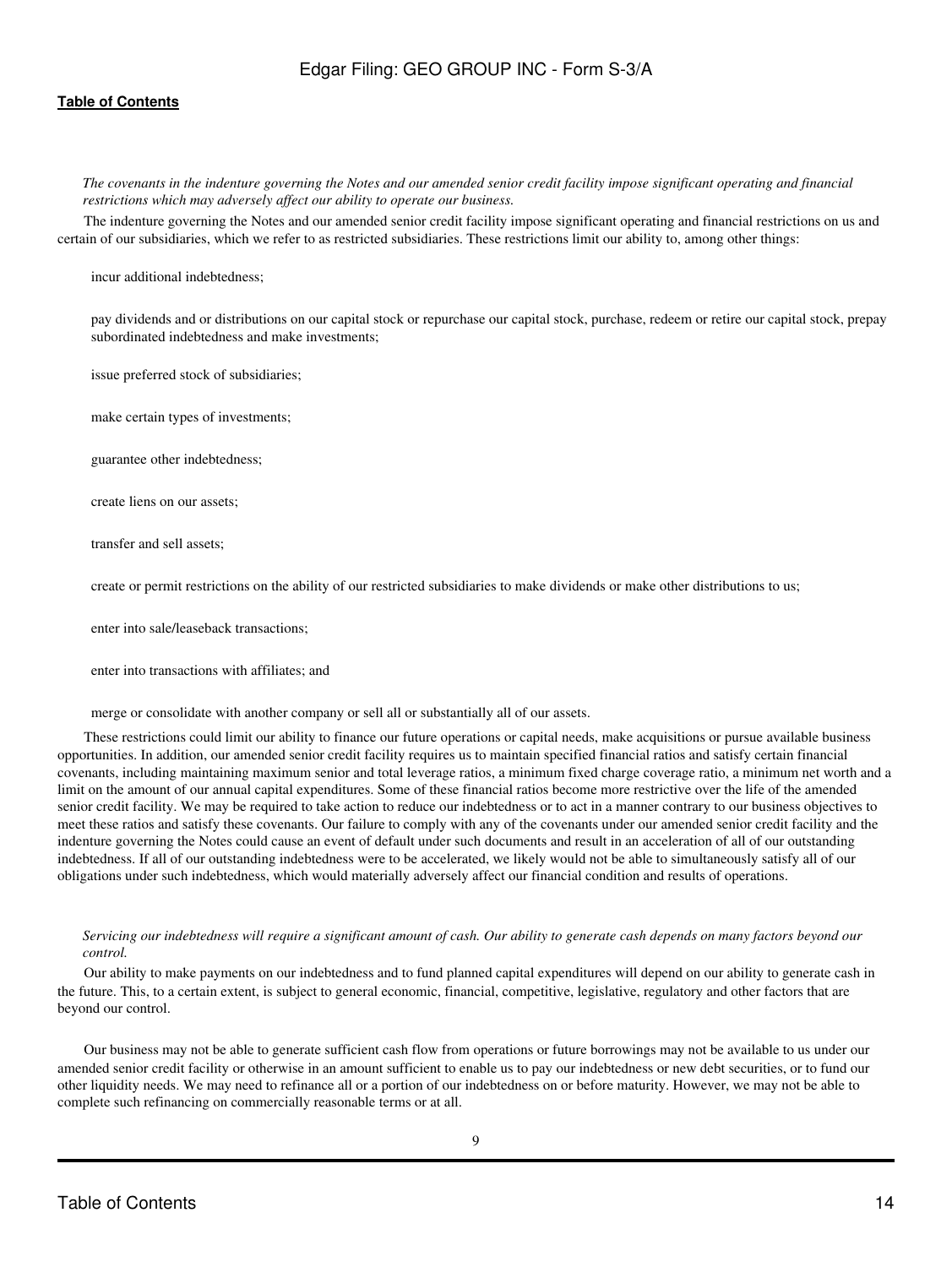*Because portions of our indebtedness have floating interest rates, a general increase in interest rates will adversely affect cash flows.* Our amended senior credit facility bears interest at a variable rate. To the extent our exposure to increases in interest rates is not eliminated through interest rate protection agreements, such increases will adversely affect our cash flows. We do not currently have any interest rate protection agreements in place to protect against interest rate fluctuations related to the amended senior credit facility. Our estimated total annual interest expense based on borrowings outstanding as of September 29, 2003 is approximately \$22.1 million, \$5.0 million of which is interest expense attributable to borrowings of \$120.0 million currently outstanding under the amended senior credit facility. As a result, for every one percent increase in the interest rate applicable to the amended senior credit facility, our total annual interest expense will increase by \$1.2 million.

In addition, effective September 18, 2003, we entered into interest rate swap agreements in the aggregate notional amount of \$50.0 million. The agreements, which have payment and expiration dates that coincide with the payment and expiration terms of the Notes, effectively convert \$50.0 million of the Notes into variable rate obligations. Under the agreements, we receive a fixed interest rate payment from the financial counterparties to the agreements equal to 8.25% per year calculated on the notional \$50.0 million amount, while we make a variable interest rate payment to the same counterparties equal to the six-month London Interbank Offered Rate plus a fixed margin of 3.45%, also calculated on the notional \$50.0 million amount. As a result, for every one percent increase in the interest rate applicable to the swap agreements, our total annual interest expense will increase by \$0.5 million.

#### *We depend on distributions from our subsidiaries to make payments on our indebtedness. These distributions may not be made.*

We generate a substantial portion of our revenues from distributions on the equity interests we hold in our subsidiaries. Therefore, our ability to meet our payment obligations on our indebtedness is substantially dependent on the earnings of our subsidiaries and the payment of funds to us by our subsidiaries as dividends, loans, advances or other payments. Our subsidiaries are separate and distinct legal entities and are not obligated to make funds available for payment of our other indebtedness in the form of loans, distributions or otherwise. Our subsidiaries ability to make any such loans, distributions or other payments to us will depend on their earnings, business results, the terms of their existing and any future indebtedness, tax considerations and legal restrictions. If our subsidiaries do not make such payments to us, our ability to repay our indebtedness will be materially adversely affected. For the fiscal year ended December 29, 2002 and the thirty-nine weeks ended September 28, 2003, our subsidiaries accounted for 26.9% and 27.6% of our consolidated revenues, respectively, and, as of December 29, 2002 and September 28, 2003, our subsidiaries accounted for 21.4% and 21.1% of our consolidated total assets, respectively.

#### **Risks Related to Our Business and Industry**

*Our results of operations are dependent on revenues generated by our prisons and detention facilities, which are subject to the following risks associated with the corrections and detention industry.*

**We are subject to the termination or non-renewal of our government contracts, which could adversely affect our results of operations and liquidity, including our ability to secure new facility management contracts from other government customers.** Governmental agencies typically may terminate a facility contract at any time without cause or use the possibility of termination to negotiate a lower fee for per diem rates. They also generally have the right to renew facility contracts at their option. Notwithstanding any contractual renewal option, as of December 1, 2003, 14 of our facility management contracts were scheduled to expire on or before January 5, 2005. These contracts represented 28.8% and 30.4%, respectively, of our consolidated revenues for the thirty-nine weeks ended June 29, 2003 and for the fiscal year ended December 29, 2002. We have been notified that four of these contracts, which represented 13.5% and 14.9%, respectively, of our consolidated revenues for the thirty-nine weeks ended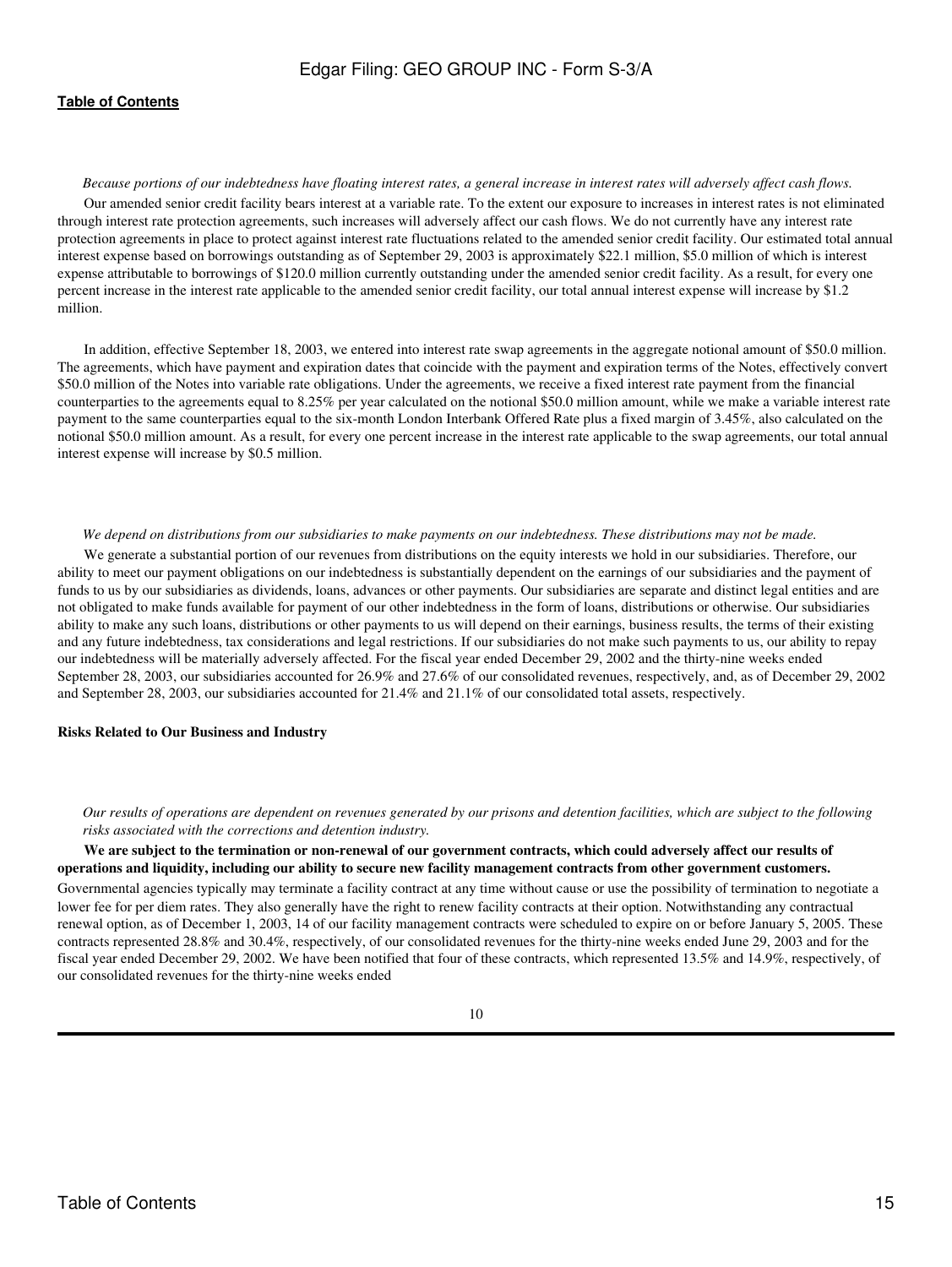### **[Table of Contents](#page-4-0)**

September 28, 2003 and for the fiscal year ended December 29, 2002, will not be renewed and will therefore terminate on their scheduled expiration dates, all of which occur prior to March 1, 2004. We do not expect the loss of these four contracts to affect our ability to satisfy our financial obligations. Also, some of our other contracts scheduled to expire before January 5, 2005 or thereafter may not be renewed. In addition, government agencies with whom we contract may determine not to exercise renewal options with respect to any of our contracts in the future. In the event any of our management contracts are terminated or are not renewed on favorable terms or otherwise, we may not be able to obtain additional replacement contracts. The non-renewal or termination of any of our contracts with governmental agencies could materially adversely affect our financial condition, results of operations and liquidity, including our ability to secure new facility management contracts from other government customers.

In Australia, the Department of Immigration, Multicultural and Indigenous Affairs, which we refer to as DIMIA, recently entered into a contract with a division of Group 4 Falck for the management and operation of Australia s immigration centers, services which we have provided since 1997 through our Australian subsidiary. We are currently in the process of transitioning the management and operation of the DIMIA centers to the division of Group 4 Falck and expect that the transition will be fully completed by February 29, 2004, when our contract with DIMIA is scheduled to expire. Once the division of Group 4 Falck begins to fully operate the DIMIA centers, we will no longer recognize any further revenue from the DIMIA contract. For the thirty-nine weeks ended September 28, 2003, the contract with DIMIA represented approximately 9.8% of our consolidated revenues. We do not have any lease obligations related to our contract with DIMIA. During the thirteen weeks ended September 29, 2003, we incurred increased costs of approximately \$3.0 million related to the transitioning of the DIMIA contract to the division of Group 4 Falck, primarily related to liability insurance expenses. We may incur additional costs related to the transition in the future.

**We will continue to be responsible for certain real property payments even if our underlying facility management contracts terminate, which could adversely affect our profitability.** Eleven of our facilities are leased from Correctional Properties Trust, an independent, publicly-traded REIT which we refer to as CPV. These leases have an initial ten-year term with varying renewal periods at our option, and a total average remaining initial term of 5.7 years. The facility management contracts underlying these leases generally have a term ranging from one to five years, however, they are terminable by the governmental entity at will. In the event that a facility management contract is terminated or expires and is not renewed prior to the expiration of the corresponding lease term for the facility, we will continue to be liable to CPV for the related lease payments. Our average annual obligations and aggregate total remaining obligations for lease payments under the eleven CPV leases are approximately \$23.5 million and \$124.3 million, respectively. Because these lease payments would not be offset by revenue from an active facility management contract, they could represent a material ongoing loss. If we are unable to find a replacement management contract or an alternative use for the facility, the loss could continue until the expiration of the lease term then in effect, which could adversely affect our profitability.

For example, during 2000, our management contract at the 276-bed Jena Juvenile Justice Center in Jena, Louisiana was discontinued by the mutual agreement of the parties. Despite the discontinuation of the management contract, we remain responsible for payments on our underlying lease of the inactive facility. We incurred an operating charge of \$1.1 million during the year ended December 29, 2002 related to our lease of the inactive facility that represented the expected costs to be incurred under the lease until a sublease or alternative use could be initiated. We are continuing our efforts to find a sublease or alternative correctional use for the facility. However, parties that we previously believed might sublease the facility prior to early 2004 have recently either indicated that they do not have an immediate need for the facility or did not enter into a binding commitment for a sublease of the facility. As a result, our management has determined that it is unlikely that we will sublease the facility or find an alternative correctional use for the facility prior to the expiration of the current provision for anticipated loss in early 2004 and we incurred an additional provision for operating loss of approximately \$5.0 million during the thirteen weeks ended September 29, 2003. This additional operating charge both covers our anticipated losses under the lease for the facility until a sublease is in place and provides an estimated discount to sublease the facility to prospective sublessees. If we are unable to sublease or find an alternative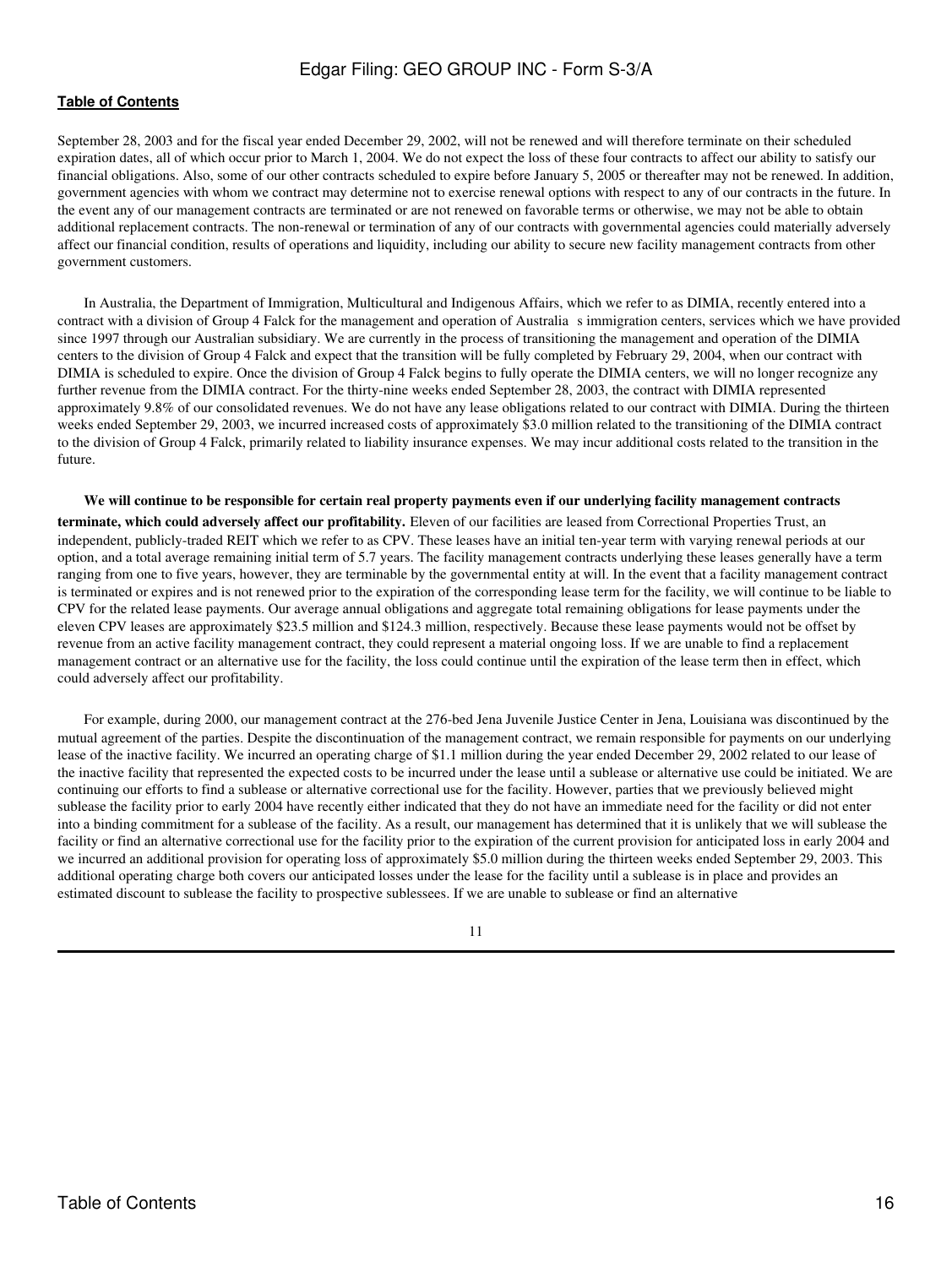### **[Table of Contents](#page-4-0)**

correctional use for the facility prior to January 2006, an additional operating charge will be required. As of September 28, 2003, the remaining obligation on the Jena lease through the contractual term of 2009, exclusive of the reserve for losses through early 2006, is approximately \$7.0 million.

Also, our contract with the California Department of Corrections for the management of the 224-bed McFarland Community Corrections Center expired on December 31, 2003. During the thirty-nine weeks ended September 28, 2003, the contract for the McFarland facility represented less than 1% of our consolidated revenues. Even though we are no longer operating the McFarland facility, we will continue to be responsible for payments on our underlying lease of the facility with CPV through 2008, when the lease is scheduled to expire. We are actively pursuing various alternatives for the facility, including finding an alternative correctional use for the facility or subleasing the facility to agencies of the federal and/or state governments. If we are unable to find an appropriate correctional use for the facility or sublease the facility, we may be required to record an operating charge related to a portion of the future lease costs with CPV in accordance with SFAS No. 146, Accounting for Costs Associated with Exit or Disposal Activities. The remaining lease obligation is approximately \$5.0 million through April 28, 2008.

In addition, we own four properties on which we operate correctional and detention facilities. Our purchase of these properties was financed through borrowings under our former senior credit facility which have now been incorporated into our amended senior credit facility. In the event that an underlying facility management contract for one or more of these properties terminates, we would still be responsible for servicing the indebtedness incurred to purchase those properties.

#### **Our growth depends on our ability to secure contracts to develop and manage new correctional and detention facilities, the demand**

**for which is outside our control.** Our growth is generally dependent upon our ability to obtain new contracts to develop and manage new correctional and detention facilities, because contracts to manage existing public facilities have not to date typically been offered to private operators. Public sector demand for new facilities may decrease and our potential for growth will depend on a number of factors we cannot control, including overall economic conditions, crime rates and sentencing patterns in jurisdictions in which we operate, governmental and public acceptance of the concept of privatization and the number of facilities available for privatization. For example, in the first six months of 2002, the number of prisoners in privately operated facilities decreased by 6.1%. A continuation of this trend could have a material adverse effect on our financial condition or results of operations.

The demand for our facilities and services could be adversely affected by the relaxation of criminal enforcement efforts, leniency in conviction and sentencing practices, or through the decriminalization of certain activities that are currently proscribed by criminal laws. For instance, any changes with respect to the criminalization of drugs and controlled substances or a loosening of immigration laws could affect the number of persons arrested, convicted, sentenced and incarcerated, thereby potentially reducing demand for correctional facilities to house them. Similarly, reductions in crime rates could lead to reductions in arrests, convictions and sentences requiring incarceration at correctional facilities.

#### **We may not be able to secure financing and desirable locations for new facilities, which could adversely affect our results of**

**operations and future growth.** In certain cases, the development and construction of facilities by us is subject to obtaining construction financing. Such financing may be obtained through a variety of means, including without limitation, the sale of tax-exempt or taxable bonds or other obligations or direct governmental appropriations. The sale of tax-exempt or taxable bonds or other obligations may be adversely affected by changes in applicable tax laws or adverse changes in the market for tax-exempt or taxable bonds or other obligations.

Moreover, certain jurisdictions, including California where we have a significant amount of operations, often require successful bidders to make a significant capital investment in connection with the financing of a particular project, which requires us to have sufficient capital resources to compete effectively for facility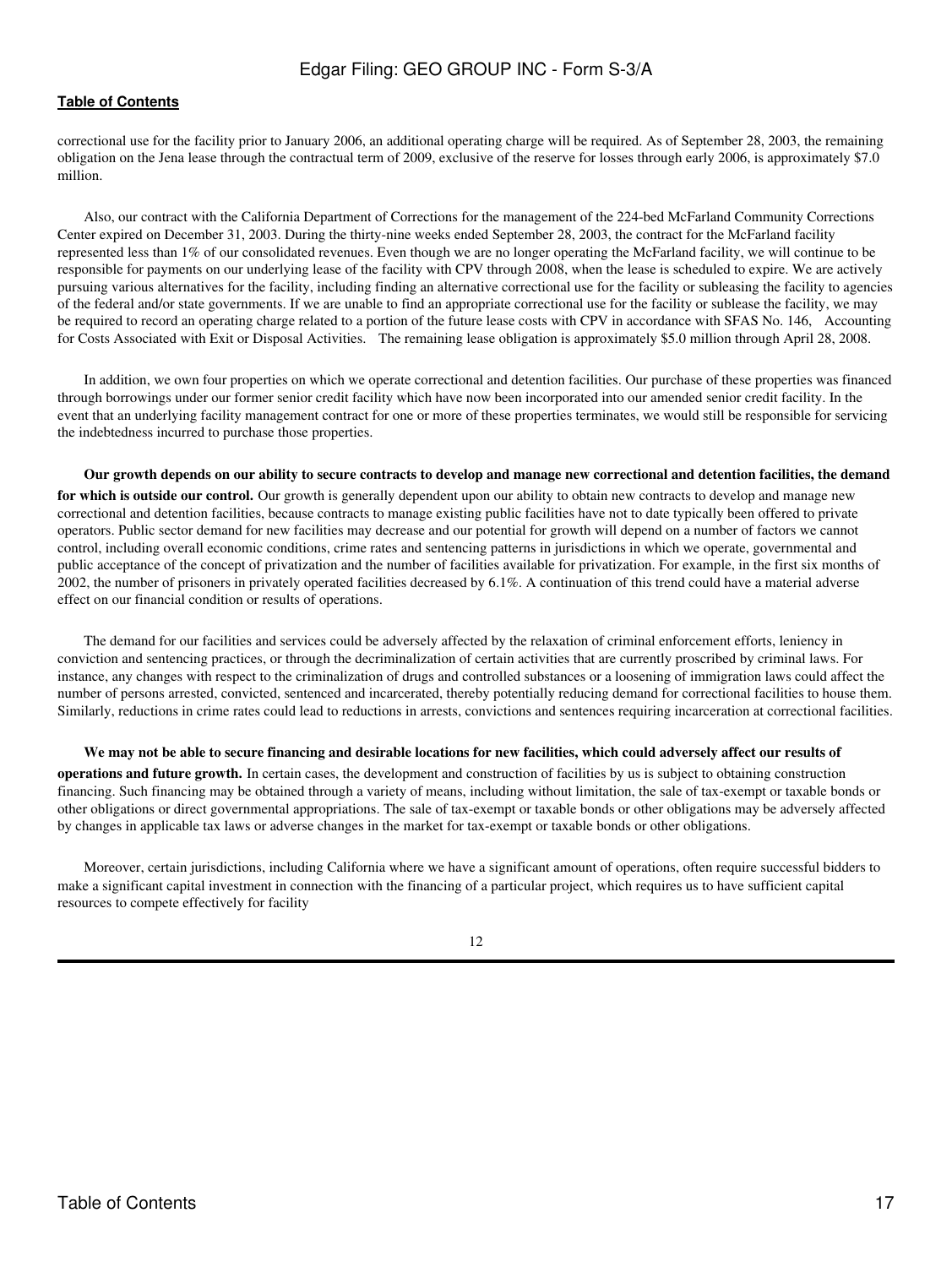## **[Table of Contents](#page-4-0)**

management contacts. We may not be able to obtain these capital resources when needed. Additionally, our success in obtaining new awards and contracts may depend, in part, upon our ability to locate land that can be leased or acquired under favorable terms. Otherwise desirable locations may be in or near populated areas and, therefore, may generate legal action or other forms of opposition from residents in areas surrounding a proposed site. Our inability to secure financing and desirable locations for new facilities could adversely affect our results of operations and future growth.

**We depend on a limited number of governmental customers for a significant portion of our revenues. The loss of, or a significant decrease in business from, these customers could seriously harm our financial condition and results of operations.** We currently derive, and expect to continue to derive, a significant portion of our revenues from a limited number of governmental agencies. The loss of, or a significant decrease in, business from the Bureau of Prisons, the U.S. Immigration and Naturalization Service now known as the Bureau of Immigration and Customs Enforcement, which we refer to as the INS, or the U.S. Marshals Service or various state agencies could seriously harm our financial condition and results of operations. The three federal governmental agencies with correctional and detention responsibilities, the Bureau of Prisons, the INS and the Marshals Service, accounted for approximately 18.7% of our total consolidated revenues for the thirty-nine weeks ended September 28, 2003, with the Bureau of Prisons accounting for approximately 10.4% of our total consolidated revenues for such period, the Marshals Service accounting for approximately 4.7% of our total consolidated revenues for such period and the INS accounting for approximately 3.6% of our total consolidated revenues for such period. We expect to continue to depend upon these federal agencies and a relatively small group of other governmental customers for a significant percentage of our revenues.

**A decrease in occupancy levels could cause a decrease in revenue and profitability.** While a substantial portion of our cost structure is generally fixed, a significant portion of our revenues are generated under facility management contracts which provide for per diem payments based upon daily occupancy. We are dependent upon the government agencies with which we have contracts to provide inmates for our managed facilities. As a result, we cannot control occupancy levels at our managed facilities. Under a per diem rate structure, a decrease in our occupancy rates could cause a decrease in revenue and profitability. When combined with relatively fixed costs for operating each facility regardless of the occupancy level, a decrease in occupancy levels could have a material adverse effect on our profitability.

**Competition for inmates may adversely affect the profitability of our business.** We compete with government entities and other private operators on the basis of cost, quality and range of services offered, experience in managing facilities, and reputation of management and personnel. Barriers to entering the market for the management of correctional and detention facilities may not be sufficient to limit additional competition in our industry. In addition, our government customers may assume the management of a facility currently managed by us upon the termination of the corresponding management contract or, if such customers have capacity at the facilities which they operate, they may take inmates currently housed in our facilities and transfer them to government-operated facilities. Since we are paid on a per diem basis with no minimum guaranteed occupancy under most of our contracts, the loss of such inmates and resulting decrease in occupancy would cause a decrease in both our revenues and our profitability.

**We are dependent on government appropriations, which may not be made on a timely basis or at all.** Our cash flow is subject to the receipt of sufficient funding of and timely payment by contracting governmental entities. If the contracting governmental agency does not receive sufficient appropriations to cover its contractual obligations, it may terminate our contract or delay or reduce payment to us. Any delays in payment, or the termination of a contract, could have a material adverse effect on our cash flow and financial condition. In addition, as a result of, among other things, recent economic developments, federal, state and local governments have encountered, and may continue to encounter, severe budgetary constraints. As a result, a number of state and local governments are under pressure to control additional spending or reduce current levels of spending. Accordingly, we may be requested in the future to reduce our existing per diem contract rates or forego prospective increases to those rates. In addition, it may become more difficult to renew our existing contracts on favorable terms or at all.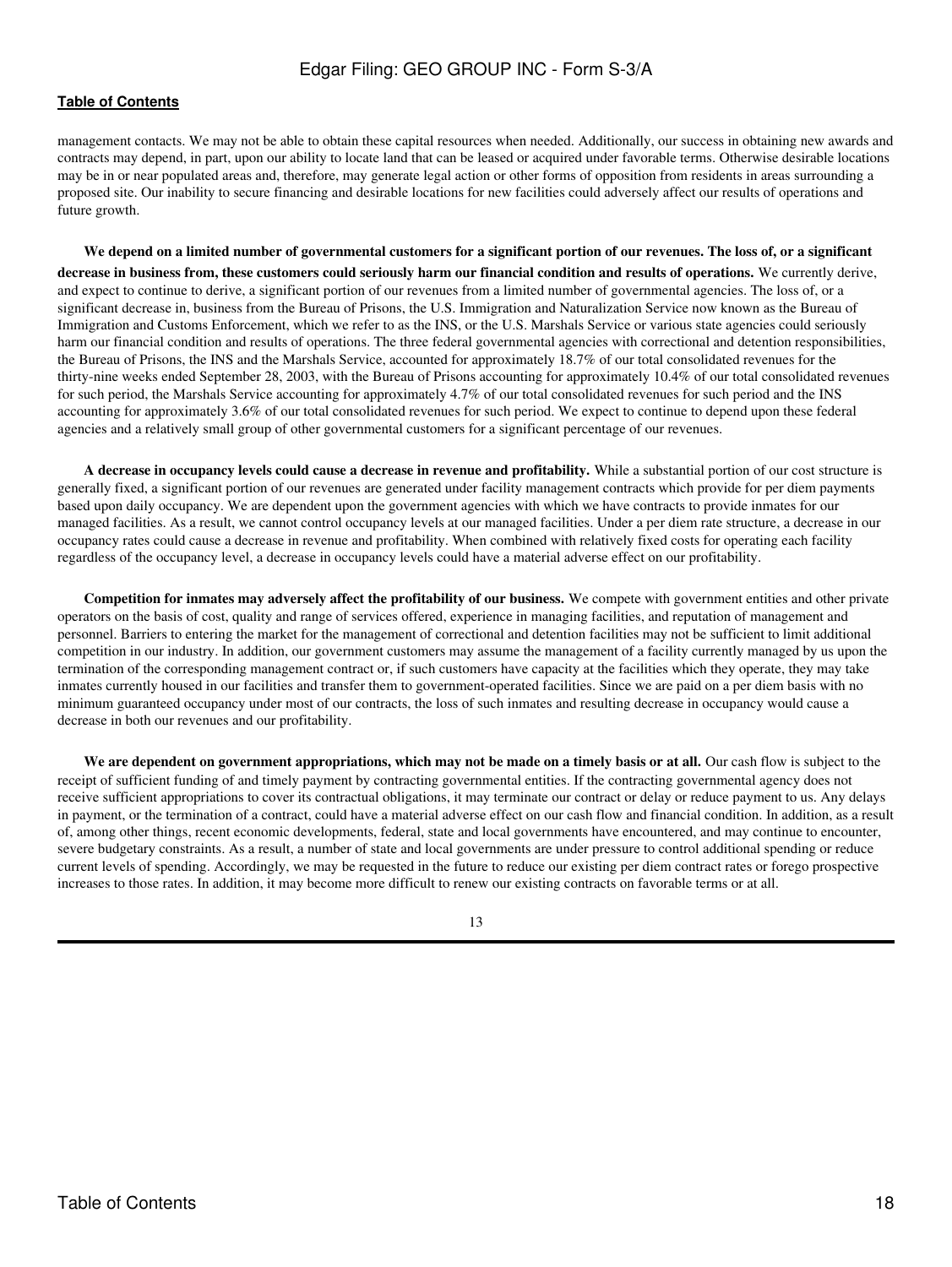**Public resistance to privatization of correctional and detention facilities could result in our inability to obtain new contracts or the loss of existing contracts, which could have a material adverse effect on our business, financial condition and results of operations.** The management and operation of correctional and detention facilities by private entities has not achieved complete acceptance by either governments or the public. Some governmental agencies have limitations on their ability to delegate their traditional management responsibilities for correctional and detention facilities to private companies and additional legislative changes or prohibitions could occur that further increase these limitations. In addition, the movement toward privatization of correctional and detention facilities has encountered resistance from groups, such as labor unions, that believe that correctional and detention facilities should only be operated by governmental agencies. Changes in dominant political parties could also result in significant changes to previously established views of privatization. Increased public resistance to the privatization of correctional and detention facilities in any of the markets in which we operate, as a result of these or other factors, could have a material adverse effect on our business, financial condition and results of operations.

**Adverse publicity may negatively impact our ability to retain existing contracts and obtain new contracts.** Our business is subject to public scrutiny. Any negative publicity about an escape, riot or other disturbance or perceived poor conditions at a privately managed facility may result in publicity adverse to us and the private corrections industry in general. Any of these occurrences or continued trends may make it more difficult for us to renew existing contracts or to obtain new contracts or could result in the termination of an existing contract or the closure of one of our facilities, which could have a material adverse effect on our business.

**We may incur significant start-up and operating costs on new contracts before receiving related revenues, which may impact our cash flows and not be recouped.** When we are awarded a contract to manage a facility, we may incur significant start-up and operating expenses, including the cost of constructing the facility, purchasing equipment and staffing the facility, before we receive any payments under the contract. These expenditures could result in a significant reduction in our cash reserves and may make it more difficult for us to meet other cash obligations, including our payment obligations on the Notes. In addition, a contract may be terminated prior to its scheduled expiration and as a result we may not recover these expenditures or realize any return on our investment.

**Failure to comply with extensive government regulation and unique contractual requirements could have a material adverse effect on our business, financial condition or results of operations.** The industry in which we operate is subject to extensive federal, state and local regulations, including educational, environmental, health care and safety regulations, which are administered by many regulatory authorities. Some of the regulations are unique to the corrections industry, and the combination of regulations affects all areas of our operations. Facility management contracts typically include reporting requirements, supervision and on-site monitoring by representatives of the contracting governmental agencies. Corrections officers and juvenile care workers are customarily required to meet certain training standards and, in some instances, facility personnel are required to be licensed and are subject to background investigations. Certain jurisdictions also require us to award subcontracts on a competitive basis or to subcontract with businesses owned by members of minority groups. We may not always successfully comply with these and other regulations to which we are subject, and failure to comply can result in material penalties or the non-renewal or termination of facility management contracts. In addition, changes in existing regulations could require us to substantially modify the manner in which we conduct our business and, therefore, could have a material adverse effect on us.

In addition, private prison managers are increasingly subject to government legislation and regulation attempting to restrict the ability of private prison managers to house certain types of inmates, such as inmates from other jurisdictions or inmates at medium or higher security levels. Legislation has been enacted in several states, and has previously been proposed in the United States House of Representatives, containing such restrictions. Although we do not believe that existing legislation will have a material adverse effect on us, future legislation of this nature may have such an effect on us.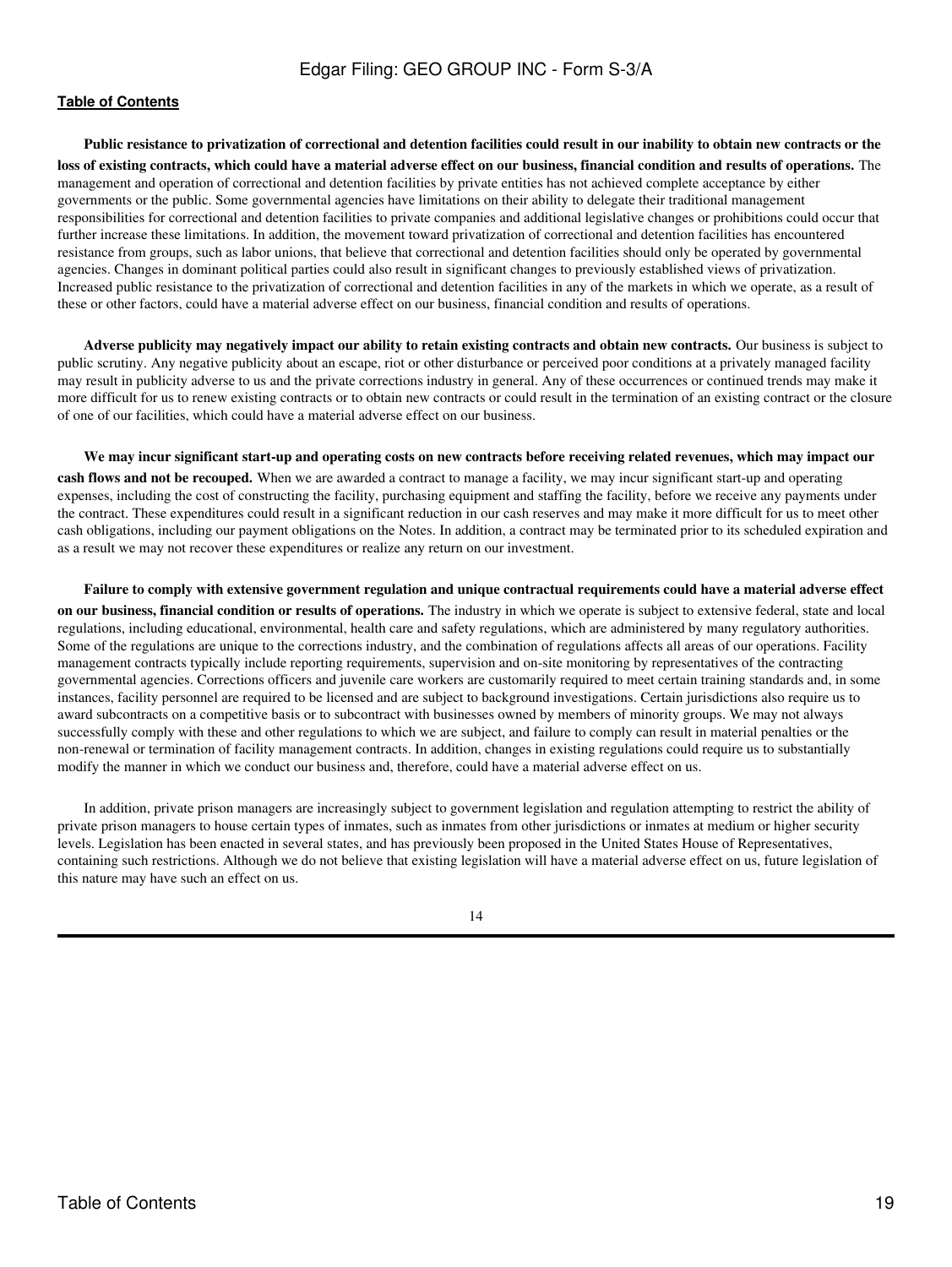## **[Table of Contents](#page-4-0)**

Government agencies may investigate and audit our contracts and, if any improprieties are found, we may be required to refund revenues we have received, to forego anticipated revenues and we may be subject to penalties and sanctions, including prohibitions on our bidding in response to Requests for Proposals, or RFPs, from governmental agencies to manage correctional facilities. Governmental agencies we contract with have the authority to audit and investigate our contracts with them. As part of that process, government agencies may review our performance under the contract, our pricing practices, our cost structure and our compliance with applicable laws, regulations and standards. For contracts that actually or effectively provide for certain reimbursement of expenses, if an agency determines that we have improperly allocated costs to a specific contract, we may not be reimbursed for those costs, and we could be required to refund the amount of any such costs that have been reimbursed. If a government audit asserts improper or illegal activities by us, we may be subject to civil and criminal penalties and administrative sanctions, including termination of contracts, forfeitures of profits, suspension of payments, fines and suspension or disqualification from doing business with certain governmental entities. Any adverse determination could adversely impact our ability to bid in response to RFPs in one or more jurisdictions.

**We may face community opposition to facility location, which may adversely affect our ability to obtain new contracts.** Our success in obtaining new awards and contracts sometimes depends, in part, upon our ability to locate land that can be leased or acquired, on economically favorable terms, by us or other entities working with us in conjunction with our proposal to construct and/or manage a facility. Some locations may be in or near populous areas and, therefore, may generate legal action or other forms of opposition from residents in areas surrounding a proposed site. When we select the intended project site, we attempt to conduct business in communities where local leaders and residents generally support the establishment of a privatized correctional or detention facility. Future efforts to find suitable host communities may not be successful. In many cases, the site selection is made by the contracting governmental entity. In such cases, site selection may be made for reasons related to political and/or economic development interests and may lead to the selection of sites that have less favorable environments.

**Our business operations expose us to various liabilities for which we may not have adequate insurance.** The nature of our business exposes us to various types of third-party legal claims, including, but not limited to, civil rights claims relating to conditions of confinement and/or mistreatment, sexual misconduct claims brought by prisoners or detainees, medical malpractice claims, claims relating to employment matters (including, but not limited to, employment discrimination claims, union grievances and wage and hour claims), property loss claims, environmental claims, automobile liability claims, contractual claims and claims for personal injury or other damages resulting from contact with our facilities, programs, personnel or prisoners, including damages arising from a prisoner sescape or from a disturbance or riot at a facility. In addition, our management contracts generally require us to indemnify the governmental agency against any damages to which the governmental agency may be subject in connection with such claims or litigation. We maintain insurance coverage for these types of claims, except for claims relating to employment matters, for which we carry no insurance. However, the insurance we maintain to cover the various liabilities to which we are exposed may not be adequate. Any losses relating to matters for which we are either uninsured or for which we do not have adequate insurance could have a material adverse effect on our business, financial condition or results of operations.

Claims for which we are insured that have an occurrence date of October 1, 2002 or earlier are handled by The Wackenhut Corporation, our former parent company which we refer to as TWC, and are fully insured up to an aggregate limit of between \$25.0 million and \$50.0 million, depending on the nature of the claim. With respect to claims for which we are insured that have an occurrence date of October 2, 2002 or later, our coverage varies depending on the nature of the claim. For claims relating to general liability and automobile liability, we have a deductible of \$1.0 million per claim, primary coverage of \$5.0 million per claim (up to a limit of \$20.0 million for all claims in the aggregate), and excess/umbrella coverage of up to \$50.0 million per claim and for all claims in the aggregate. For claims relating to medical malpractice at our correctional facilities, we have a deductible of \$1.0 million per claim and

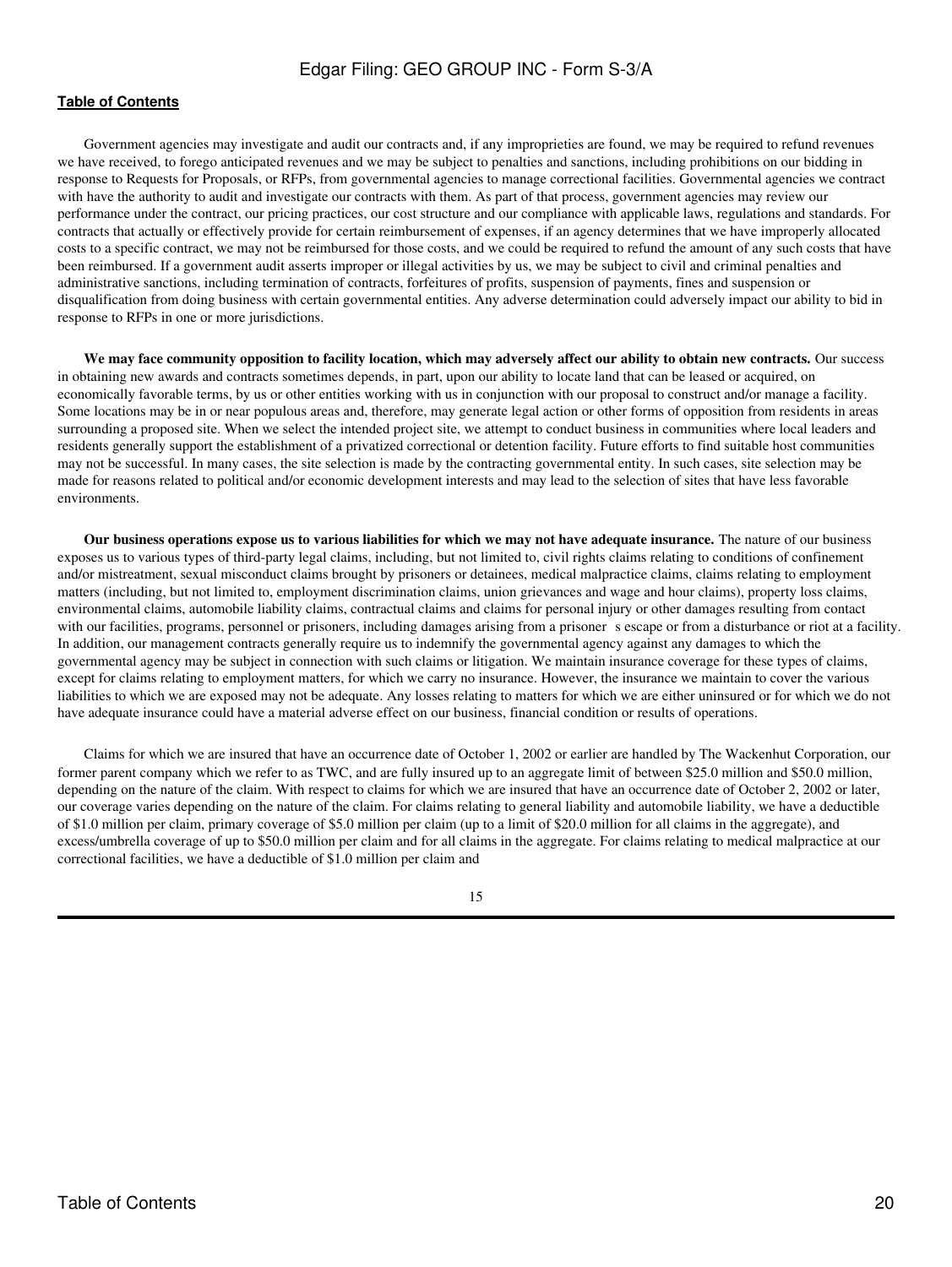### **[Table of Contents](#page-4-0)**

primary coverage of \$5.0 million per claim (up to a limit of \$20.0 million for all claims in the aggregate). For claims relating to medical malpractice at our mental health facilities, we have a deductible of \$2.0 million per claim and primary coverage of up to \$5.0 million per claim and for all claims in the aggregate. For claims relating to workers compensation, we maintain statutory coverage as determined by state and/or local law and, as a result, our coverage varies among the various jurisdictions in which we operate.

In addition, since the events of September 11, 2001, and due to concerns over corporate governance and recent corporate accounting scandals, liability and other types of insurance have become more difficult and costly to obtain. Unanticipated additional insurance costs could adversely impact our results of operations and cash flows, and the failure to obtain or maintain any necessary insurance coverage could have a material adverse effect on our business, financial condition or results of operations.

We are defending a wage and hour lawsuit filed in California state court by ten current and former employees. The employees are seeking certification of a class which would encompass all of our current and former California employees in certain positions. Discovery is underway and the court has yet to hear the plaintiffs certification motion. We are unable to estimate the potential loss exposure due to the current procedural posture of the lawsuit. While the plaintiffs in this case have not quantified their claim of damages and the outcome of the matters discussed above cannot be predicted with certainty, based on information known to date, our management believes that the ultimate resolution of these matters, if settled unfavorably to us, could have a material adverse effect on our financial position, operating results and cash flows. We are uninsured for any damages or costs we may incur as a result of this lawsuit, including the expenses of defending the lawsuit. We are vigorously defending our rights in this action.

**We may not be able to obtain or maintain the insurance levels required by our government contracts.** Our government contracts require us to obtain and maintain specified insurance levels. The occurrence of any events specific to our company or to our industry, or a general rise in insurance rates, could substantially increase our costs of obtaining or maintaining the levels of insurance required under our government contracts. If we are unable to obtain or maintain the required insurance levels, our ability to win new government contracts, renew government contracts that have expired and retain existing government contracts could be significantly impaired, which could have a material adverse affect on our business, financial condition and results of operations.

**Our international operations expose us to risks which could materially adversely affect our financial condition and results of**

**operations.** We face risks associated with our operations outside the U.S. These risks include, among others, political and economic instability, exchange rate fluctuations, taxes, duties and the laws or regulations in those foreign jurisdictions in which we operate. In the event that we experience any difficulties arising from our operations in foreign markets, our business, financial condition and results of operations may be materially adversely affected. For the thirty-nine weeks ended September 28, 2003 and the fiscal year ended December 29, 2002, respectively, our international operations accounted for approximately 21.4% and 20.6% of our consolidated revenues.

#### *We conduct certain of our operations through joint ventures, which may lead to disagreements with our joint venture partners and adversely affect our interest in the joint ventures.*

We conduct substantially all of our operations in South Africa through joint ventures with third parties and may enter into additional joint ventures in the future. Joint venture agreements generally provide that the joint venture partners will equally share voting control on all significant matters to come before the joint venture. Our joint venture partners may have interests that are different from ours which may result in conflicting views as to the conduct of the business of the joint venture. In the event that we have a disagreement with a joint venture partner as to the resolution of a particular issue to come before the joint venture, or as to the management or conduct of the business of the joint venture in general, we may not be able to resolve such disagreement in our favor and such disagreement could have a material adverse effect on our interest in the joint venture or the business of the joint venture in general.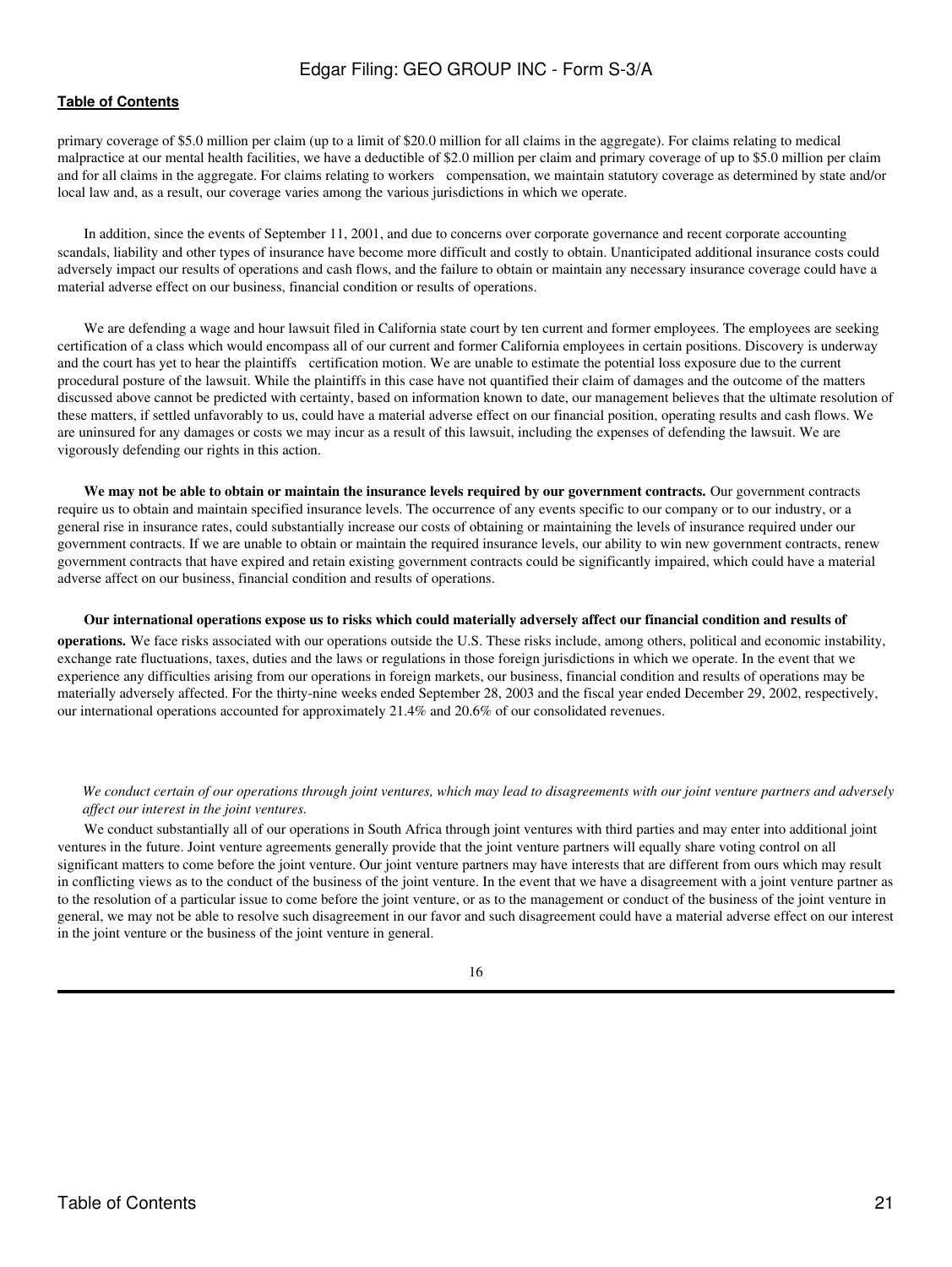#### *We are dependent upon our senior management and our ability to attract and retain sufficient qualified personnel.*

We are dependent upon the continued service of each member of our senior management team, including George C. Zoley, our Chairman and Chief Executive Officer, Wayne H. Calabrese, our Vice Chairman and President, and John G. O Rourke, our Chief Financial Officer. The unexpected loss of any of these individuals could materially adversely affect our business, financial condition or results of operations. We do not maintain key-man life insurance to protect against the loss of any of these individuals.

In addition, the services we provide are labor-intensive. When we are awarded a facility management contract or open a new facility, we must hire operating management, correctional officers and other personnel. The success of our business requires that we attract, develop and retain these personnel. Our inability to hire sufficient qualified personnel on a timely basis or the loss of significant numbers of personnel at existing facilities could have a material effect on our business, financial condition or results of operations.

#### *Our profitability may be materially adversely affected by inflation.*

Many of our facility management contracts provide for fixed management fees or fees that increase by only small amounts during their terms. While a substantial portion of our cost structure is generally fixed, if, due to inflation or other causes, our operating expenses, such as costs relating to personnel, utilities, insurance, medical and food, increase at rates faster than increases, if any, in our facility management fees, then our profitability could be materially adversely affected.

## *Various risks associated with the ownership of real estate may increase costs, expose us to uninsured losses and adversely affect our financial condition and results of operations.*

Our ownership of correctional and detention facilities subjects us to risks typically associated with investments in real estate. Investments in real estate, and in particular, correctional and detention facilities, are relatively illiquid and, therefore, our ability to divest ourselves of one or more of our facilities promptly in response to changed conditions is limited. Investments in correctional and detention facilities, in particular, also subject us to risks involving potential exposure to environmental liability and uninsured loss. Our operating costs may be affected by the obligation to pay for the cost of complying with existing environmental laws, ordinances and regulations, as well as the cost of complying with future legislation. In addition, although we maintain insurance for many types of losses, there are certain types of losses, such as losses from earthquakes, riots and acts of terrorism, which may be either uninsurable or for which it may not be economically feasible to obtain insurance coverage, in light of the substantial costs associated with such insurance. As a result, in the event of such types of losses, we could lose both our capital invested in, and anticipated profits from, one or more of the facilities we own. Further, it is possible to experience losses that may exceed the limits of insurance coverage.

#### *Risks related to facility construction and development activities may increase our costs related to such activities.*

When we are engaged to perform construction and design services for a facility, we typically act as the primary contractor and subcontract with other companies who act as the general contractors. As primary contractor, we are subject to the various risks associated with construction (including, without limitation, shortages of labor and materials, work stoppages, labor disputes and weather interference) which could cause construction delays. In addition, we are subject to the risk that the general contractor will be unable to complete construction at the budgeted costs or be unable to fund any excess construction costs, even though we require general contractors to post construction bonds and insurance. Under such contracts, we are ultimately liable for all late delivery penalties and cost overruns.

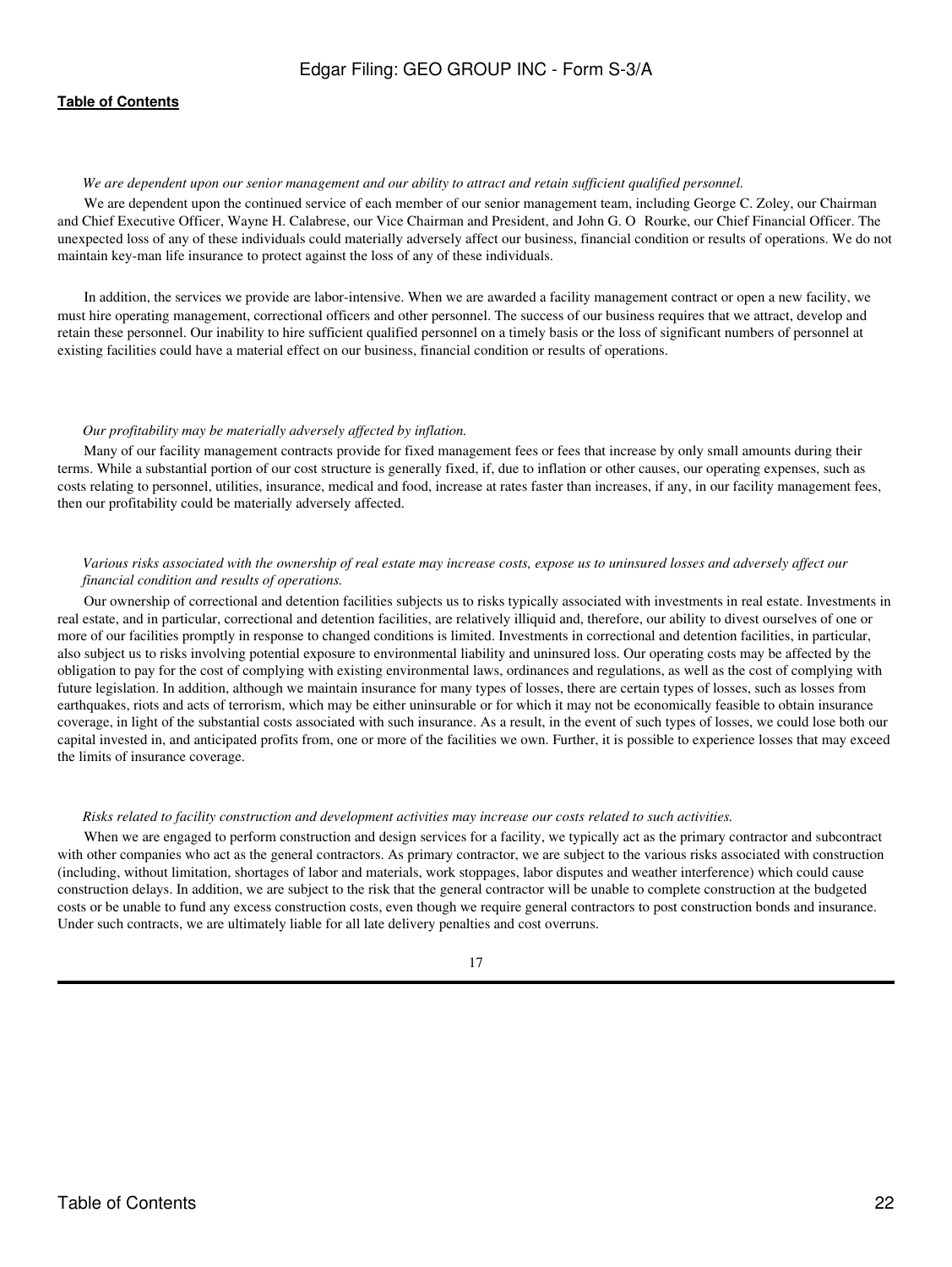#### *The rising cost and increasing difficulty of obtaining adequate levels of surety credit on favorable terms could adversely affect our operating results.*

We are often required to post bid or performance bonds issued by a surety company as a condition to bidding on or being awarded a facility management contract. Availability and pricing of these surety commitments is subject to general market and industry conditions, among other factors. Recent events in the economy have caused the surety market to become unsettled, causing many reinsurers and sureties to reevaluate their commitment levels and required returns. As a result, surety bond premiums generally are increasing. If we are unable to effectively pass along the higher surety costs to our customers, any increase in surety costs could adversely affect our operating results. In addition, we may not continue to have access to surety credit or be able to secure bonds economically, without additional collateral, or at the levels required for any potential facility development or contract bids. If we are unable to obtain adequate levels of surety credit on favorable terms, we would have to rely upon letters of credit under our amended senior credit facility, which would entail higher costs even if such borrowing capacity was available when desired, and our ability to bid for or obtain new contracts could be impaired.

#### *We may not be able to successfully transition key services previously provided by our former parent company, which may adversely affect our financial results.*

We have historically been reliant upon TWC for various services including payroll, tax, data processing, internal auditing, treasury, cash management, insurance, information technology and human resource services. During 2002, we transitioned all of these services in-house with the exception of information technology support services, which TWC provided during 2003 for an annual fee of \$1.75 million. In January 2004, we began handling our information technology support services internally. If we are unable to capably handle any of these services previously handled by TWC, or if we handle them less efficiently or on a more costly basis than what TWC charged us to handle them, our financial results could be adversely affected.

#### *Our former independent public accountant, Arthur Andersen LLP, has been found guilty of federal obstruction of justice charges and you are unlikely to be able to exercise effective remedies against such firm in any legal action.*

Although we have dismissed Arthur Andersen as our independent public accountants and engaged Ernst & Young, LLP, our consolidated financial statements as of December 31, 2000 and December 30, 2001, and for the fiscal years then ended were audited by Arthur Andersen LLP. On March 14, 2002, Arthur Andersen was indicted on federal obstruction of justice charges arising from the federal government s investigation of Enron Corporation. On June 15, 2002, a jury returned with a guilty verdict against Arthur Andersen following a trial. In light of the jury verdict and the underlying events, on August 31, 2002, Arthur Andersen ceased practicing before the SEC. However, certain of the information included herein is derived in part from our consolidated financial statements as of and for the fiscal years ended December 31, 2000 and December 30, 2001, which were audited by Arthur Andersen.

Arthur Andersen has not performed any procedures in connection with this prospectus. In addition, Arthur Andersen has not consented to the inclusion of their report in this prospectus, and we have dispensed with the requirement to file their consent in reliance on Rule 437a under the Securities Act. Because Arthur Andersen has not consented to the inclusion of their report in this prospectus, you may not be able to recover against Arthur Andersen under Section 11 of the Securities Act for any untrue statement of a material fact contained in the financial statements audited by Arthur Andersen or any omissions to state a material fact required to be stated in those financial statements.

Moreover, as a public company, we are required to file with the SEC periodic financial statements audited or reviewed by an independent public accountant. The SEC has said that it will continue accepting financial statements audited by Arthur Andersen on an interim basis so long as a reasonable effort is made to have Arthur Andersen reissue its reports and to obtain a manually signed accountant s report from Arthur Andersen. Arthur Andersen has informed us that it is no longer able to reissue its audit reports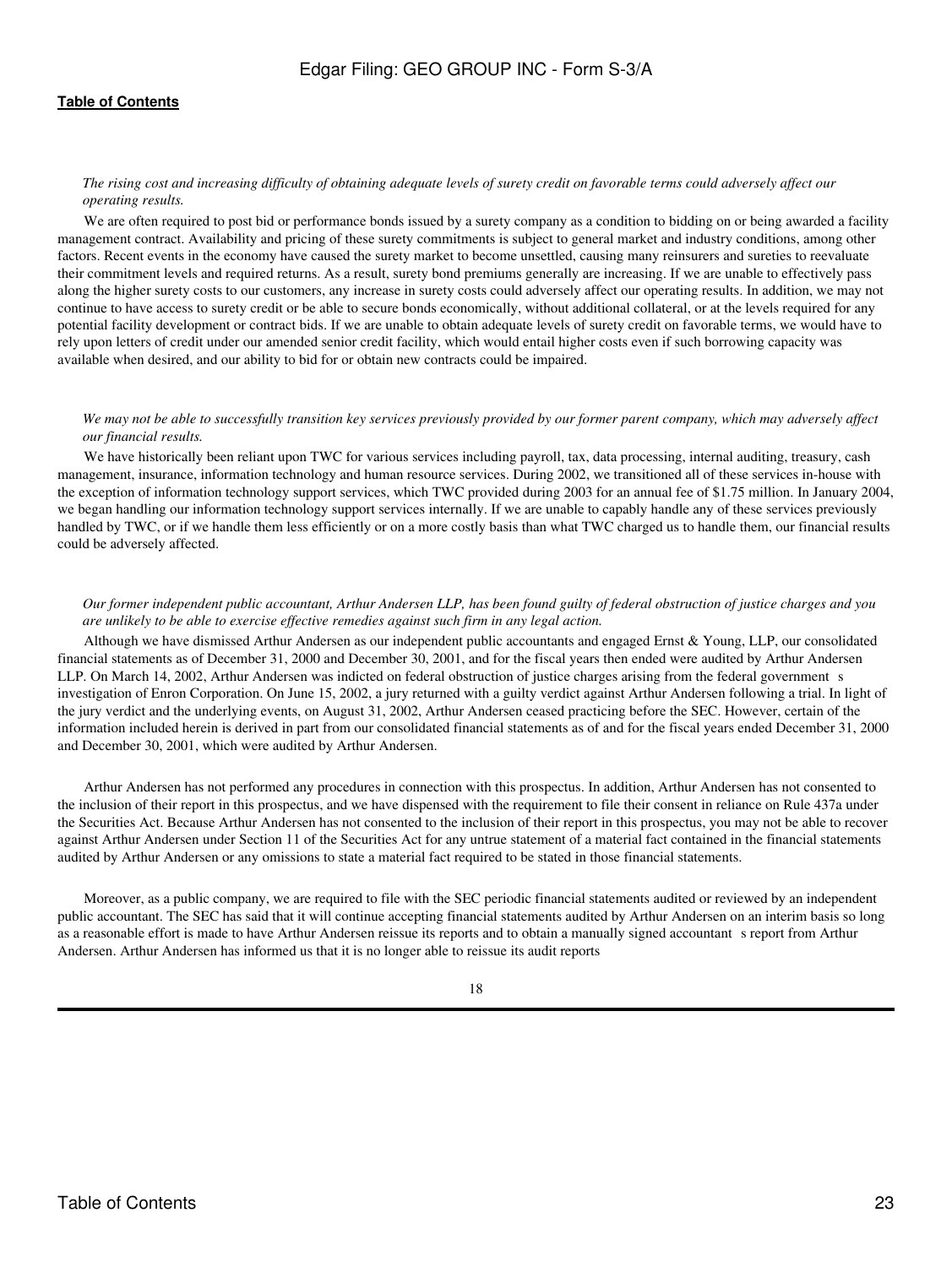### **[Table of Contents](#page-4-0)**

because both the partner and the audit manager who were assigned to our account have left the firm. In addition, Arthur Andersen is unable to perform procedures to assure the continued accuracy of its report on our audited financial statements included in this prospectus. Arthur Andersen will also be unable to perform such procedures or to provide other information or documents that would customarily be received by us in connection with financings or other transactions, including consents and comfort letters. As a result, we may encounter delays, additional expense and other difficulties in future financings. Any resulting delay in accessing or inability to access the public capital markets could have a material adverse effect on our business, financial condition or results of operations.

In addition, Statement of Financial Accounting Standards No. 144 Accounting for the Impairment or Disposal of Long-Lived Assets (SFAS No. 144) addresses financial accounting and reporting for the impairment or disposal of long-lived assets and the accounting and reporting provisions of Accounting Principles Board Opinion No. 30, Reporting the Results of Operations Reporting the Effects of Disposal of a Segment of a Business, and Extraordinary, Unusual, and Infrequently Occurring Events and Transactions, for the disposal of a segment of a business. SFAS 144 broadens the scope of defining discontinued operations. Under the provisions of SFAS 144, the identification and classification of a facility as held for sale or the termination of any of our material facility management contracts, by expiration or otherwise, would result in the classification of the operating results of such facility as a discontinued operation, so long as the financial results can be clearly identified, and so long as we do not have any significant continuing involvement in the operations of the component after the disposal or termination transaction. In the event that we have a discontinued operation in the future that requires us to present discontinued operations for fiscal years audited by Arthur Andersen, we would be required to have such fiscal years audited by another accounting firm as Arthur Andersen is unable to reissue their audit opinion for those fiscal years. As a result, we may encounter delays, additional expense and other difficulties in filing registration statements for future financings. Any resulting delay in accessing or inability to access public markets could have a material adverse effect on our business, financial condition or results of operations. In addition, any such required reaudit may result in changes to our financial statements for such fiscal years.

#### **SPECIAL NOTE REGARDING FORWARD-LOOKING STATEMENTS**

<span id="page-23-0"></span>All statements other than statements of historical facts included in this prospectus, including, without limitation, statements regarding our future financial position, business strategy, budgets, projected costs and plans and objectives of management for future operations, are forward-looking statements. Forward-looking statements generally can be identified by the use of forward-looking terminology such as may, will, expect, anticipate, intend, plan, believe, seek, estimate or continue or the negative of such words or variations of such word expressions. These statements are not guarantees of future performance and involve certain risks, uncertainties and assumptions, which are difficult to predict. Therefore, actual outcomes and results may differ materially from what is expressed or forecasted in such forward-looking statements and we can give no assurance that such forward-looking statements will prove to be correct. Important factors that could cause actual results to differ materially from those expressed or implied by the forward-looking statements, or cautionary statements, include, but are not limited to:

 our ability to timely build and/or open facilities as planned, profitably manage such facilities and successfully integrate such facilities into our operations without substantial additional costs;

 the instability of foreign exchange rates, exposing us to currency risks in Australia, New Zealand and South Africa, or other countries in which we may choose to conduct our business;

an increase in labor rates beyond that which was budgeted;

our ability to expand our correctional and mental health services;

our ability to win management contracts for which we have submitted proposals and to retain existing management contracts;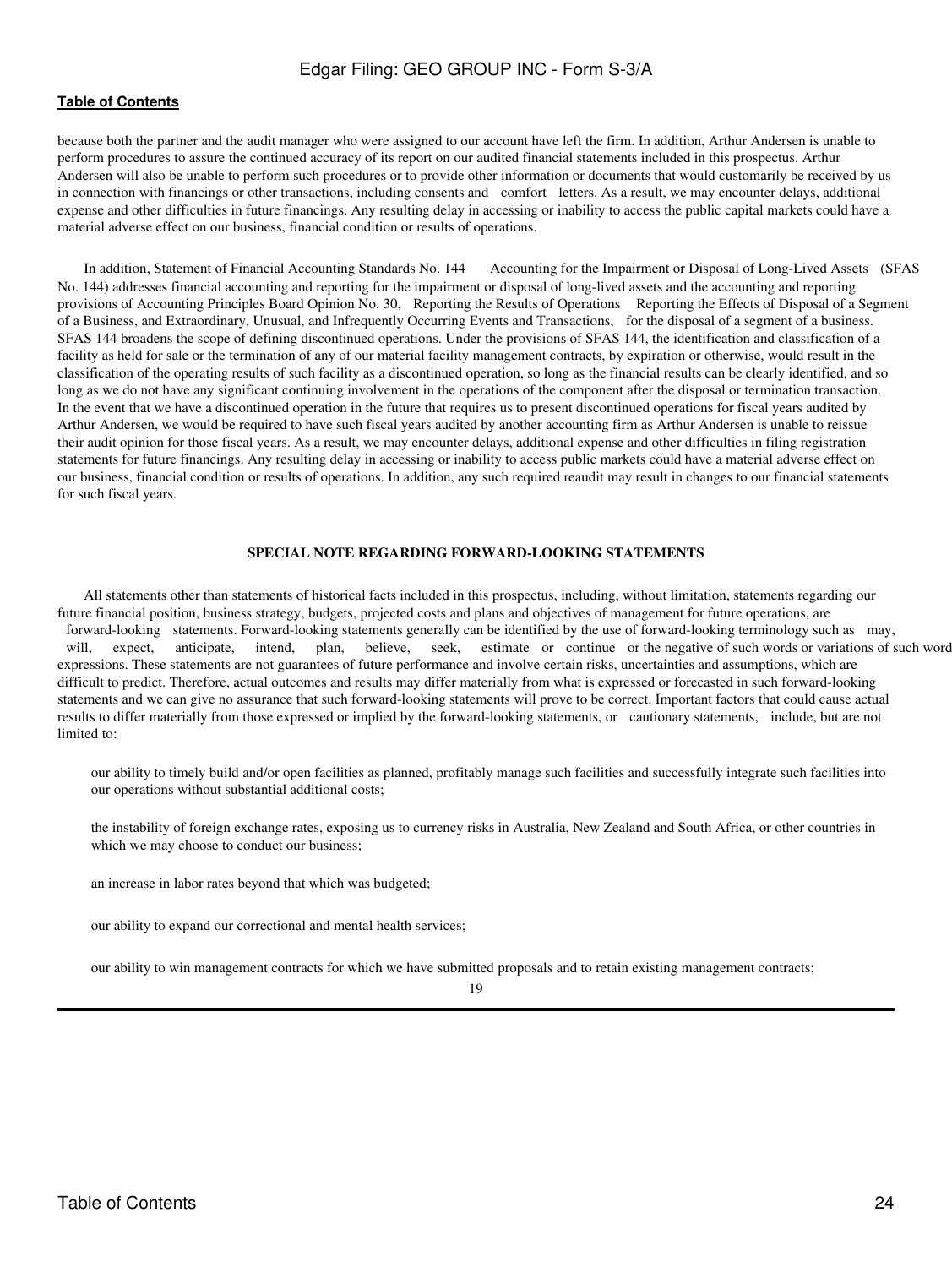## **[Table of Contents](#page-4-0)**

 our ability to raise new project development capital given the often short-term nature of the customers commitment to use newly developed facilities;

 our ability to find customers for our Jena, Louisiana Facility and our McFarland, California Facility and/or to sub-lease or coordinate the sale of the facilities with their owner, Correctional Properties Trust, which we refer to as CPV;

our ability to accurately project the size and growth of the domestic and international privatized corrections industry;

our ability to estimate the government s level of utilization of privatization;

our ability to obtain future financing at competitive rates;

our exposure to general liability and workers compensation insurance costs;

our ability to maintain occupancy rates at our facilities;

our ability to manage health related insurance costs and medical malpractice liability claims;

the ability of our government customers to secure budgetary appropriations to fund their payment obligations to us;

 our ability to effectively internalize functions and services previously provided by The Wackenhut Corporation, our former parent company; and

 those factors disclosed under Risk Factors and elsewhere in this prospectus, including, without limitation, in conjunction with the forward-looking statements included in this prospectus.

We undertake no obligation to update publicly any forward-looking statements, whether as a result of new information, future events or otherwise. All subsequent written and oral forward-looking statements attributable to us, or persons acting on our behalf, are expressly qualified in their entirety by the cautionary statements included in this prospectus.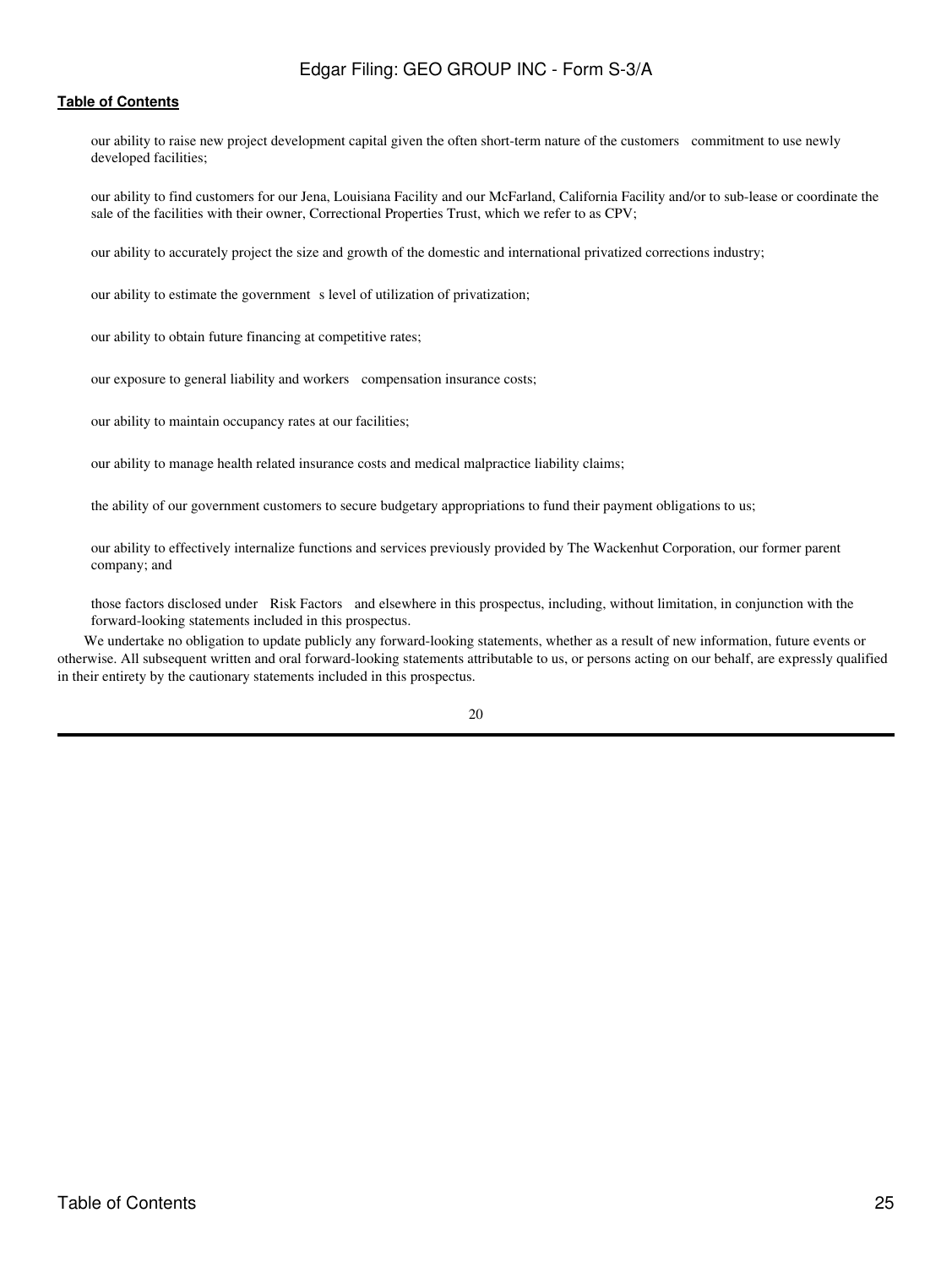## **DESCRIPTION OF CAPITAL STOCK**

<span id="page-25-0"></span>The following description of our capital stock is summarized from GEO s articles of incorporation, as amended, which have been publicly filed with the SEC. See Where You Can Find More Information.

Our authorized capital stock consists of:

30,000,000 shares of common stock, par value \$0.01 per share; and

 10,000,000 shares of preferred stock, par value \$0.01 per share, of which 100,000 shares are designated as Series A Junior Participating Preferred Stock.

The only equity securities currently outstanding are shares of common stock. As of January 16, 2004, there were 9,332,552 shares of common stock issued and outstanding.

#### **Common Stock**

Each holder of our common stock is entitled to one vote per share on all matters to be voted upon by our shareholders. Upon any liquidation, dissolution or winding up of our business, the holders of our common stock are entitled to share equally in all assets available for distribution after payment of all liabilities, subject to the liquidation preference of shares of preferred stock, if any, then outstanding. Our common stock has no preemptive or conversion rights. All outstanding shares of common stock are fully paid and non-assessable. Our common stock is traded on the on the New York Stock Exchange under the symbol WHC. As a result of our recent name change, effective January 21, 2004, the symbol under which our common stock is traded on the New York Stock Exchange will be changed to GGI.

## **Preferred Stock**

Pursuant to our articles of incorporation, our board of directors may, by resolution and without further action or vote by our shareholders, provide for the issuance of up to 10,000,000 shares of preferred stock from time to time in one or more series having such voting powers, and such designations, preferences, and relative, participating, optional, or other special rights and qualifications, limitations, or restrictions thereof, as the board of directors may determine.

The issuance of preferred stock may have the effect of delaying or preventing a change in our control without further action by our shareholders. The issuance of shares of preferred stock with voting and conversion rights may adversely affect the voting power of the holders of our common stock.

## **Rights Agreement and Series A Junior Participating Preferred Stock**

Each share of our common stock carries with it one preferred share purchase right. If the rights become exercisable, each right entitles the registered holder to purchase from us one one-thousandth of a share of Series A Junior Participating Preferred Stock at a fixed price, subject to adjustment. Until a right is exercised, the holder of the right has no right to vote or receive dividends or any other rights as a shareholder as a result of holding the right. The rights trade automatically with shares of our common stock, and may only be exercised in connection with certain attempts to take over our company. The rights are designed to protect the interests of our company and our shareholders against coercive takeover tactics and encourage potential acquirors to negotiate with our board of directors before attempting a takeover. The rights may, but are not intended to, deter takeover proposals that may be in the interests of our shareholders. The description and terms of the rights are set forth in a rights agreement, dated as of October 9, 2003, as the same may be amended from time to time, between us and EquiServe Trust Company, N.A., as rights agent.

## **Dividends**

Subject to preferences that may be applicable to any outstanding preferred stock, the holders of common stock are entitled ratably to receive dividends, if any, declared by our board of directors out of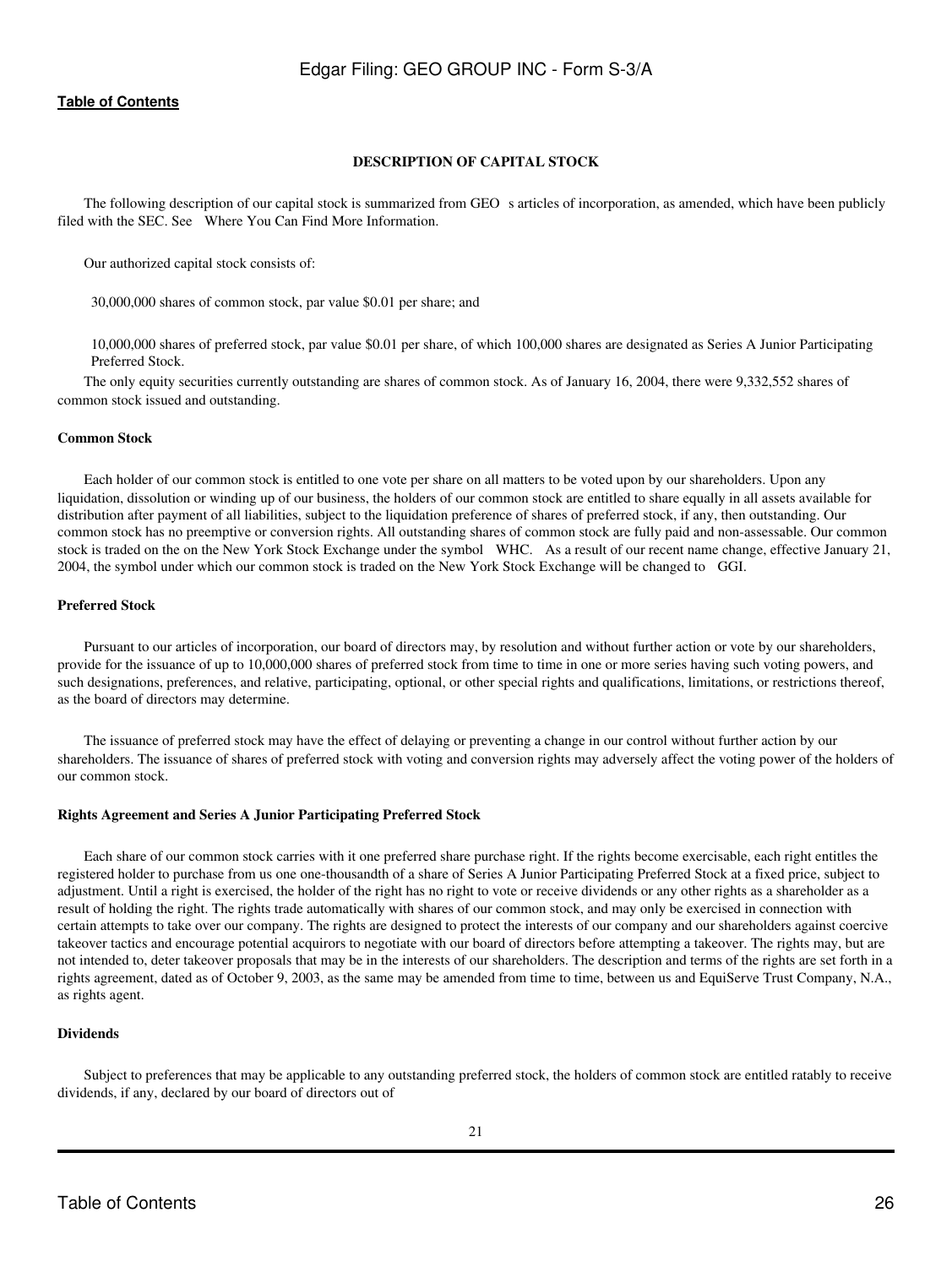funds legally available for the payment of dividends. We have not paid cash dividends to date and do not expect to pay any cash dividends in the foreseeable future.

#### **Anti-Takeover Protections**

#### *Certain Provisions of Florida Law*

We are subject to several anti-takeover provisions under Florida law that apply to a public corporation organized under Florida law, unless the corporation has elected to opt out of those provisions in its articles of incorporation or bylaws. We have not elected to opt out of those provisions. Our common stock is subject to the affiliated transactions and control-share acquisitions provisions of the Florida Business Corporation Act. These provisions require, subject to certain exceptions, that an affiliated transaction be approved by the holders of two-thirds of the voting shares other than those beneficially owned by an interested shareholder and that voting rights be conferred on control shares acquired in specified control share acquisitions only to the extent conferred by resolution approved by the shareholders, excluding holders of shares defined as interested shares. Subject to several exceptions, these provisions have the effect of deterring certain transactions between us and our shareholders and certain acquisitions of specified percentages of our common stock, that in each case have not been approved by disinterested shareholders.

#### *Preferred Stock*

Our board of directors is authorized, without further shareholder action, to divide any or all shares of the authorized preferred stock into series and fix and determine the designations, preferences and relative rights and qualifications, limitations or restrictions thereon of any series so established, including voting powers, dividend rights, liquidation preferences, redemption rights and conversion privileges. The issuance of preferred stock with voting rights or conversion rights may adversely affect the voting power of the common stock, including the loss of voting control to others. The issuance of preferred stock may also have the effect of delaying, deferring or preventing a change in our control without shareholder approval.

#### *Rights Agreement*

The rights issued under the rights agreement described above have certain anti-takeover effects. The rights will cause substantial dilution to a person or group that attempts to acquire control of our company without conditioning the offer on the redemption of the rights. The rights should not interfere with any merger or other business combination approved by our board of directors prior to the time that the rights may not be redeemed. The rights are designed to provide additional protection against abusive takeover tactics such as offers for all shares at less than full value or at an inappropriate time (in terms of maximizing long-term shareholder value), partial tender offers and selective open-market purchases. The rights are intended to assure that our board of directors has the ability to protect shareholders and GEO if efforts are made to gain control of GEO in a manner that is not in the best interests of GEO and its shareholders.

#### **Transfer Agent**

The transfer agent and registrar for our common stock is Mellon Investor Services.

#### **DESCRIPTION OF DEBT SECURITIES**

<span id="page-26-0"></span>The following description, together with the additional information we include in any applicable prospectus supplements, summarizes the material terms and provisions of the debt securities that we may offer under this prospectus. While the terms we have summarized below will generally apply to any future debt securities we may offer under this prospectus, we will describe the particular terms of any debt securities that we may offer in more detail in the applicable prospectus supplements. The terms of any debt securities we offer under a prospectus supplement may differ from the terms we describe below.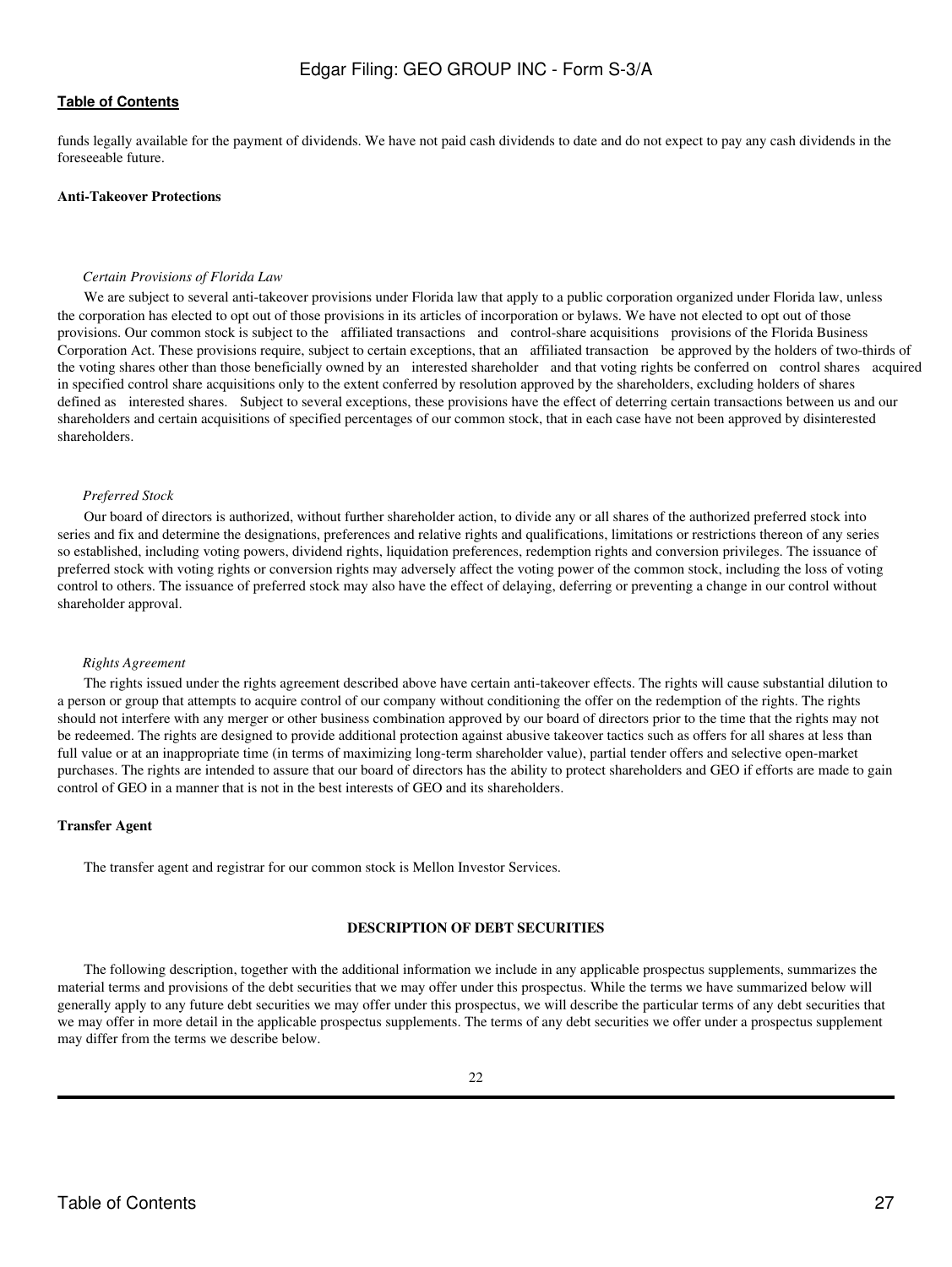## **[Table of Contents](#page-4-0)**

We may offer under this prospectus up to \$200.0 million in aggregate principal amount of debt securities, or if debt securities are issued at a discount, or in a foreign currency or composite currency, such principal amount as may be sold for an initial public offering price of up to \$200.0 million. We may offer debt securities in the form of either senior debt securities or subordinated debt securities. The senior debt securities and the subordinated debt securities are together referred to in this prospectus as the debt securities. Unless otherwise specified in a supplement to this prospectus, any senior debt securities will be our direct, unsecured obligations and will rank equally with all of our other unsecured and unsubordinated indebtedness. Any subordinated debt securities generally will be entitled to payment only after payment of our senior debt. See Subordination below.

The debt securities will be issued under one or more indentures between us and a trustee. A form of indenture containing some of the general terms applicable to the debt securities has been filed as an exhibit to this prospectus. The summary below is a general description of the debt securities based on the provisions included in the form of indenture. However, many of the specific terms applicable to the debt securities will be set forth in supplemental indentures and described in the prospectus supplements related to the debt securities being offered. These terms and conditions may differ materially from the description set forth below. We urge you to read the form of indenture, as well as the supplemental indentures and the prospectus supplements that contain the terms of the series of debt securities being offered, before investing in our debt securities.

#### **General**

The terms of each series of debt securities will be established by or pursuant to a resolution of our board of directors, or a committee thereof, and set forth or determined in the manner provided in an officers certificate or by a supplemental indenture. The particular terms of each series of debt securities will be described in a prospectus supplement relating to such series, including any pricing supplement.

We can issue an unlimited amount of debt securities under an indenture that may be in one or more series with the same or various maturities, at par, at a premium or at a discount. We will set forth in a prospectus supplement, including any pricing supplement, relating to any series of debt securities being offered, the following terms of the debt securities:

the title;

the aggregate principal amount being offered, and, if a series, the total amount authorized and the total amount outstanding;

any limit on the amount that may be issued;

whether or not we will issue the series of debt securities in global form and, if so, the terms and who the depositary will be;

the maturity date;

the principal amount due at maturity, and whether the debt securities will be issued with any original issue discount;

 whether and under what circumstances, if any, we will pay additional amounts on any debt securities held by a person who is not a United States person for tax purposes, and whether we can redeem the debt securities if we have to pay such additional amounts;

 the annual interest rate, which may be fixed or variable, or the method for determining the rate, the date interest will begin to accrue, the dates interest will be payable and the regular record dates for interest payment dates or the method for determining such dates;

whether or not the debt securities will be secured or unsecured, and the terms of any secured debt;

the terms of the subordination of any series of subordinated debt;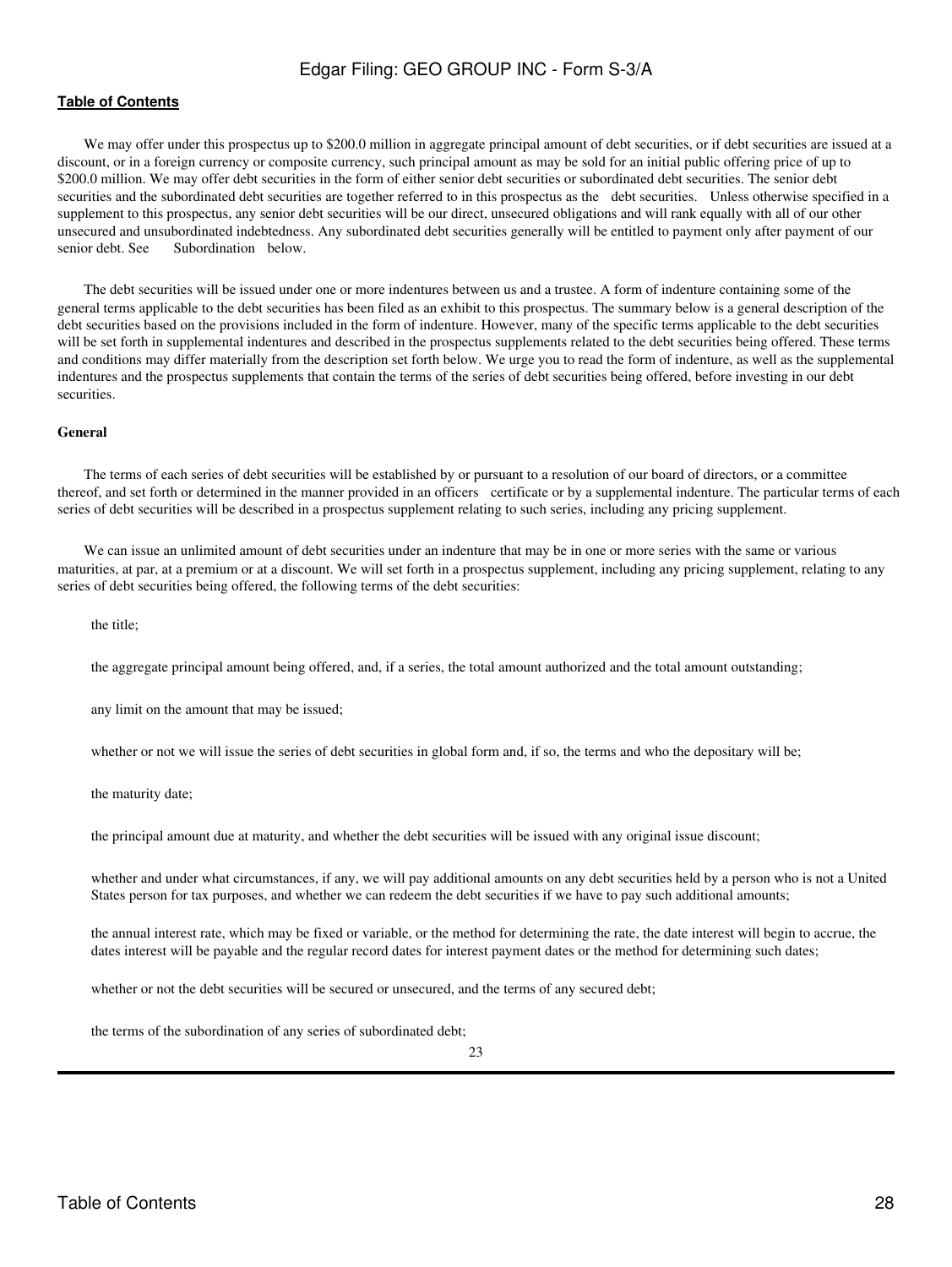#### **[Table of Contents](#page-4-0)**

the place where payments will be payable;

restrictions on transfer, sale or other assignment, if any;

our right, if any, to defer payment of interest and the maximum length of any such deferral period;

 the date, if any, after which, the conditions upon which, and the price at which we may, at our option, redeem the series of debt securities pursuant to any optional or provisional redemption provisions, and any other applicable terms of those redemption provisions;

provisions for sinking fund purchases or other analogous funds, if any;

 the date, if any, on which, and the price at which we are obligated, pursuant to any mandatory sinking fund or analogous fund provisions or otherwise, to redeem, or at the holder s option to purchase, the series of debt securities;

whether the indenture will restrict our ability and/or the ability of our subsidiaries to:

incur additional indebtedness;

issue additional securities;

create liens;

pay dividends and make distributions in respect of our capital stock and the capital stock of our subsidiaries;

redeem capital stock;

place restrictions on our subsidiaries ability to pay dividends, make distributions or transfer assets;

make investments or other restricted payments;

sell or otherwise dispose of assets;

enter into sale-leaseback transactions;

engage in transactions with shareholders and affiliates;

issue or sell stock of our subsidiaries; or

effect a consolidation or merger;

whether the indenture will require us to maintain any interest coverage, fixed charge, cash flow-based, asset-based or other financial ratios;

a discussion of any material or special United States federal income tax considerations applicable to the debt securities;

information describing any book-entry features;

the procedures for any auction and remarketing, if any;

 the denominations in which we will issue the series of debt securities, if other than denominations of \$1,000 and any integral multiple thereof;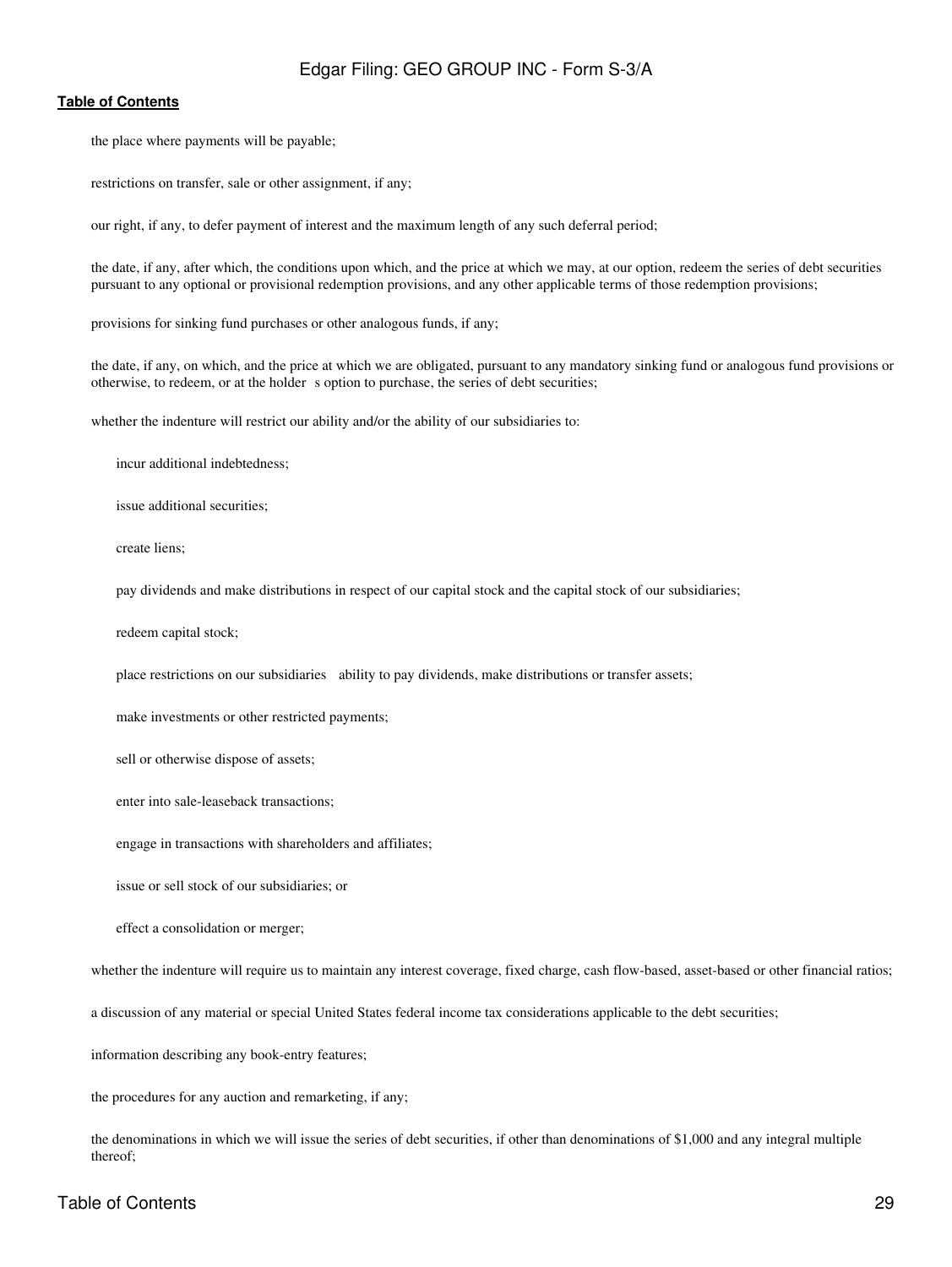if other than dollars, the currency in which the series of debt securities will be denominated; and

 any other specific terms, preferences, rights or limitations of, or restrictions on, the debt securities, including any events of default that are in addition to those described in this prospectus or any covenants provided with respect to the debt securities that are in addition to those described above, and any terms which may be required by us or be advisable under applicable laws or regulations or advisable in connection with the marketing of the debt securities.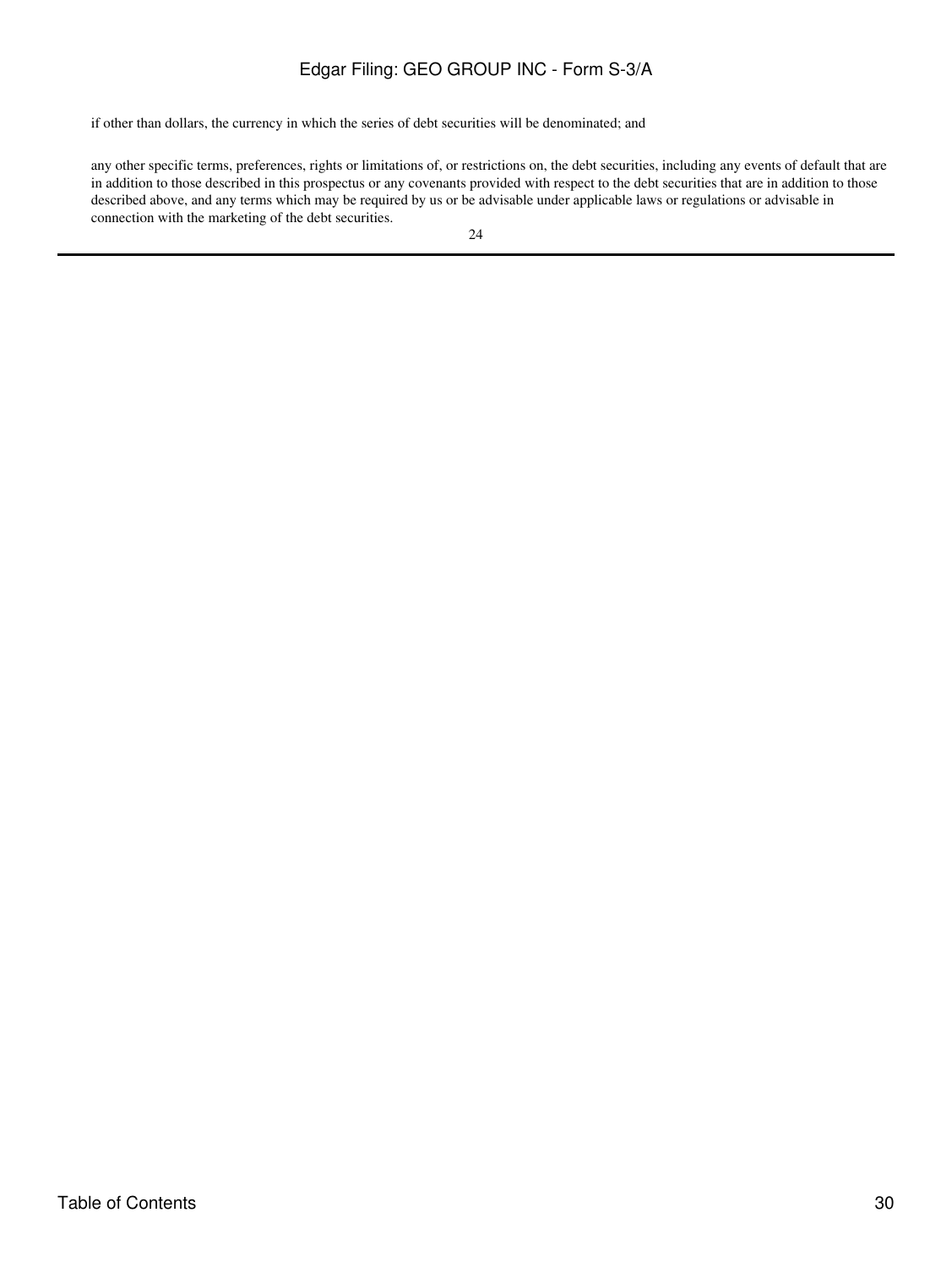We may issue debt securities that provide for an amount less than their stated principal amount to be due and payable upon declaration of acceleration of their maturity pursuant to the terms of the indenture. We will provide you with information on the federal income tax considerations and other special considerations applicable to any of these debt securities in the applicable prospectus supplement.

#### **Conversion or Exchange Rights**

We will set forth in the prospectus supplement the terms, if any, on which a series of debt securities may be convertible into or exchangeable for common stock or other securities of ours or a third party, including the conversion or exchange rate, as applicable, or how it will be calculated, and the applicable conversion or exchange period. We will include provisions as to whether conversion or exchange is mandatory, at the option of the holder or at our option. We may include provisions pursuant to which the number of our securities or the securities of a third party that the holders of the series of debt securities receive upon conversion or exchange would, under the circumstances described in those provisions, be subject to adjustment, or pursuant to which those holders would, under those circumstances, receive other property upon conversion or exchange, for example in the event of our merger or consolidation with another entity.

#### **Covenants**

We will set forth in the applicable prospectus supplement any restrictive covenants applicable to any issue of debt securities.

#### **Consolidation, Merger or Sale**

We will set forth in the applicable prospectus supplement a description of any covenant which restricts our ability to merge or consolidate, or sell, convey, transfer or otherwise dispose of all or substantially all of our assets.

## **Events of Default**

The following are events of default under the indenture with respect to any series of debt securities that we may issue:

 if we fail to pay interest when due and payable and our failure continues for 90 days and the time for payment has not been extended or deferred;

if we fail to pay the principal, or premium, if any, when due and payable and the time for payment has not been extended or delayed;

 if we fail to observe or perform any other covenant contained in the debt securities or the indenture, other than a covenant specifically relating to another series of debt securities, and our failure continues for 90 days after we receive notice from the trustee or holders of at least 25% in aggregate principal amount of the outstanding debt securities of the applicable series;

if specified events of bankruptcy, insolvency or reorganization occur; and

 any other event of default provided with respect to debt securities of that series that is described in the applicable prospectus supplement accompanying this prospectus.

No event of default with respect to a particular series of debt securities (except as to certain events of bankruptcy, insolvency or reorganization) will necessarily constitute an event of default with respect to any other series of debt securities. The occurrence of an event of default may constitute an event of default under our bank credit agreements in existence from time to time. In addition, the occurrence of certain events of default or an acceleration under any indenture may constitute an event of default under certain of our other indebtedness outstanding from time to time.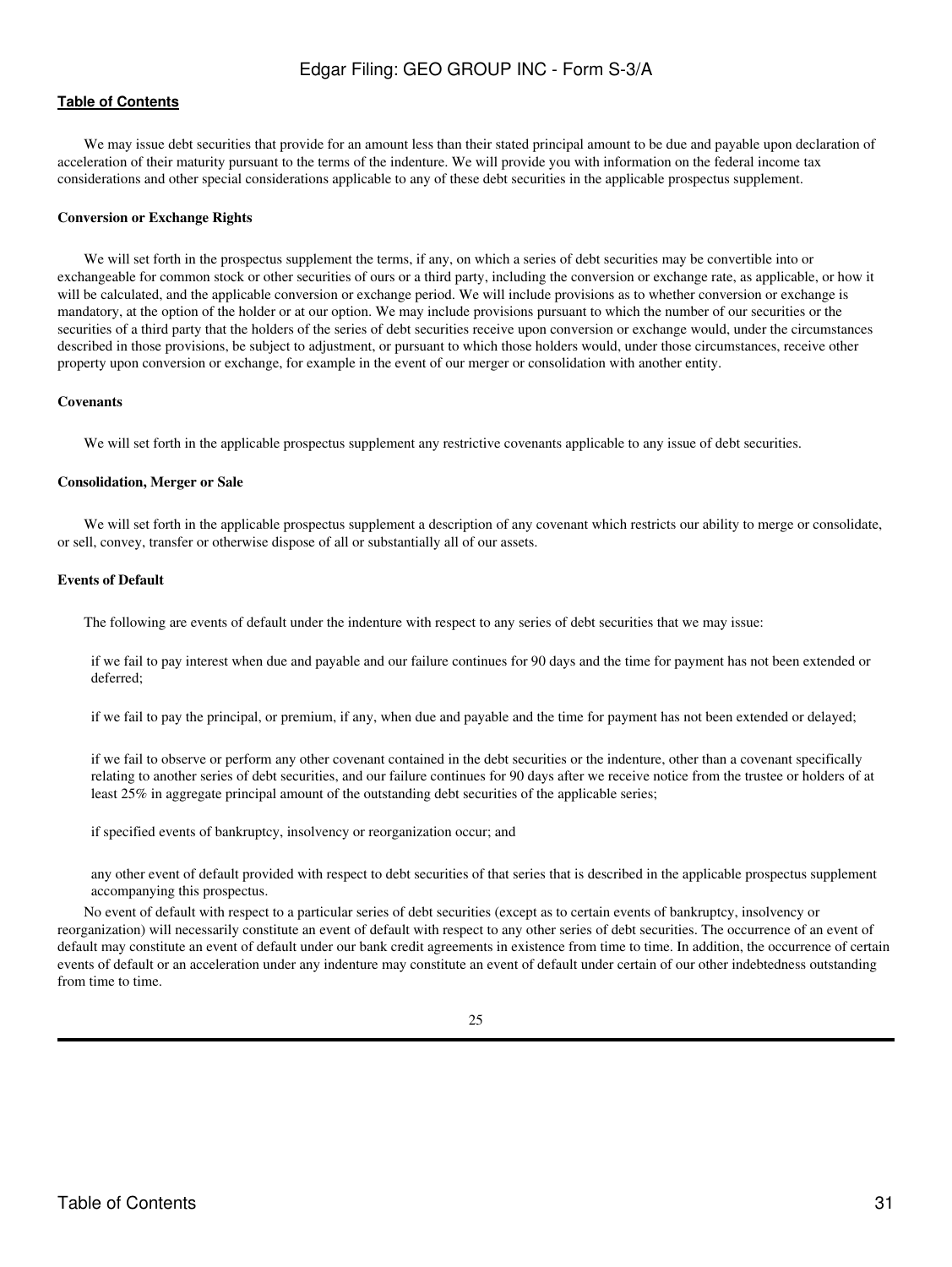## **[Table of Contents](#page-4-0)**

If an event of default with respect to debt securities of any series at the time outstanding occurs and is continuing, then the trustee or the holders of not less than a majority in aggregate principal amount of the outstanding debt securities of that series may, by a notice in writing to us (and to the trustee if given by the holders), declare to be due and payable immediately the principal of, and accrued and unpaid interest, if any, on all debt securities of that series. In the case of an event of default resulting from certain events of bankruptcy, insolvency or reorganization, the principal of, and accrued and unpaid interest, if any, on all outstanding debt securities will become and be immediately due and payable without any declaration or other act on the part of the trustee or any holder of outstanding debt securities. At any time after a declaration of acceleration with respect to debt securities of any series has been made, but before a judgment or decree for payment of the money due has been obtained by the trustee, the holders of a majority in principal amount of the outstanding debt securities of that series may rescind and annul the acceleration if all events of default with respect to debt securities of that series have been cured or waived as provided in the indenture. We refer you to the prospectus supplement relating to any series of debt securities that are discount securities for the particular provisions relating to acceleration of a portion of the principal amount of such discount securities upon the occurrence of an event of default.

The holders of a majority in aggregate principal amount of the outstanding debt securities of any series may on behalf of the holders of all the debt securities of such series waive any past default under the indenture with respect to that series and its consequences, except a continuing default in the payment of the principal of, or any premium or interest on, any debt security of that series or in respect of a covenant or provision, which cannot be modified or amended without the consent of the holder of each outstanding debt security of the series affected; provided, however, that the holders of a majority in principal amount of the outstanding debt securities of any series may rescind an acceleration and its consequences, including any related payment default that resulted from the acceleration.

The indenture provides that the trustee will be under no obligation to exercise any of its rights or powers under the indenture at the request of any holder of outstanding debt securities, unless the trustee receives indemnity satisfactory to it against any loss, liability or expense. Subject to certain rights of the trustee, the holders of a majority in principal amount of the outstanding debt securities of any series will have the right to direct the time, method and place of conducting any proceeding for any remedy available to the trustee or exercising any trust or power conferred on the trustee with respect to the debt securities of that series.

No holder of any debt security of any series will have any right to institute any proceeding, judicial or otherwise, with respect to the indenture or for the appointment of a receiver or trustee, or for any remedy under the indenture, unless:

 that holder has previously given to the trustee written notice of a continuing event of default with respect to debt securities of that series; and

 the holders of at least a majority in aggregate principal amount of the outstanding debt securities of that series have made written request, and offered reasonable indemnity, to the trustee to institute the proceeding as trustee, and the trustee has not received from the holders of a majority in aggregate principal amount of the outstanding debt securities of that series a direction inconsistent with that request and has failed to institute the proceeding within 60 days.

Notwithstanding the foregoing, the holder of any debt security will have an absolute and unconditional right to receive payment of the principal of, and any premium and interest on, that debt security on or after the due dates expressed in that debt security and to institute suit for the enforcement of payment.

If any securities are outstanding under the indenture, the indenture requires us, within 120 days after the end of our fiscal year, to furnish to the trustee a statement as to compliance with the indenture. The indenture provides that the trustee may withhold notice to the holders of debt securities of any series of any default or event of default (except in payment on any debt securities of that series) with respect to debt securities of that series if it in good faith determines that withholding notice is in the interest of the holders of those debt securities.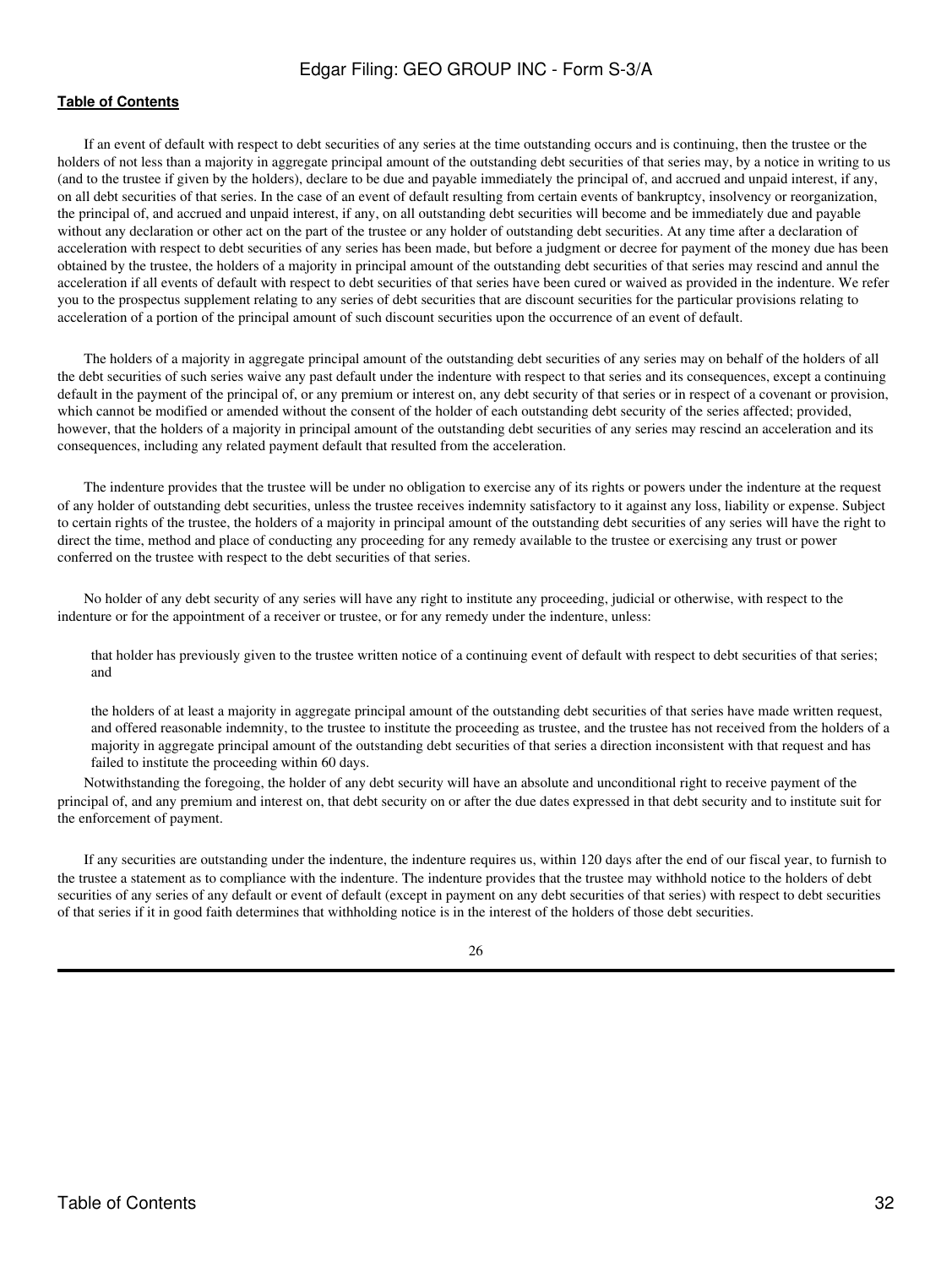## **[Table of Contents](#page-4-0)**

#### **Modification and Waiver**

Generally, we may modify and amend the indenture with the consent of the holders of at least a majority in aggregate principal amount of the outstanding debt securities of each series affected by the modifications or amendments. However, we will not be able to make any modification or amendment without the consent of the holder of each affected debt security then outstanding if that amendment will:

reduce the amount of debt securities whose holders must consent to an amendment supplement or waiver;

 reduce the principal of or premium on or change the fixed maturity of any debt security or alter the provisions, or waive any payment, with respect to the redemption of the debt security;

reduce the rate of or extend the time for payment of interest (including default interest) on any debt security;

reduce the rate of, or change the time for payment of interest on, any debt security;

 waive a default, or an event of default, in the payment of the principal of, or interest or premium, if any, on any debt security (except a rescission of acceleration of the debt securities of any series by the holders of at least a majority in aggregate principal amount of the then outstanding debt securities of that series and a waiver of the payment default that resulted from such acceleration);

make the principal of, or interest or premium, if any, on any debt security payable in currency other than that stated in the debt security;

 make any change to certain provisions of the indenture relating to waivers of past defaults or the rights of holders of debt securities to receive payment of the principal of, and interest and premium, if any, on, those debt securities;

release any guarantor from any of its obligations under its guarantee or the indenture, except in accordance with the terms of the indenture;

 impair the right to institute suit for the enforcement of any payment on or with respect to the debt securities of any series or the guarantees of any series;

waive a redemption payment with respect to any debt security; or

make any change in the preceding amendment and waiver provisions.

Except for certain specified provisions, the holders of at least a majority in aggregate principal amount of the outstanding debt securities of any series may on behalf of the holders of all debt securities of that series waive our compliance with provisions of the indenture.

## **Defeasance of Debt Securities and Certain Covenants in Certain Circumstances**

*Legal Defeasance.* The indenture provides that, unless otherwise provided by the terms of the applicable series of debt securities, we may be discharged from any and all obligations in respect of the debt securities of any series (except for certain obligations to register the transfer or exchange of debt securities of such series, to replace stolen, lost or mutilated debt securities of such series, and to maintain paying agencies and certain provisions relating to the treatment of funds held by paying agents). We will be so discharged upon the deposit with the trustee, in trust, of money and/or U.S. government securities or, in the case of debt securities denominated in a single currency other than U.S. dollars, foreign government securities, that, through the payment of interest and principal in accordance with their terms, will provide money in an amount sufficient in the opinion of a nationally recognized firm of independent public accountants to pay and discharge each installment of principal of, premium and interest on and any mandatory sinking fund payments in respect of the debt securities of that series on the stated maturity of those payments in accordance with the terms of the indenture and those debt securities.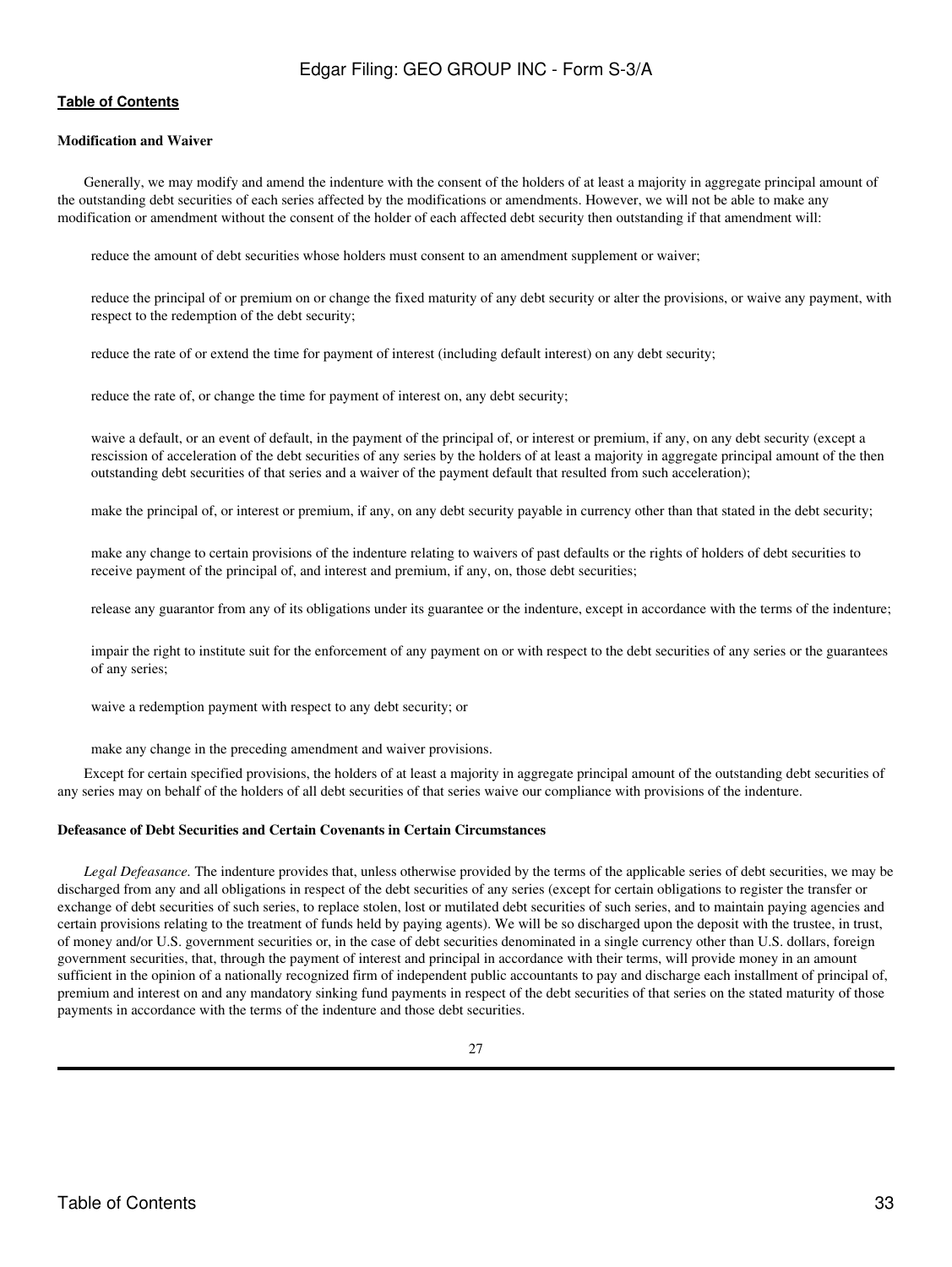### **[Table of Contents](#page-4-0)**

This discharge may occur only if, among other things, we have delivered to the trustee an opinion of counsel stating that we have received from, or there has been published by, the United States Internal Revenue Service a ruling or, since the date of execution of the indenture, there has been a change in the applicable United States federal income tax law, in either case to the effect that, and based thereon such opinion shall confirm that, the holders of the debt securities of that series will not recognize income, gain or loss for United States federal income tax purposes as a result of the deposit, defeasance and discharge and will be subject to United States federal income tax on the same amounts and in the same manner and at the same times as would have been the case if the deposit, defeasance and discharge had not occurred.

*Defeasance of Certain Covenants.* The indenture will provide that, unless otherwise provided by the terms of the applicable series of debt securities, upon compliance with certain conditions:

 we may omit to comply with certain covenants set forth in the indenture, as well as any additional covenants which may be set forth in the applicable supplemental indenture and prospectus supplement; and

 any omission to comply with those covenants will not constitute a default or an event of default with respect to the debt securities of that series, or covenant defeasance.

The conditions include:

 depositing with the trustee money and/or U.S. government securities that, through the payment of interest and principal in accordance with their terms, will provide money in an amount sufficient in the opinion of a nationally recognized firm of independent public accountants to pay and discharge each installment of principal of, premium and interest on and any mandatory sinking fund payments in respect of the debt securities of that series on the stated maturity of those payments in accordance with the terms of the indenture and those debt securities; and

 delivering to the trustee an opinion of counsel to the effect that the holders of the debt securities of that series will not recognize income, gain or loss for United States federal income tax purposes as a result of the deposit and related covenant defeasance and will be subject to United States federal income tax on the same amounts and in the same manner and at the same times as would have been the case if the deposit and related covenant defeasance had not occurred.

### **Subordination**

The debt securities may be subordinate and junior in priority of payment to certain of our other indebtedness to the extent described in a prospectus supplement and the applicable supplemental indenture. In addition, any supplemental indenture governing debt securities that we issue may not limit the amount of additional indebtedness that we may incur, including indebtedness that may rank senior to the debt securities. As a result, we may be able to incur substantial additional amounts of indebtedness in the future and such indebtedness may be senior in right of payment to the debt securities.

#### **Governing Law**

The indenture and the debt securities will be governed by, and construed in accordance with, the internal laws of the State of New York.

#### **DESCRIPTION OF WARRANTS**

<span id="page-33-0"></span>This section describes the general terms of the warrants that we may offer and sell by this prospectus. This prospectus and any accompanying prospectus supplement will contain the material terms and conditions for each warrant. The accompanying prospectus supplement may add, update or change the terms and conditions of the warrants as described in this prospectus.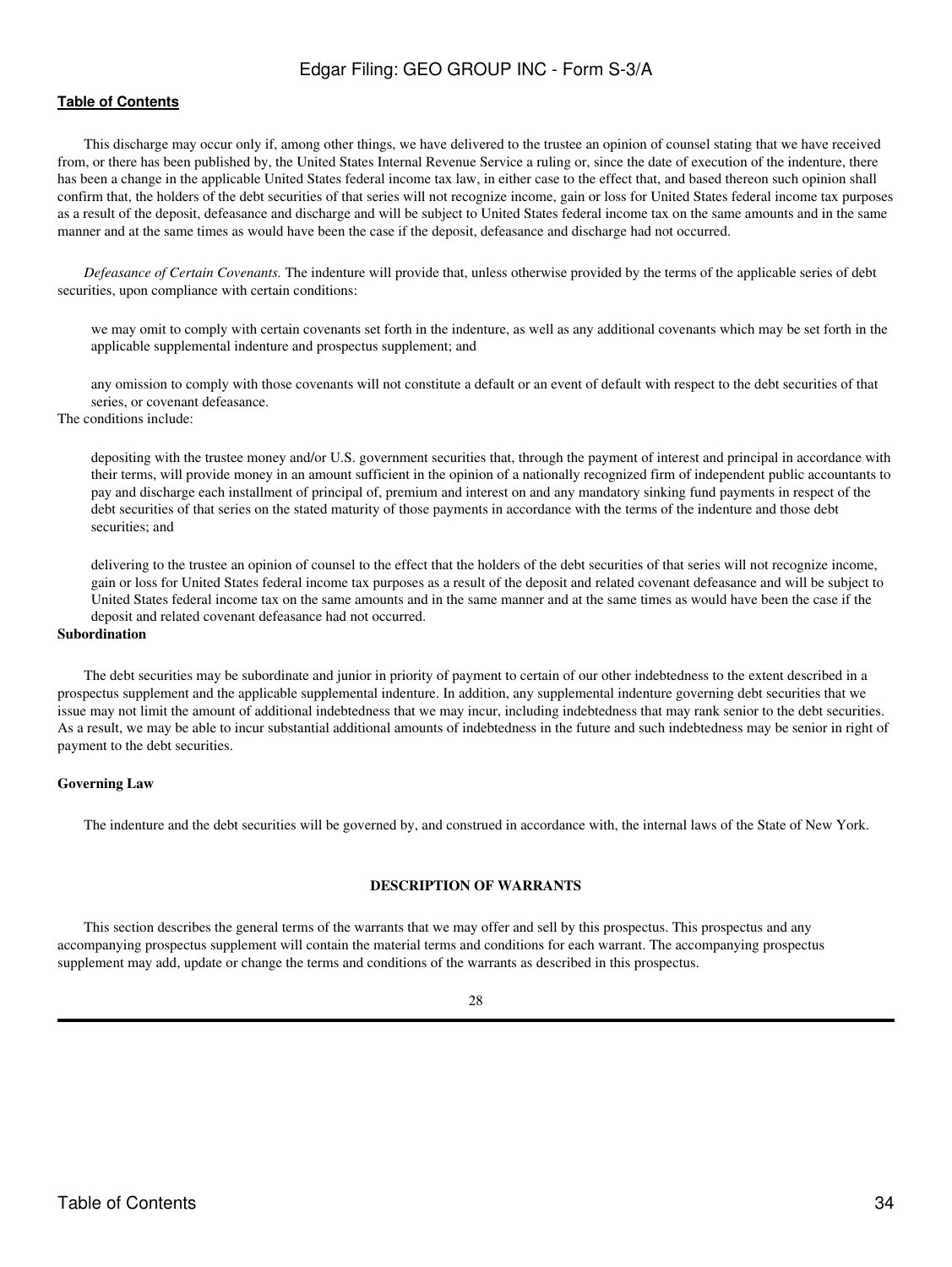## **[Table of Contents](#page-4-0)**

## **General**

We may issue warrants to purchase common stock, preferred stock or debt securities. Warrants may be issued independently or together with any securities and may be attached to or separate from those securities. The warrants will be issued under warrant agreements to be entered into between us and a bank or trust company, as warrant agent, all of which will be described in the prospectus supplement relating to the warrants we are offering. The warrant agent will act solely as our agent in connection with the warrants and will not have any obligation or relationship of agency or trust for or with any holders or beneficial owners of warrants. A copy of the warrant agreement will be filed with the SEC in connection with the offering of the warrants.

#### **Equity Warrants**

We may issue warrants for the purchase of our equity securities, such as our common stock or our preferred stock. As explained below, each equity warrant will entitle its holder to purchase equity securities at an exercise price set forth in, or to be determinable as set forth in, the related prospectus supplement. Equity warrants may be issued separately or together with equity securities.

The equity warrants are to be issued under equity warrant agreements to be entered into between us and one or more banks or trust companies, as equity warrant agent, as will be set forth in the prospectus supplement relating to the equity warrants being offered by the prospectus supplement and this prospectus. A copy of the equity warrant agreement, including a form of the equity warrant certificate representing the equity warranty, will be filed with the SEC in connection with the offering of the equity warrants.

The particular terms of each issue of equity warrants, the equity warrant agreement relating to the equity warrants and the equity warrant certificates representing equity warrants will be described in the applicable prospectus supplement, including, as applicable:

the title of the equity warrants;

the initial offering price;

 the aggregate number of equity warrants and the aggregate number of shares of the equity security purchasable upon exercise of the equity warrants;

the currency or currency units in which the offering price, if any, and the exercise price are payable;

 if applicable, the designation and terms of the equity securities with which the equity warrants are issued, and the number of equity warrants issued with each equity security;

the date, if any, on and after which the equity warrants and the related equity security will be separately transferable;

if applicable, the minimum or maximum number of the equity warrants that may be exercised at any one time;

the date on which the right to exercise the equity warrants will commence and the date on which the right will expire;

if applicable, a discussion of United States federal income tax, accounting or other considerations applicable to the equity warrants;

anti-dilution provisions of the equity warrants, if any;

redemption or call provisions, if any, applicable to the equity warrants; and

 any additional terms of the equity warrants, including terms, procedures and limitations relating to the exchange and exercise of the equity warrants.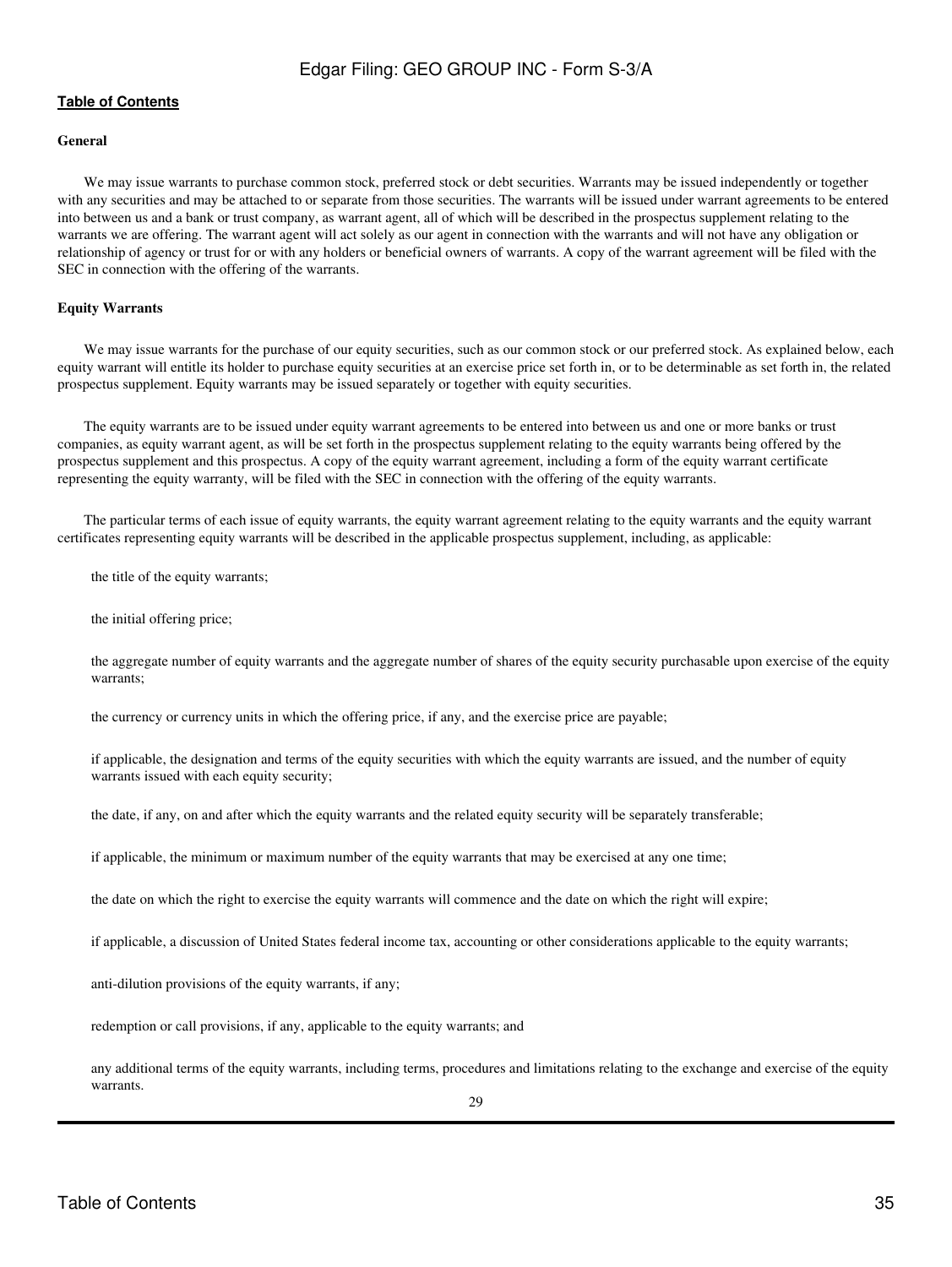### **[Table of Contents](#page-4-0)**

Holders of equity warrants will not be entitled, solely by virtue of being holders, to vote, to consent, to receive dividends, to receive notice as shareholders with respect to any meeting of shareholders for the election of directors or any other matter, or to exercise any rights whatsoever as a holder of the equity securities purchasable upon exercise of the equity warrants.

#### **Debt Warrants**

We may issue warrants for the purchase of our debt securities. As explained below, each debt warrant will entitle its holder to purchase debt securities at an exercise price set forth in, or to be determinable as set forth in, the related prospectus supplement. Debt warrants may be issued separately or together with debt securities.

The debt warrants are to be issued under debt warrant agreements to be entered into between us, and one or more banks or trust companies, as debt warrant agent, as will be set forth in the prospectus supplement relating to the debt warrants being offered by the prospectus supplement and this prospectus. A copy of the debt warrant agreement, including a form of the debt warrant certificate representing the debt warrants, will be filed with the SEC in connection with the offering of the debt warrants.

The particular terms of each issue of debt warrants, the debt warrant agreement relating to the debt warrants and the debt warrant certificates representing debt warrants will be described in the applicable prospectus supplement, including, as applicable:

the title of the debt warrants;

the initial offering price;

the title, aggregate principal amount and terms of the debt securities purchasable upon exercise of the debt warrants;

the currency or currency units in which the offering price, if any, and the exercise price are payable;

 the title and terms of any related debt securities with which the debt warrants are issued and the number of the debt warrants issued with each debt security;

the date, if any, on and after which the debt warrants and the related debt securities will be separately transferable;

 the principal amount of debt securities purchasable upon exercise of each debt warrant and the price at which that principal amount of debt securities may be purchased upon exercise of each debt warrant;

if applicable, the minimum or maximum number of warrants that may be exercised at any one time;

the date on which the right to exercise the debt warrants will commence and the date on which the right will expire;

if applicable, a discussion of United States federal income tax, accounting or other considerations applicable to the debt warrants;

 whether the debt warrants represented by the debt warrant certificates will be issued in registered or bearer form, and, if registered, where they may be transferred and registered;

anti-dilution provisions of the debt warrants, if any;

redemption or call provisions, if any, applicable to the debt warrants; and

 any additional terms of the debt warrants, including terms, procedures and limitations relating to the exchange and exercise of the debt warrants.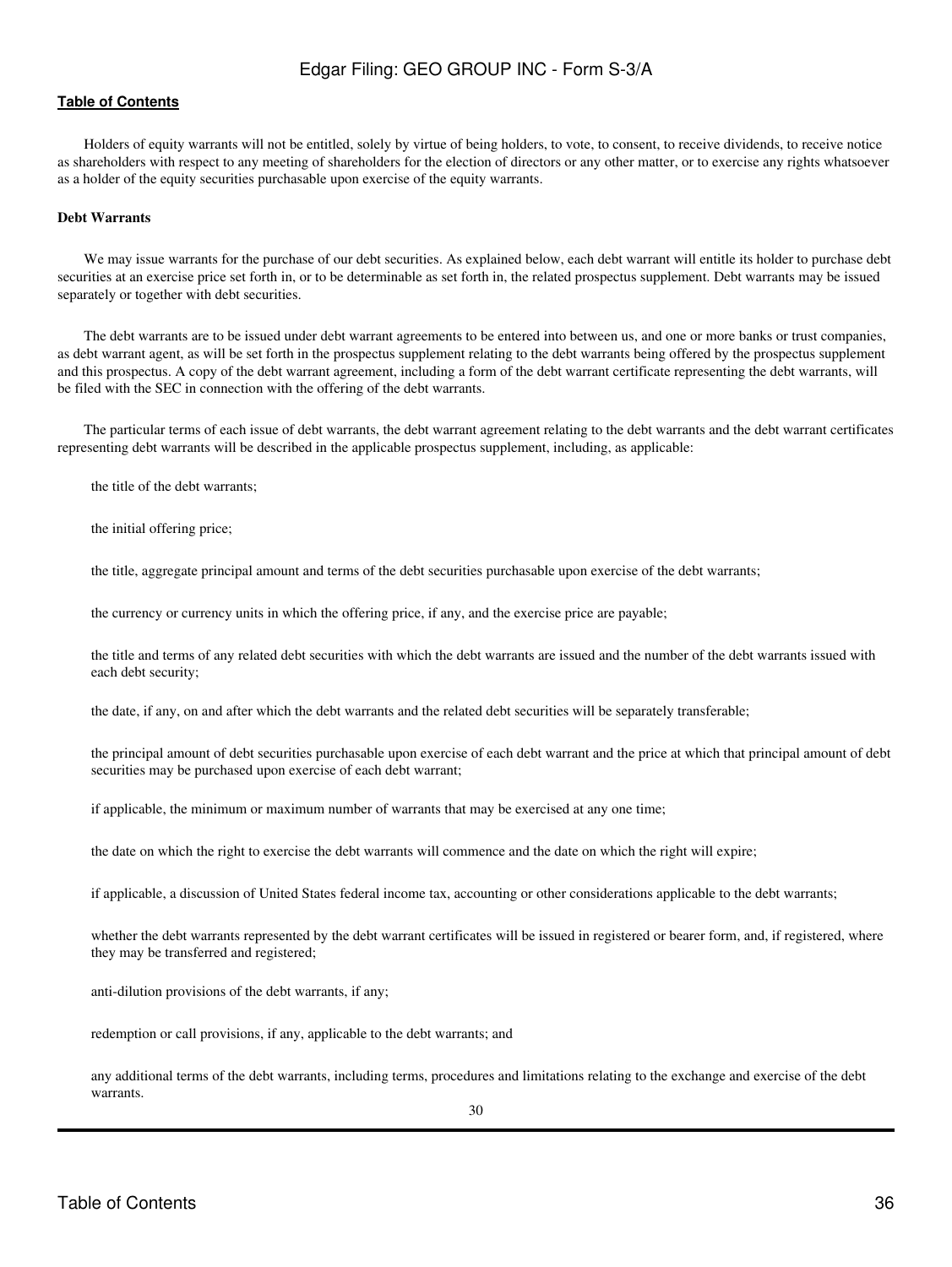## **[Table of Contents](#page-4-0)**

Debt warrant certificates will be exchangeable for new debt warrant certificates of different denominations and, if in registered form, may be presented for registration of transfer, and debt warrants may be exercised at the corporate trust office of the debt warrant agent or any other office indicated in the related prospectus supplement. Before the exercise of debt warrants, holders of debt warrants will not be entitled to payments of principal of, premium, if any, or interest, if any, on the debt securities purchasable upon exercise of the debt warrants, or to enforce any of the covenants in the indenture.

#### **DESCRIPTION OF DEPOSITARY SHARES**

<span id="page-36-0"></span>This section describes the general terms of the depositary shares we may offer and sell by this prospectus. This prospectus and any accompanying prospectus supplement will contain the material terms and conditions for the depositary shares. The accompanying prospectus supplement may add, update, or change the terms and conditions of the depositary shares as described in this prospectus.

#### **General**

We may, at our option, elect to offer depositary shares, each representing a fraction (to be set forth in the prospectus supplement relating to a particular series of preferred stock) of a share of a particular class or series of preferred stock as described below. In the event we elect to do so, depositary receipts evidencing depositary shares will be issued to the public.

The shares of any class or series of preferred stock represented by depositary shares will be deposited under a deposit agreement among us, a depositary selected by us, and the holders of the depositary receipts. The depositary will be a bank or trust company having its principal office in the United States and having a combined capital and surplus of at least \$50.0 million. Subject to the terms of the deposit agreement, each owner of a depositary share will be entitled, in proportion to the applicable fraction of a share of preferred stock represented by such depositary share, to all of the rights and preferences of the shares of preferred stock represented by the depositary share, including dividend, voting, redemption and liquidation rights.

The depositary shares will be evidenced by depositary receipts issued pursuant to the deposit agreement. Depositary receipts will be distributed to those persons purchasing the fractional shares of the related class or series of preferred shares in accordance with the terms of the offering described in the related prospectus supplement.

Pending the preparation of definitive depositary receipts, the depositary may, upon our written order, issue temporary depositary receipts substantially identical to, and entitling the holders thereof to all the rights pertaining to, the definitive depositary receipts but not in definitive form. Definitive depositary receipts will be prepared without unreasonable delay, and temporary depositary receipts will be exchangeable for definitive depositary receipts without charge to the holder.

#### **Dividends and Other Distributions**

The depositary will distribute all cash dividends or other cash distributions received for the preferred stock to the entitled record holders of depositary shares in proportion to the number of depositary shares that the holder owns on the relevant record date; provided, however, that if we or the depositary is required by law to withhold an amount on account of taxes, then the amount distributed to the holders of depositary shares shall be reduced accordingly. The depositary will distribute only an amount that can be distributed without attributing to any holder of depositary shares a fraction of one cent. The depositary will add the undistributed balance to and treat it as part of the next sum received by the depositary for distribution to holders of the depositary shares.

If there is a non-cash distribution, the depositary will distribute property received by it to the entitled record holders of depositary shares, in proportion, insofar as possible, to the number of depositary shares owned by the holders, unless the depositary determines, after consultation with us, that it is not feasible to make such distribution. If this occurs, the depositary may, with our approval, sell such property and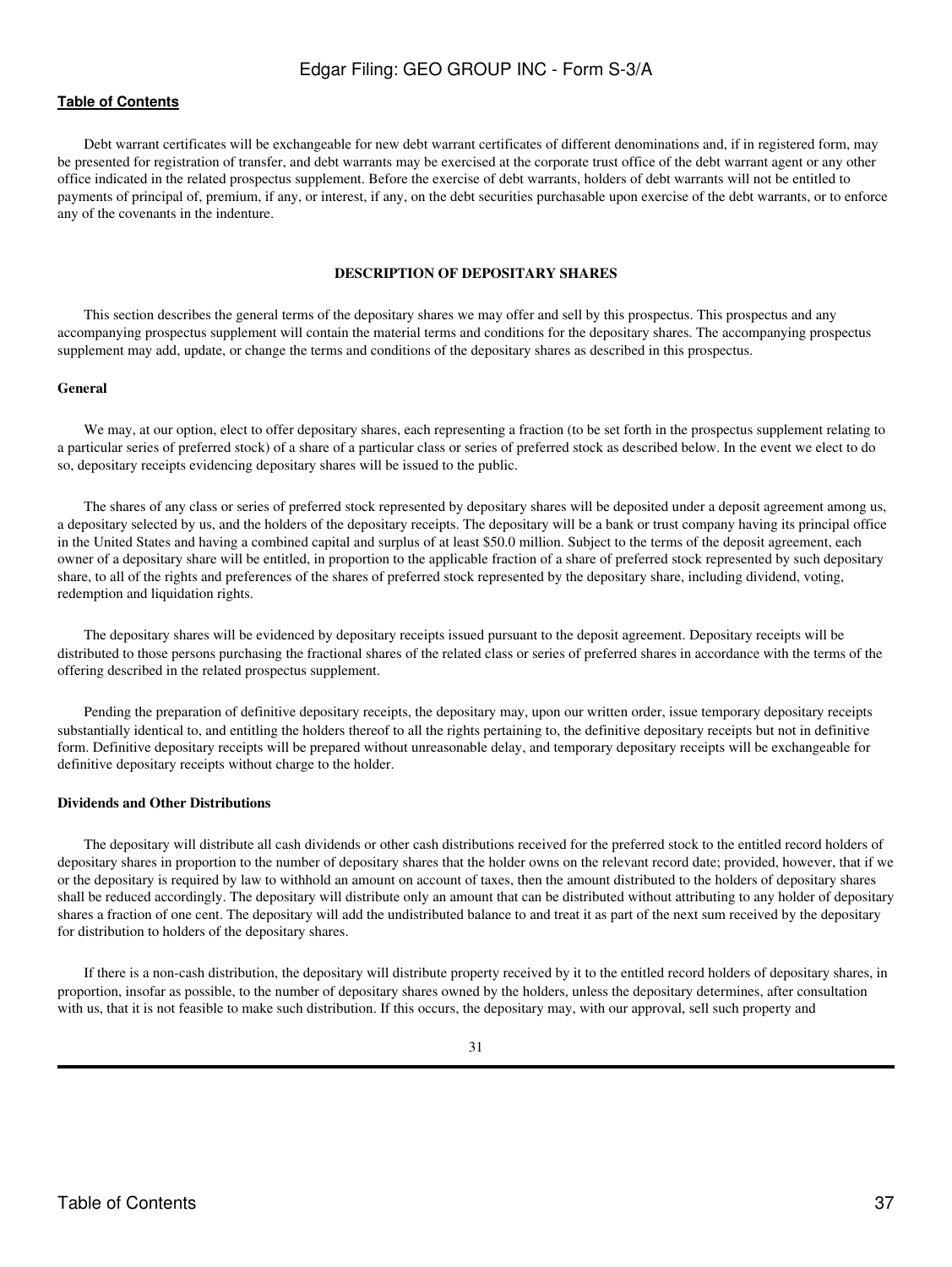distribute the net proceeds from such sale to the holders. The deposit agreement also will contain provisions relating to how any subscription or similar rights that we may offer to holders of the preferred stock will be available to the holders of the depositary shares.

#### **Withdrawal of Shares**

Upon surrender of the depositary receipts at the corporate trust office of the depositary, unless the related depositary shares have previously been called for redemption, converted or exchanged into our other securities, the holder of the depositary shares evidenced thereby is entitled to delivery of the number of whole shares of the related class or series of preferred stock and any money or other property represented by such depositary shares. Holders of depositary receipts will be entitled to receive whole shares of the related class or series of preferred stock on the basis set forth in the prospectus supplement for such class or series of preferred stock, but holders of such whole shares of preferred stock will not thereafter be entitled to exchange them for depositary shares. If the depositary receipts delivered by the holder evidence a number of depositary shares in excess of the number of depositary shares representing the number of whole shares of preferred stock to be withdrawn, the depositary will deliver to such holder at the same time a new depositary receipt evidencing such excess number of depositary shares. In no event will fractional shares of preferred stock be delivered upon surrender of depositary receipts to the depositary.

#### **Conversion, Exchange and Redemption**

If any class or series of preferred stock underlying the depositary shares may be converted or exchanged, each record holder of depositary receipts representing the shares of preferred stock being converted or exchanged will have the right or obligation to convert or exchange the depositary shares represented by the depositary receipts.

Whenever we redeem or convert shares of preferred stock held by the depositary, the depositary will redeem or convert, at the same time, the number of depositary shares representing the preferred stock to be redeemed or converted. The depositary will redeem the depositary shares from the proceeds it receives from the corresponding redemption of the applicable series of preferred stock. The depositary will mail notice of redemption or conversion to the record holders of the depositary shares that are to be redeemed between 30 and 60 days before the date fixed for redemption or conversion. The redemption price per depositary share will be equal to the applicable fraction of the redemption price per share on the applicable class or series of preferred stock. If less than all the depositary shares are to be redeemed, the depositary will select which shares are to be redeemed by lot on a pro rata basis or by any other equitable method as the depositary may decide.

After the redemption or conversion date, the depositary shares called for redemption or conversion will no longer be outstanding. When the depositary shares are no longer outstanding, all rights of the holders will end, except the right to receive money, securities or other property payable upon redemption or conversion of the depositary shares.

## **Voting the Preferred Stock**

When the depositary receives notice of a meeting at which the holders of the particular class or series of preferred stock are entitled to vote, the depositary will mail the particulars of the meeting to the record holders of the depositary shares. Each record holder of depositary shares on the record date may instruct the depositary on how to vote the shares of preferred stock underlying the holder s depositary shares. The depositary will try, if practical, to vote the number of shares of preferred stock underlying the depositary shares according to the instructions. We will agree to take all reasonable action requested by the depositary to enable it to vote as instructed.

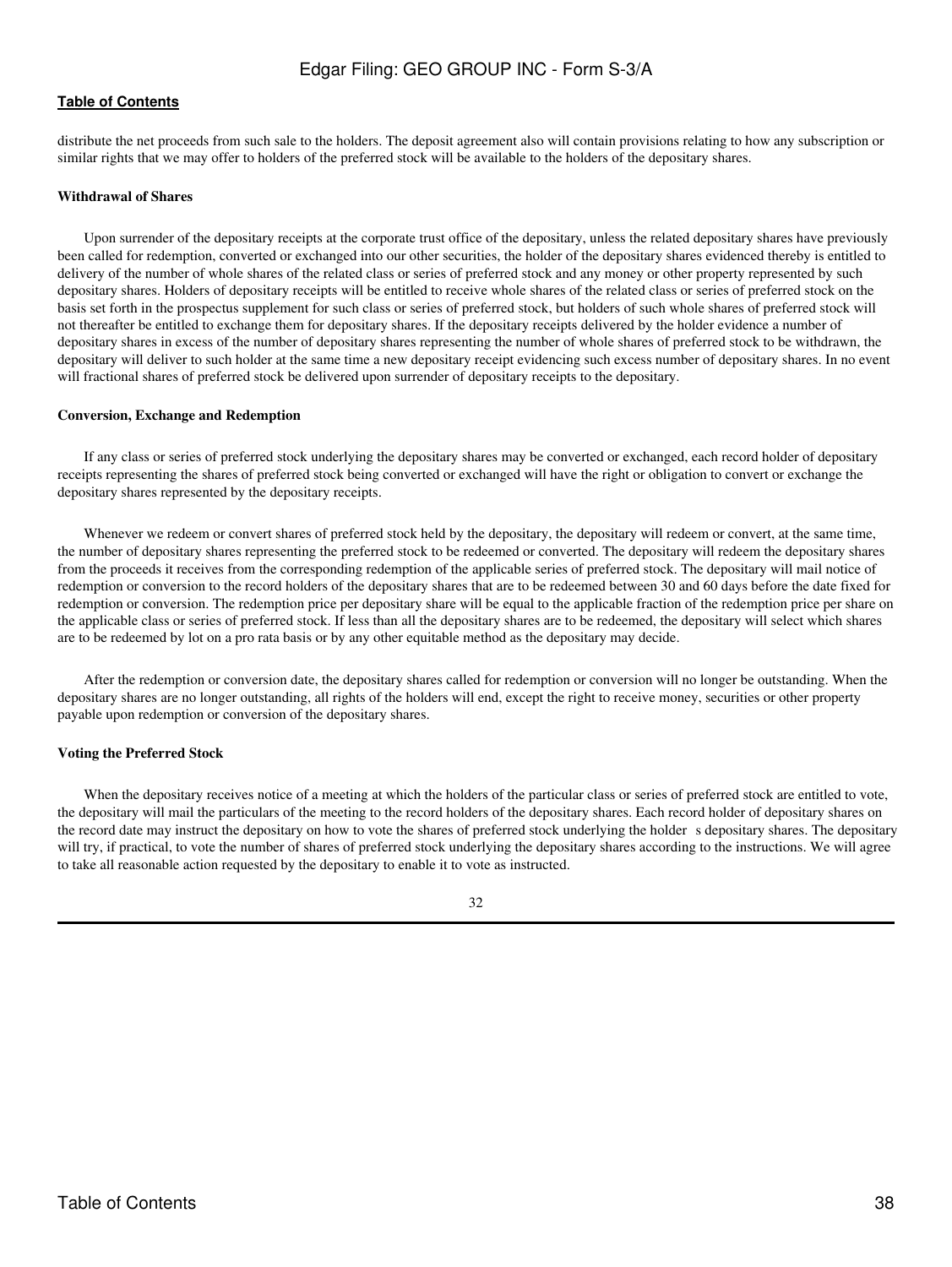#### **Amendment and Termination of the Deposit Agreement**

We and the depositary may agree at any time to amend the deposit agreement and the depositary receipt evidencing the depositary shares. Any amendment that (a) imposes or increases certain fees, taxes or other charges payable by the holders of the depositary shares as described in the deposit agreement or (b) otherwise materially adversely affects any substantial existing rights of holders of depositary shares, will not take effect until such amendment is approved by the holders of at least a majority of the depositary shares then outstanding. Any holder of depositary shares that continues to hold its shares after such amendment has become effective will be deemed to have agreed to the amendment.

We may direct the depositary to terminate the deposit agreement by mailing a notice of termination to holders of depositary shares at least 30 days before termination. The depositary may terminate the deposit agreement if 90 days have elapsed after the depositary delivered written notice of its election to resign and a successor depositary is not appointed. In addition, the deposit agreement will automatically terminate if:

the depositary has redeemed all related outstanding depositary shares;

all outstanding shares of preferred stock have been converted into or exchanged for common stock; or

 we have liquidated, terminated or wound up our business and the depositary has distributed the preferred stock of the relevant series to the holders of the related depositary shares.

## **Reports and Obligations**

The depositary will forward to the holders of depositary shares all reports and communications from us that are delivered to the depositary and that we are required by law, the rules of an applicable securities exchange or our amended and restated articles of incorporation to furnish to the holders of the preferred stock. Neither we nor the depositary will be liable if the depositary is prevented or delayed by law or any circumstances beyond its control in performing its obligations under the deposit agreement. The deposit agreement limits our obligations to performance in good faith of the duties stated in the deposit agreement. The depositary assumes no obligation and will not be subject to liability under the deposit agreement except to perform such obligations as are set forth in the deposit agreement without negligence or bad faith. Neither we nor the depositary will be obligated to prosecute or defend any legal proceeding connected with any depositary shares or class or series of preferred stock unless the holders of depositary shares requesting us to do so furnish us with a satisfactory indemnity. In performing our obligations, we and the depositary may rely and act upon the advice of our counsel or accountants, on any information provided to us by a person presenting shares for deposit, any holder of a receipt, or any other document believed by us or the depositary to be genuine and to have been signed or presented by the proper party or parties.

#### **Payment of Fees and Expenses**

We will pay all fees, charges and expenses of the depositary, including the initial deposit of the preferred stock and any redemption of the preferred stock. Holders of depositary shares will pay taxes and governmental charges and any other charges as are stated in the deposit agreement for their accounts.

#### **Resignation and Removal of Depositary**

At any time, the depositary may resign by delivering notice to us, and we may remove the depositary at any time. Resignations or removals will take effect upon the appointment of a successor depositary and its acceptance of the appointment. The successor depositary must be appointed within 90 days after the delivery of the notice of resignation or removal and must be a bank or trust company having its principal office in the United States and having a combined capital and surplus of at least \$50,000,000.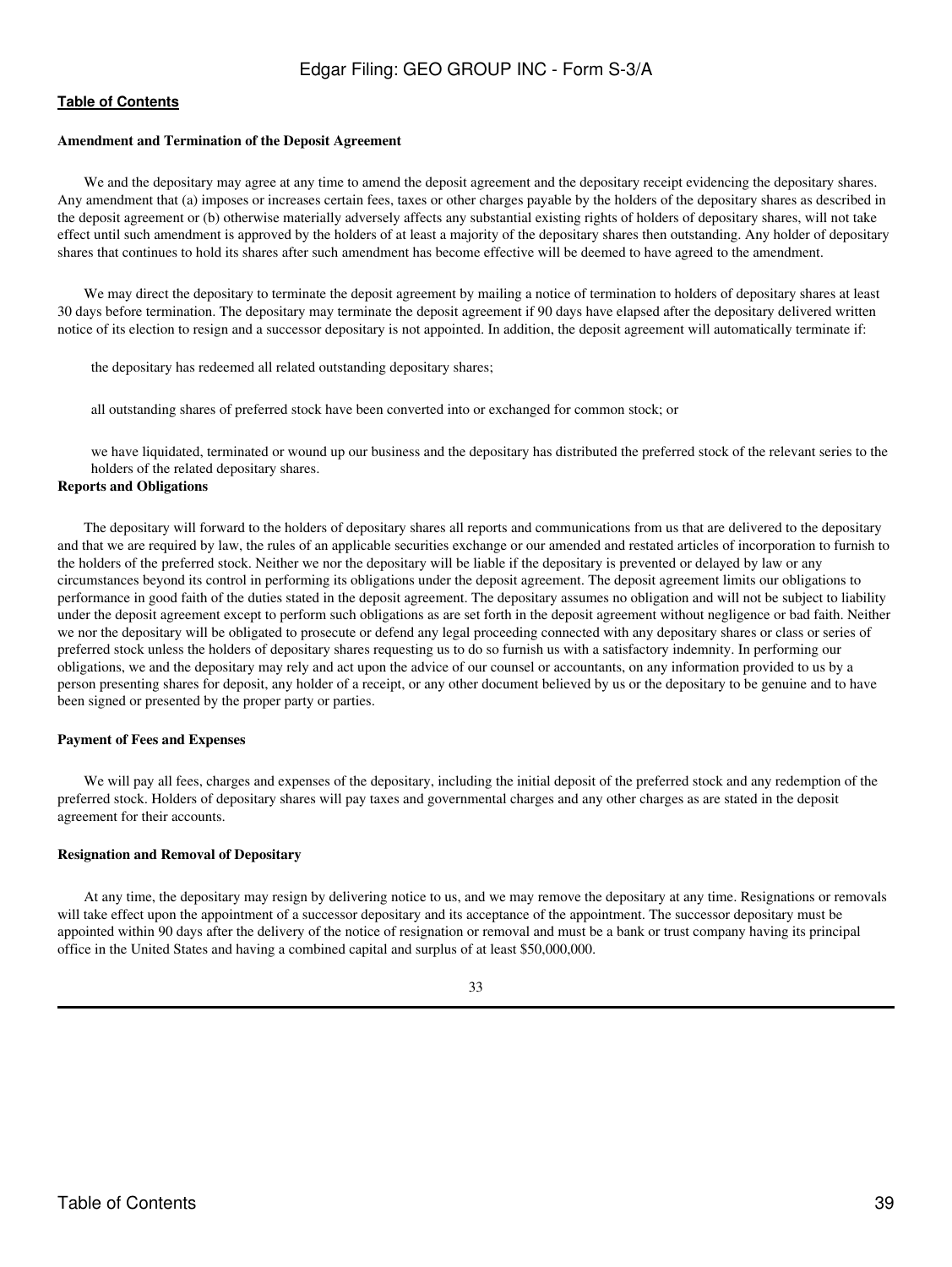### <span id="page-39-0"></span>**[Table of Contents](#page-4-0)**

#### **LEGAL OWNERSHIP OF SECURITIES**

We can issue securities in registered form or in the form of one or more global securities. We describe global securities in greater detail below. We refer to those persons who have securities registered in their own names on the books that we or any applicable trustee or depositary or warrant agent maintain for this purpose as the holders of those securities. These persons are the legal holders of the securities. We refer to those persons who, indirectly through others, own beneficial interests in securities that are not registered in their own names, as indirect holders of those securities. As we discuss below, indirect holders are not legal holders, and investors in securities issued in book-entry form or in street name will be indirect holders.

#### **Book-Entry Holders**

We may issue securities in book-entry form only, as we will specify in the applicable prospectus supplement. This means securities may be represented by one or more global securities registered in the name of a financial institution that holds them as depositary on behalf of other financial institutions that participate in the depositary s book-entry system. These participating institutions, which are referred to as participants, in turn, hold beneficial interests in the securities on behalf of themselves or their customers.

Only the person in whose name a security is registered is recognized as the holder of that security. Global securities will be registered in the name of the depositary. Consequently, for global securities, we will recognize only the depositary as the holder of the securities, and we will make all payments on the securities to the depositary. The depositary passes along the payments it receives to its participants, which in turn pass the payments along to their customers who are the beneficial owners. The depositary and its participants do so under agreements they have made with one another or with their customers; they are not obligated to do so under the terms of the securities.

As a result, investors in a global security will not own securities directly. Instead, they will own beneficial interests in a global security, through a bank, broker or other financial institution that participates in the depositarys book-entry system or holds an interest through a participant. As long as the securities are issued in global form, investors will be indirect holders, and not holders, of the securities.

#### **Street Name Holders**

We may terminate global securities or issue securities that are not issued in global form. In these cases, investors may choose to hold their securities in their own names or in street name. Securities held by an investor in street name would be registered in the name of a bank, broker or other financial institution that the investor chooses, and the investor would hold only a beneficial interest in those securities through an account he or she maintains at that institution.

For securities held in street name, we or any applicable trustee or depositary will recognize only the intermediary banks, brokers and other financial institutions in whose names the securities are registered as the holders of those securities, and we or any such trustee or depositary will make all payments on those securities to them. These institutions pass along the payments they receive to their customers who are the beneficial owners, but only because they agree to do so in their customer agreements or because they are legally required to do so. Investors who hold securities in street name will be indirect holders, not holders, of those securities.

#### **Legal Holders**

Our obligations, as well as the obligations of any applicable trustee or third party employed by us or a trustee, run only to the legal holders of the securities. We do not have obligations to investors who hold beneficial interests in global securities, in street name or by any other indirect means. This will be the case whether an investor chooses to be an indirect holder of a security or has no choice because we are issuing the securities only in global form.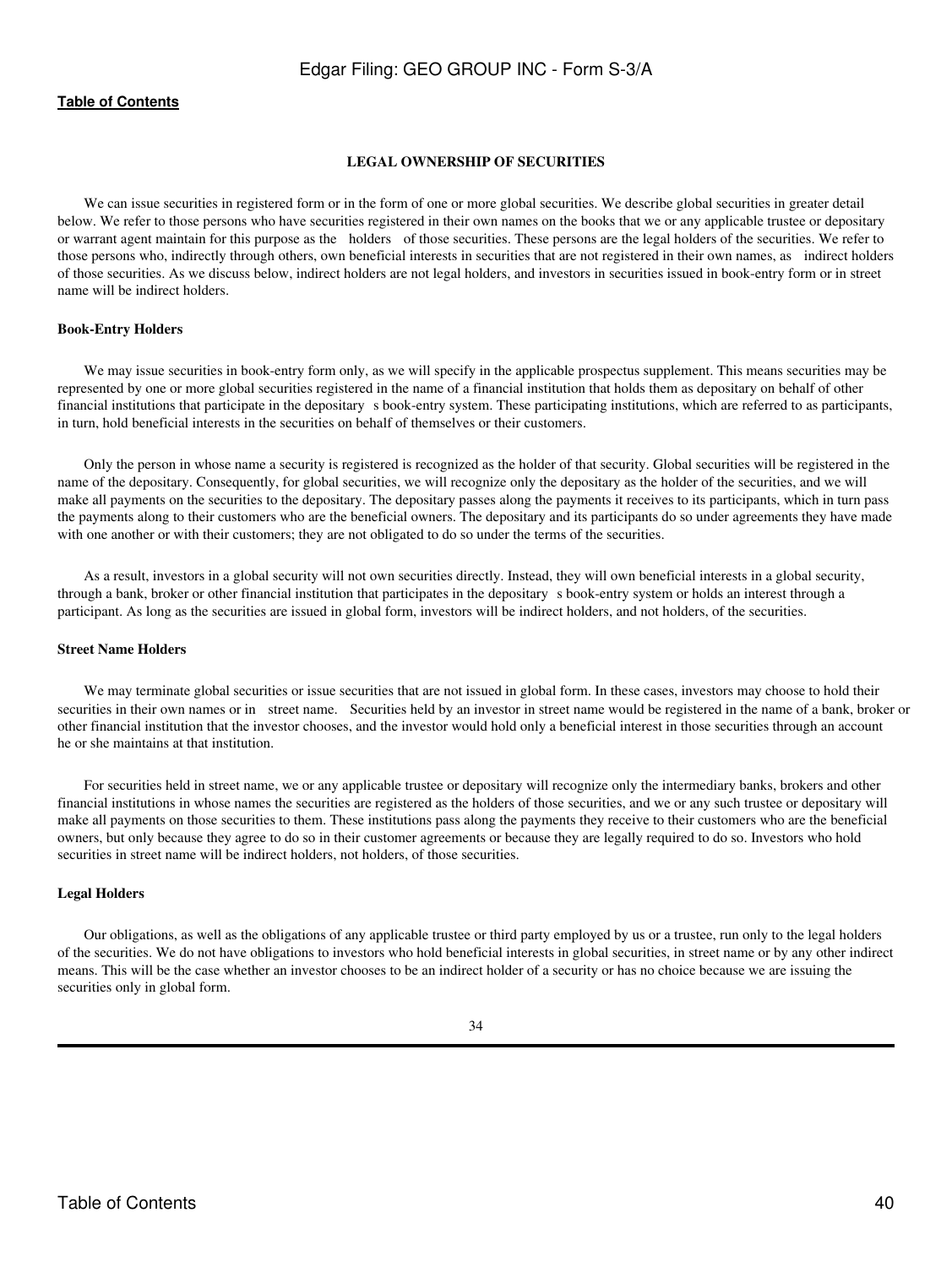## **[Table of Contents](#page-4-0)**

For example, once we make a payment or give a notice to the holder, we have no further responsibility for the payment or notice, even if that holder is required, under agreements with its participants or customers or by law, to pass it along to the indirect holders, but does not do so. Similarly, we may want to obtain the approval of the holders to amend an indenture, to relieve us of the consequences of default or of our obligation to comply with a particular provision of an indenture, or for other purposes. In such an event, we would seek approval only from the holders, and not the indirect holders, of the securities. Whether and how the holders contact the indirect holders is up to the holders.

#### **Special Considerations For Indirect Holders**

If you hold securities through a bank, broker or other financial institution, either in book-entry form because the securities are represented by one or more global securities or in street name, you should check with your own institution to find out:

how it handles securities payments and notices;

whether it imposes fees or charges;

how it would handle a request for the holders consent, if ever required;

 whether and how you can instruct it to send you securities registered in your own name so you can be a holder, if that is permitted in the future;

 how it would exercise rights under the securities if there were a default or other event triggering the need for holders to act to protect their interests; and

if the securities are global securities, how the depositary s rules and procedures will affect these matters.

#### **Global Securities**

A global security is a security that represents one or any other number of individual securities held by a depositary. Generally, all securities represented by the same global securities will have the same terms.

Each security issued in book-entry form will be represented by a global security that we issue to, deposit with and register in the name of a financial institution or its nominee that we select. The financial institution that we select for this purpose is called the depositary. Unless we specify otherwise in the applicable prospectus supplement, DTC will be the depositary for all global securities issued under this prospectus.

A global security may not be transferred to or registered in the name of anyone other than the depositary, its nominee or a successor depositary, unless special termination situations arise. We describe those situations below under Special Situations when a Global Security will be Terminated. As a result of these arrangements, the depositary, or its nominee, will be the sole registered owner and holder of all securities represented by a global security, and investors will be permitted to own only beneficial interests in a global security. Beneficial interests must be held by means of an account with a broker, bank or other financial institution that in turn has an account with the depositary or with another institution that does. Thus, an investor whose security is represented by a global security will not be a holder of the security, but only an indirect holder of a beneficial interest in the global security.

If the prospectus supplement for a particular security indicates that the security will be issued as a global security, then the security will be represented by a global security at all times unless and until the global security is terminated. If termination occurs, we may issue the securities through another book-entry clearing system or decide that the securities may no longer be held through any book-entry clearing system.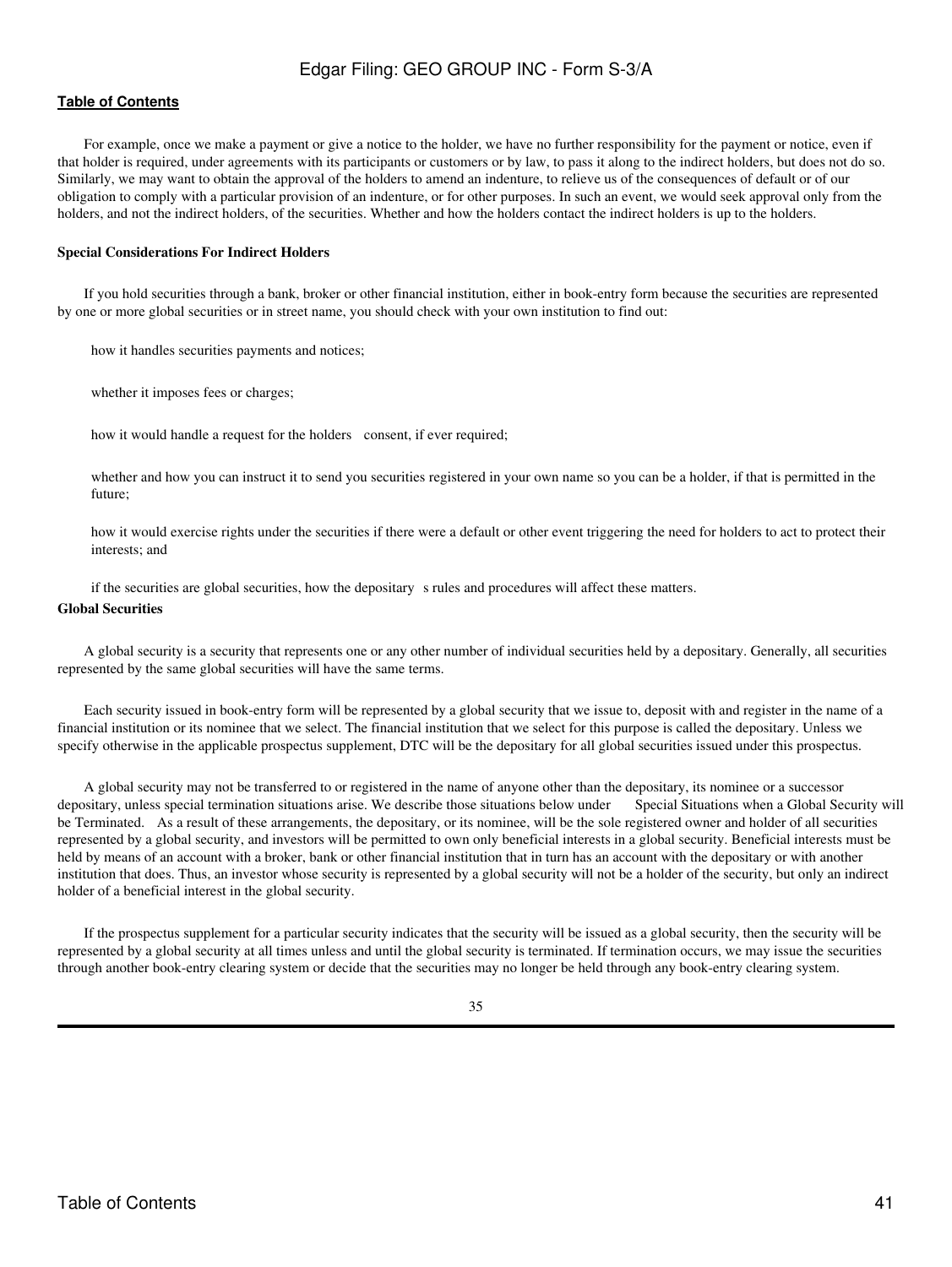## **[Table of Contents](#page-4-0)**

## **Special Considerations for Global Securities**

As an indirect holder, an investor s rights relating to a global security will be governed by the account rules of the investor s financial institution and of the depositary, as well as general laws relating to securities transfers. We do not recognize an indirect holder as a holder of securities and instead deal only with the depositary that holds the global security.

If securities are issued only as global securities, an investor should be aware of the following:

 An investor cannot cause the securities to be registered in his or her name, and cannot obtain non-global certificates for his or her interest in the securities, except in the special situations we describe below;

 An investor will be an indirect holder and must look to his or her own bank or broker for payments on the securities and protection of his or her legal rights relating to the securities, as we describe above;

 An investor may not be able to sell interests in the securities to some insurance companies and to other institutions that are required by law to own their securities in non-book-entry form;

 An investor may not be able to pledge his or her interest in the global security in circumstances where certificates representing the securities must be delivered to the lender or other beneficiary of the pledge in order for the pledge to be effective;

The depositary s policies, which may change from time to time, will govern payments, transfers, exchanges and other matters relating to an investor s interest in the global security. We and any applicable trustee have no responsibility for any aspect of the depositary s actions or for its records of ownership interests in the global security. We and the trustee also do not supervise the depositary in any way;

 The depositary may, and we understand that DTC will, require that those who purchase and sell interests in the global security within its book-entry system use immediately available funds, and your broker or bank may require you to do so as well; and

Financial institutions that participate in the depositary s book-entry system, and through which an investor holds its interest in the global security, may also have their own policies affecting payments, notices and other matters relating to the securities. There may be more than one financial intermediary in the chain of ownership for an investor. We do not monitor and are not responsible for the actions of any of those intermediaries.

#### **Special Situations When a Global Security will be Terminated**

In a few special situations described below, a global security will terminate and interests in it will be exchanged for physical certificates representing those interests. After that exchange, the choice of whether to hold securities directly or in street name will be up to the investor. Investors must consult their own banks or brokers to find out how to have their interests in securities transferred to their own names, so that they will be direct holders.

We have described the rights of holders and street name investors above. A global security will terminate when the following special situations occur:

 if the depositary notifies us that it is unwilling, unable or no longer qualified to continue as depositary for that global security and we do not appoint another institution to act as depositary within 90 days;

if we notify any applicable trustee that we wish to terminate that global security; or

 if an event of default has occurred with regard to securities represented by that global security and the default has not been cured or waived.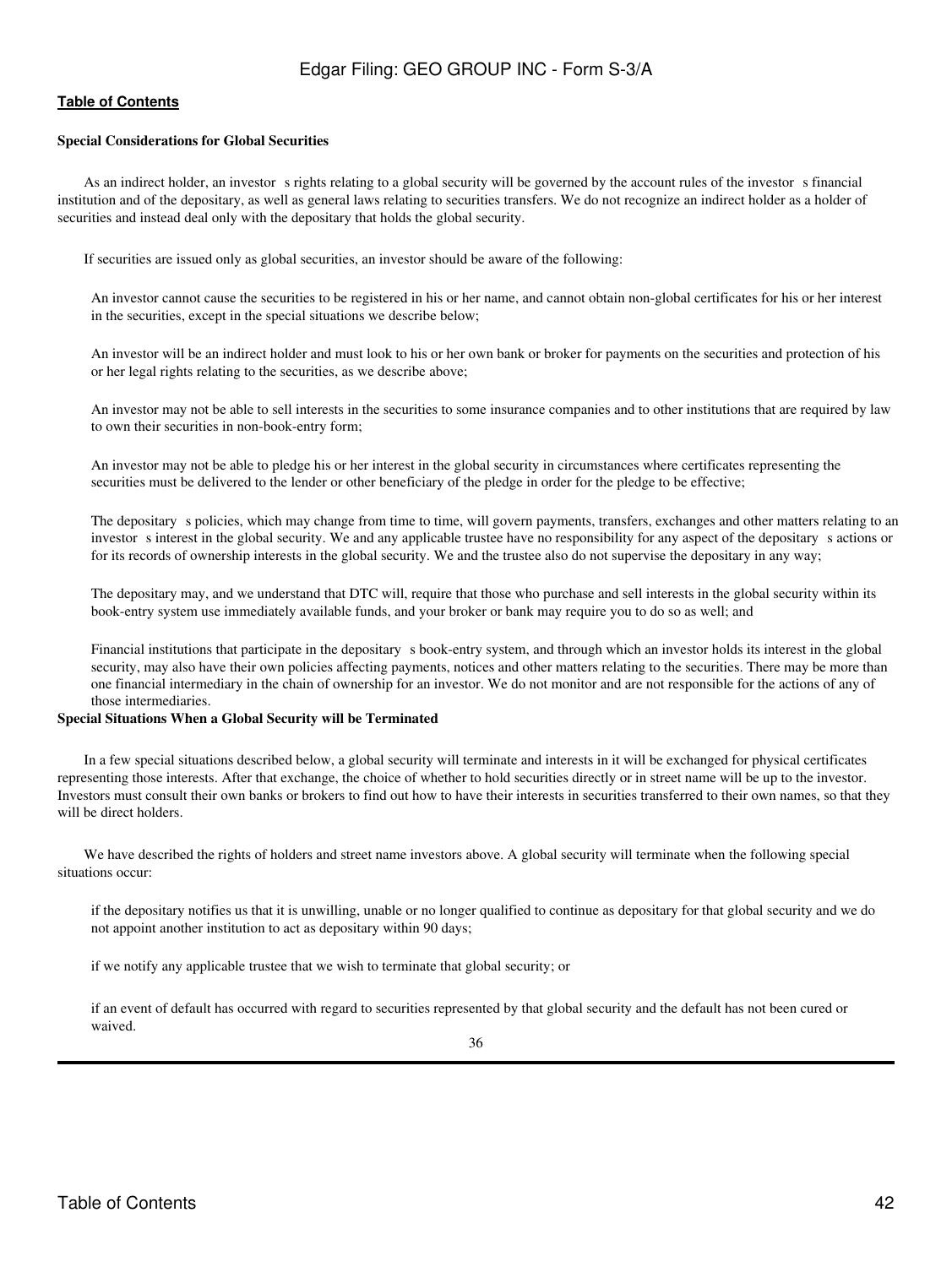### **[Table of Contents](#page-4-0)**

<span id="page-42-0"></span>The prospectus supplement may also list additional situations for terminating a global security that would apply only to the particular series of securities covered by the prospectus supplement. When a global security terminates, the depositary, and not we or any applicable trustee, is responsible for deciding the names of the institutions that will be the initial direct holders.

## **PLAN OF DISTRIBUTION**

We may sell the securities described in this prospectus from time to time in one or more transactions:

to purchasers directly;

to underwriters for public offering and sale by them;

through agents;

through dealers; or

through a combination of any of the foregoing methods of sale.

We may distribute the securities from time to time in one or more transactions at:

a fixed price or prices, which may be changed;

market prices prevailing at the time of sale;

prices related to such prevailing market prices; or

negotiated prices.

#### **Direct Sales**

We may sell the securities directly to institutional investors or others. A prospectus supplement will describe the terms of any sale of securities we are offering hereunder.

#### **To Underwriters**

The applicable prospectus supplement will name any underwriter involved in a sale of securities. Underwriters may offer and sell securities at a fixed price or prices, which may be changed, or from time to time at market prices or at negotiated prices. Underwriters may be deemed to have received compensation from us from sales of securities in the form of underwriting discounts or commissions and may also receive commissions from purchasers of securities for whom they may act as agent.

Underwriters may sell securities to or through dealers, and such dealers may receive compensation in the form of discounts, concessions or commissions from the underwriters and/or commissions (which may be changed from time to time) from the purchasers for whom they may act as agent.

Unless otherwise provided in a prospectus supplement, the obligations of any underwriters to purchase securities or any series of securities will be subject to certain conditions precedent, and the underwriters will be obligated to purchase all such securities if any are purchased.

#### **Through Agents and Dealers**

We will name any agent involved in a sale of securities, as well as any commissions payable by us to such agent, in a prospectus supplement. Unless we indicate differently in the prospectus supplement, any such agent will be acting on a reasonable efforts basis for the period of its appointment.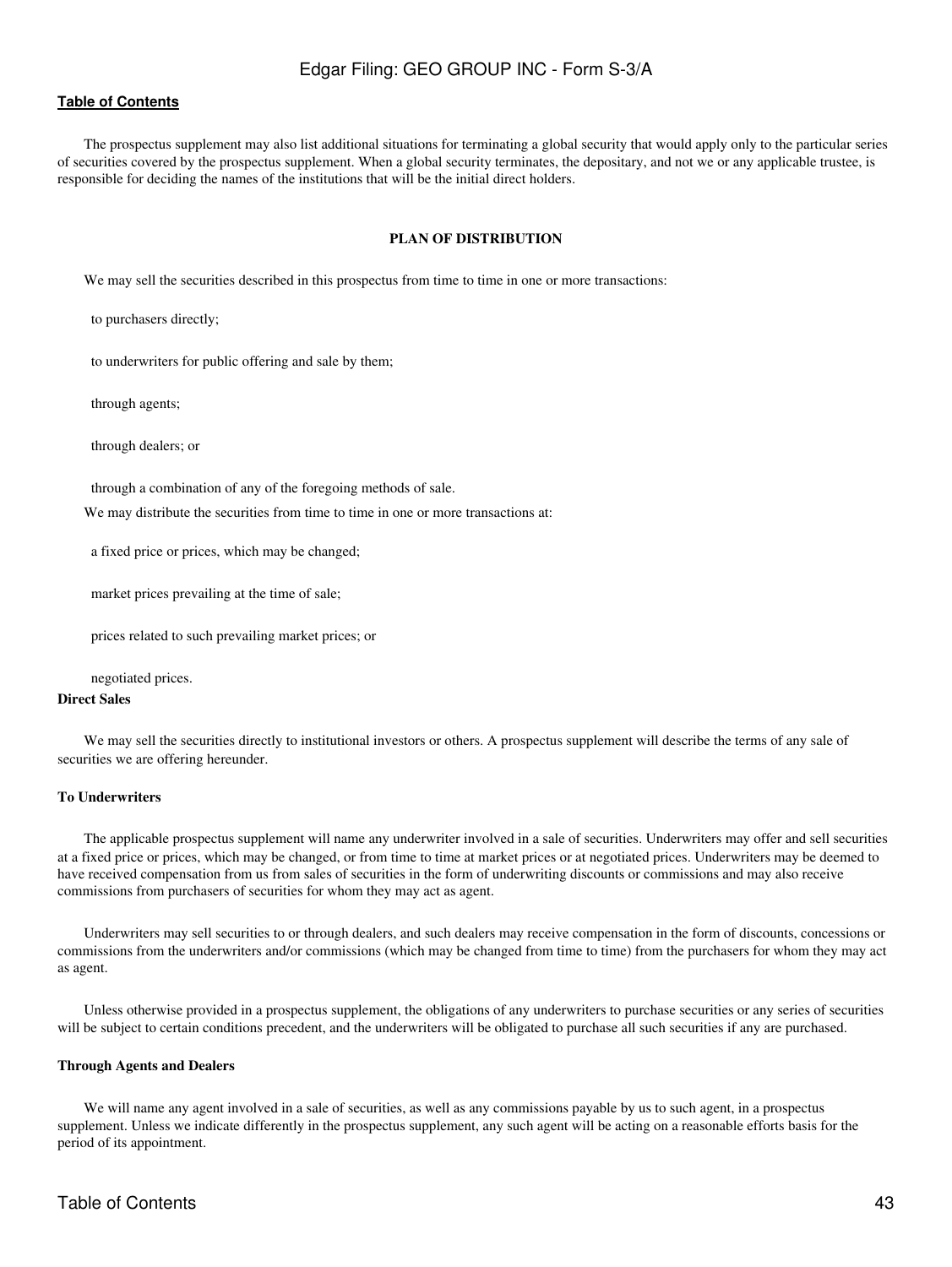If we utilize a dealer in the sale of the securities being offered pursuant to this prospectus, we will sell the securities to the dealer, as principal. The dealer may then resell the securities to the public at varying prices to be determined by the dealer at the time of resale.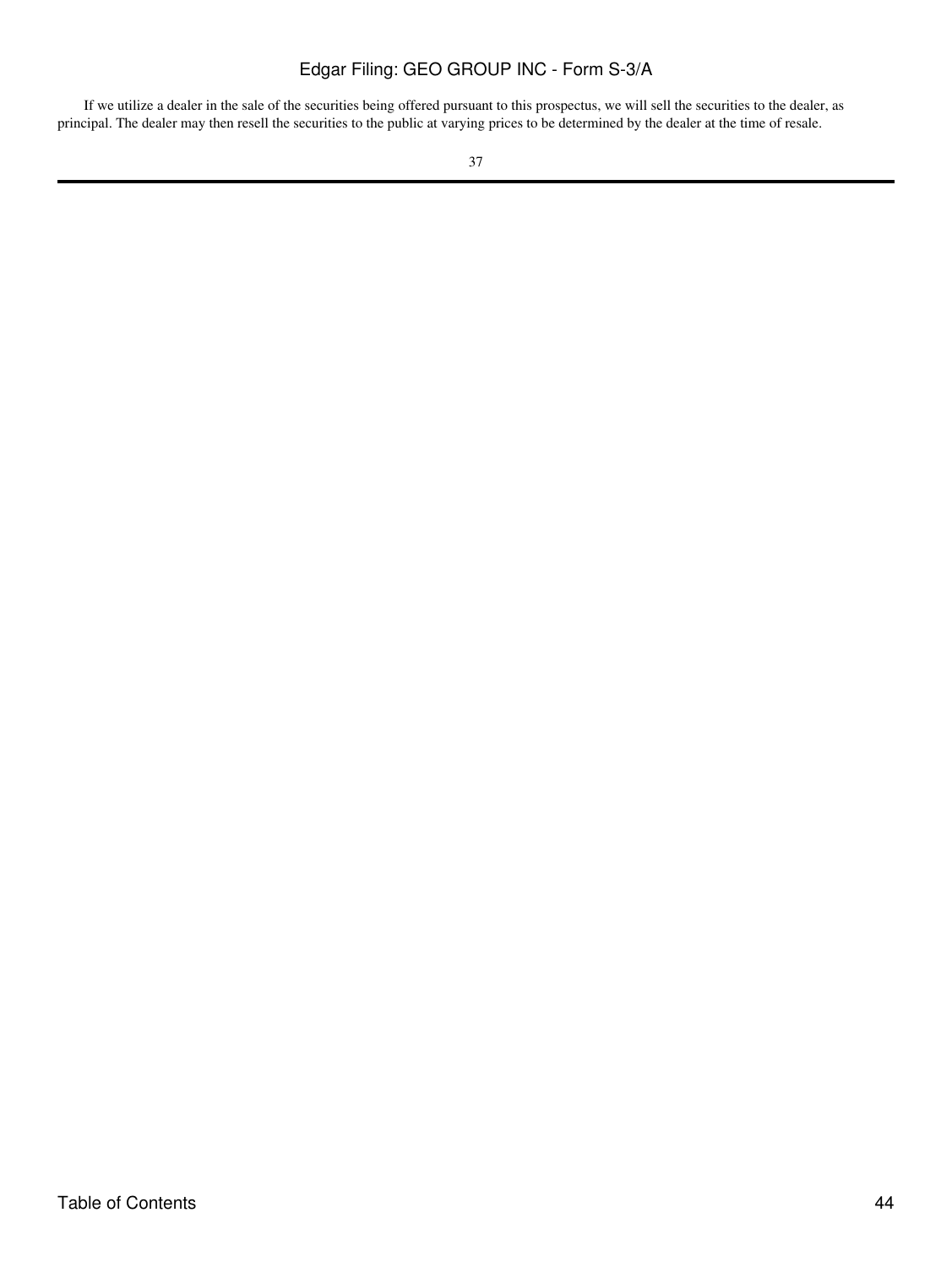### **[Table of Contents](#page-4-0)**

#### **Delayed Delivery Contracts**

If we so specify in the applicable prospectus supplement, we will authorize underwriters, dealers and agents to solicit offers by certain institutions to purchase securities pursuant to contracts providing for payment and delivery on future dates. Such contracts will be subject to only those conditions set forth in the applicable prospectus supplement.

The underwriters, dealers and agents will not be responsible for the validity or performance of the contracts. We will set forth in the prospectus supplement relating to the contracts the price to be paid for the securities, the commissions payable for solicitation of the contracts and the date in the future for delivery of the securities.

#### **General Information**

Underwriters, dealers and agents participating in a sale of the securities may be deemed to be underwriters as defined in the Securities Act, and any discounts and commissions received by them and any profit realized by them on resale of the securities may be deemed to be underwriting discounts and commissions, under the Securities Act. We may have agreements with underwriters, dealers and agents to indemnify them against certain civil liabilities, including liabilities under the Securities Act, and to reimburse them for certain expenses.

Underwriters or agents and their associates may be customers of, engage in transactions with or perform services for us or our affiliates in the ordinary course of business.

Unless we indicate differently in a prospectus supplement, we will not list the securities on any securities exchange, other than shares of our common stock. The securities, except for our common stock, will be a new issue of securities with no established trading market. Any underwriters that purchase securities for public offering and sale may make a market in such securities, but such underwriters will not be obligated to do so and may discontinue any market making at any time without notice. We make no assurance as to the liquidity of or the trading markets for any securities offered pursuant to this prospectus.

## **LEGAL MATTERS**

<span id="page-44-0"></span>Akerman Senterfitt, Miami, Florida, will pass on our behalf upon certain legal matters relating to the issuance and sale of the securities.

#### **EXPERTS**

<span id="page-44-1"></span>The consolidated financial statements of The Geo Group Inc., formerly known as Wackenhut Corrections Corporation, as of December 29, 2002 and for the fiscal year then ended appearing in this prospectus and registration statement have been audited by Ernst & Young LLP, independent certified public accountants, as set forth in their report thereon appearing elsewhere herein, and are included in reliance upon such report given on the authority of such firm as experts in accounting and auditing.

The consolidated financial statements of Wackenhut Corrections Corporation as of December 30, 2001 and December 31, 2000 and for each of the fiscal years then ended, which are included in this prospectus and registration statement, have been included in reliance on the reports of Arthur Andersen LLP, independent public accountants, given on the authority of that firm as experts in giving said reports. See Risk Factors Our former independent public accountant, Arthur Andersen LLP, has been found guilty of federal obstruction of justice charges and you are unlikely to be able to exercise effective remedies against such firm in any legal action.

The consolidated financial statements of Premier Custodial Group Limited as of and for the fiscal years ended December 31, 2002, 2001 and 2000, appearing in this prospectus and registration statement have been audited by Ernst  $\&$  Young LLP, independent auditors, as set forth in their report thereon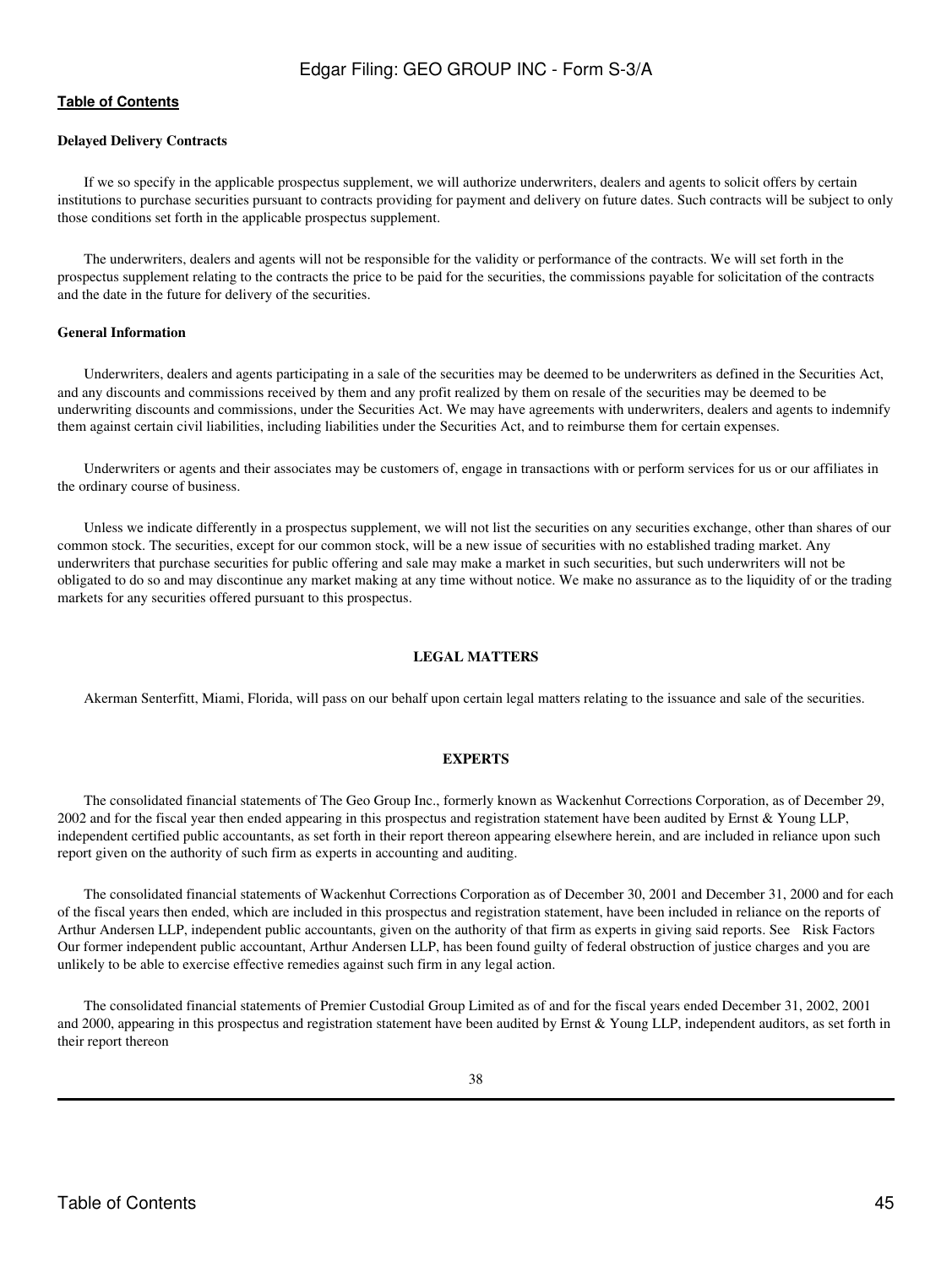<span id="page-45-0"></span>appearing elsewhere herein, and are included in reliance upon such report given on the authority of such firm as experts in accounting and auditing.

#### **WHERE YOU CAN FIND MORE INFORMATION**

#### **Available Information**

We file annual, quarterly and current reports, proxy statements and other information with the SEC. You may read and copy such material at the SEC s Public Reference Room at 450 Fifth Street, N.W., Washington, D.C. 20549. Please call the SEC at 1-800-SEC-0330 for further information on the public reference room. You may also obtain copies of this information by mail from the SEC s Public Reference Section of the SEC, 450 Fifth Street, N.W., Room 1024, Washington, D.C. 20549, at prescribed rates. You can also find our SEC filings at the SEC s website at *www.sec.gov.* In addition, reports, proxy statements and other information concerning us can be inspected at the NYSE, 20 Broad Street, New York, New York 10005, where our common stock is listed.

#### **Incorporation by Reference**

We are incorporating by reference into this prospectus some information filed by us with the SEC. We are disclosing important information to you by referring you to those documents. The information incorporated by reference is part of this prospectus. We incorporate by reference the following documents listed below that we have filed with the SEC:

our annual report on Form 10-K for the year ended December 29, 2002, filed on March 20, 2003;

our annual report on Form 10-K/A for the year ended December 29, 2002, filed on June 30, 2003;

our annual report on Form 10-K /A-2 for the year ended December 29, 2002, filed on November 10, 2003;

our quarterly report on Form 10-Q for the quarter ended March 30, 2003, filed on May 14, 2003;

our quarterly report on Form 10-Q for the quarter ended June 29, 2003, filed on August 13, 2003;

our quarterly report on Form 10-Q/A for the quarter ended June 29, 2003, filed on November 10, 2003;

our quarterly report on Form 10-Q for the quarter ended September 28, 2003, filed on November 12, 2003;

our current report on Form 8-K, filed on May 8, 2003;

our current report on Form 8-K, filed on July 29, 2003;

our current report on Form 8-K, filed on August 13, 2003;

our current report on Form 8-K, filed on October 27, 2003;

our current report on Form 8-K, filed on October 30, 2003;

our current report on Form 8-K, filed on November 7, 2003;

our current report on Form 8-K/A, filed on November 18, 2003;

our registration statement on Form 8-A, filed on June 27, 1994;

our registration statement on Form 8-A/A, filed on October 30, 2003; and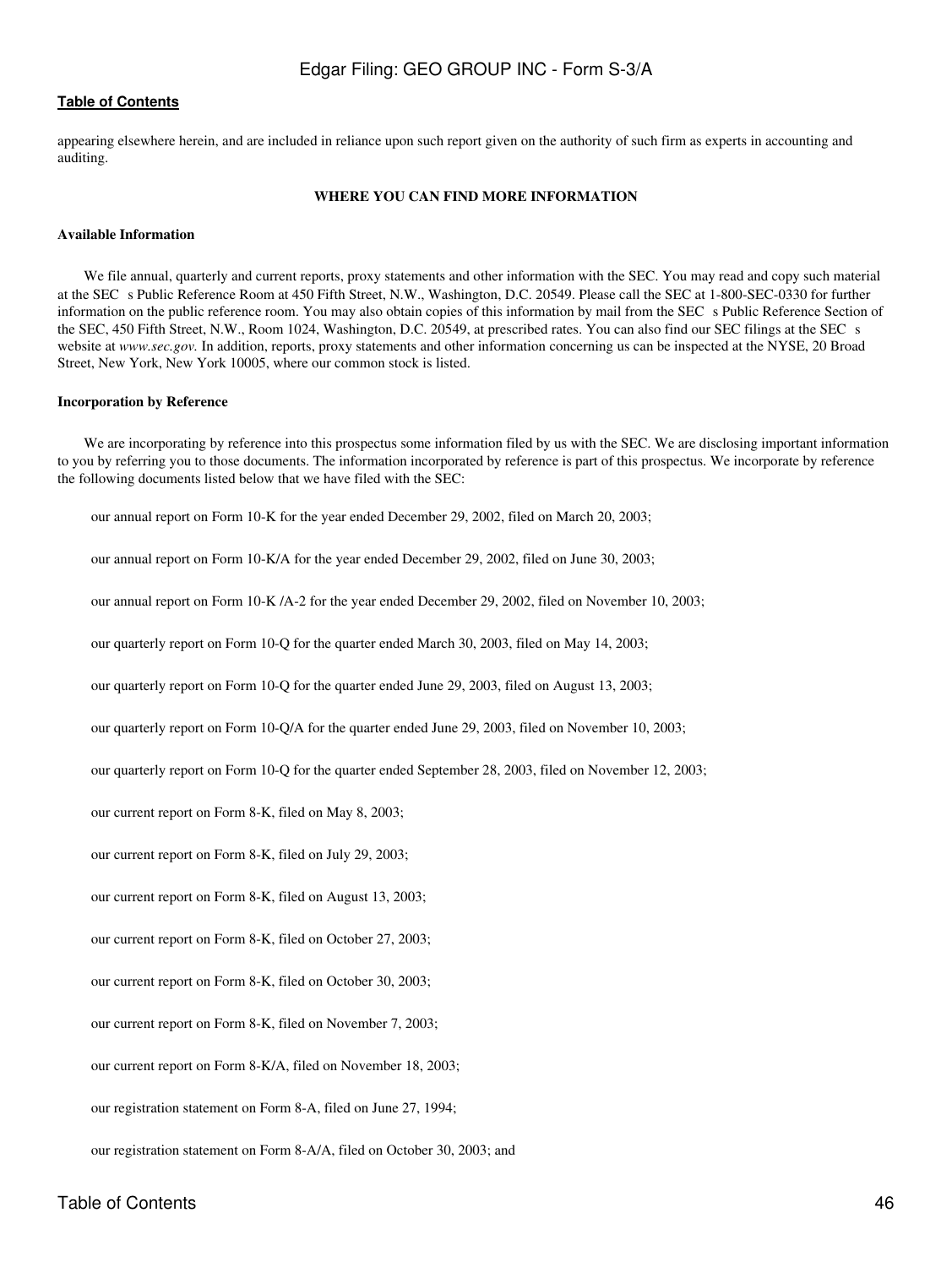our registration statement on Form 8-A, filed on October 30, 2003.

All documents filed by us with the SEC under Sections 13(a), 13(c), 14 and 15(d) of the Exchange Act from the date of this prospectus to the end of the offering of all of the securities being registered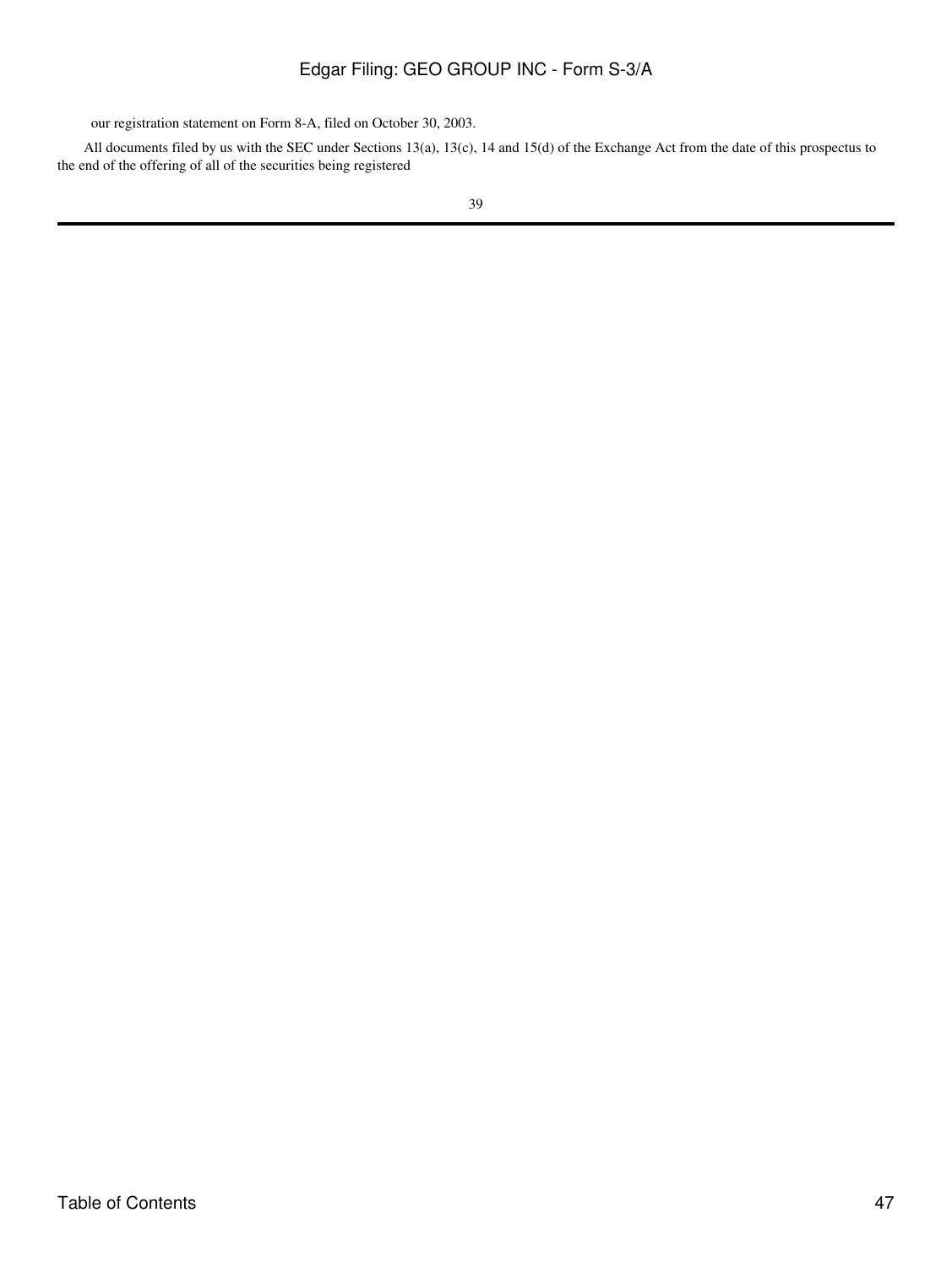under this document (other than current reports deemed furnished and not filed) shall also be deemed to be incorporated by reference and will automatically update information in this prospectus.

Any statements made in this prospectus or in a document incorporated or deemed to be incorporated by reference in this prospectus will be deemed to be modified or superseded for purposes of this prospectus to the extent that a statement contained in this prospectus or in any other subsequently filed document that is also incorporated or deemed to be incorporated by reference in this prospectus modifies or supersedes the statement. Any statement so modified or superseded will not be deemed, except as so modified or superseded, to constitute a part of this prospectus.

We will furnish without charge to you, on written or oral request, a copy of any and all of the documents incorporated by reference, including exhibits to these documents. You should direct any requests for documents to the following address or telephone number:

Manager, Corporate Communications

The GEO Group, Inc. 621 NW 53rd Street, Suite 700 Boca Raton, Florida 33487 (561) 893-0101

| ۰. |                   |  |
|----|-------------------|--|
|    | ٦<br>×<br>×<br>۰, |  |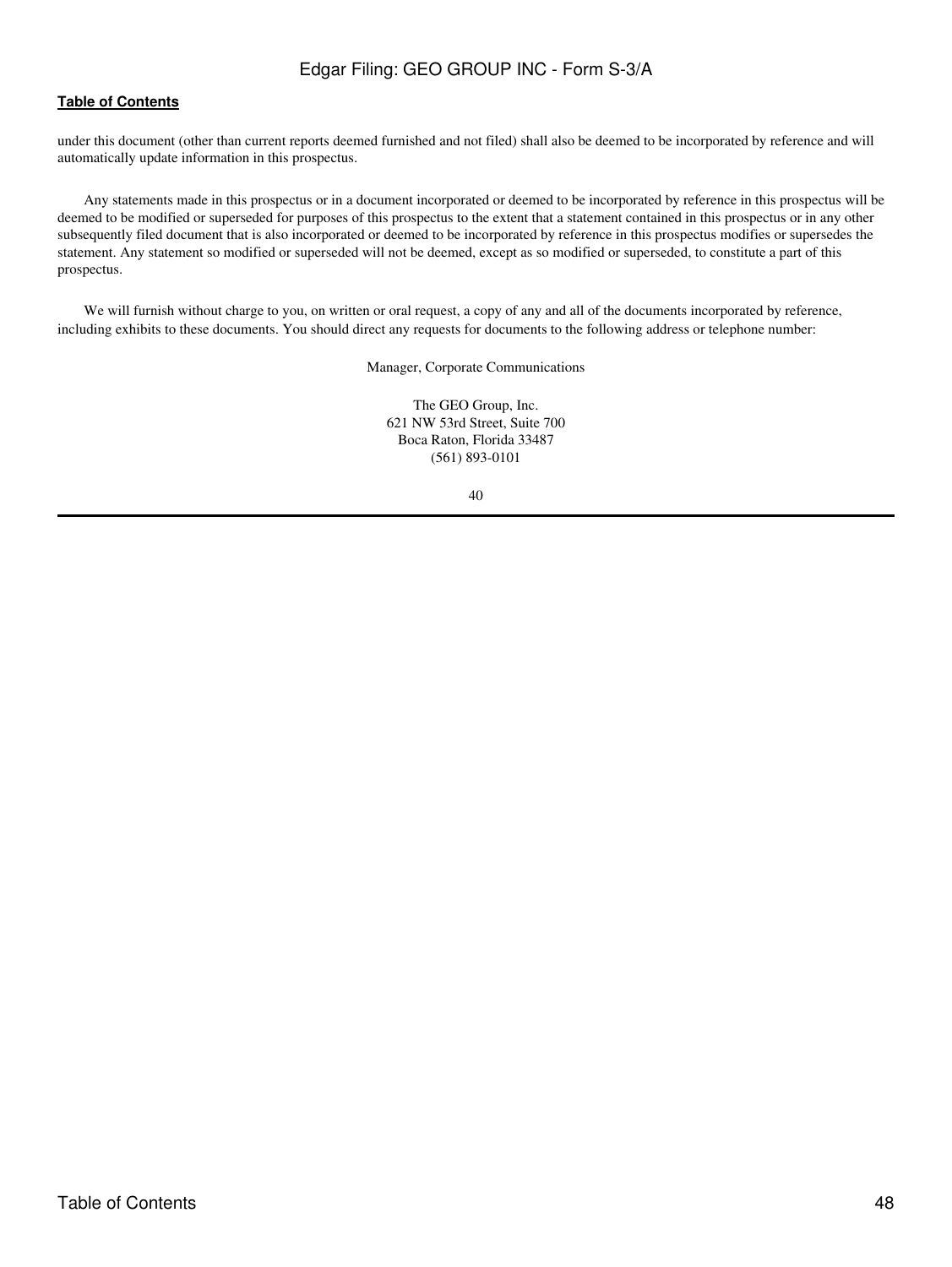## **PART II.**

## **INFORMATION NOT REQUIRED IN PROSPECTUS**

#### <span id="page-48-1"></span><span id="page-48-0"></span>**Item 14.** *Other Expenses of Issuance and Distribution.*

The following table sets forth the costs and expenses, other than underwriting discounts and commissions, if any, all of which will be paid by the registrant, in connection with the offering of the securities being registered. All amounts are estimated, except the SEC registration fee.

| SEC registration fee | \$12,135  |
|----------------------|-----------|
| Accounting fees      | \$150,000 |
| Legal fees           | \$150,000 |
| Printing expenses    | \$65,000  |
| Miscellaneous        | \$102,865 |
|                      |           |
| Total                | \$480,000 |
|                      |           |

All of the above except the Securities and Exchange Commission registration fee are estimated.

#### <span id="page-48-2"></span>**Item 15.** *Indemnification of Directors and Officers.*

*Florida Business Corporation Act.* Section 607.0850(1) of the Florida Business Corporation Act, referred to as the FBCA, provides that a Florida corporation, such as GEO, shall have the power to indemnify any person who was or is a party to any proceeding (other than an action by, or in the right of, the corporation), by reason of the fact that he is or was a director, officer, employee, or agent of the corporation or is or was serving at the request of the corporation as a director, officer, employee, or agent of another corporation, partnership, joint venture, trust, or other enterprise against liability incurred in connection with such proceeding, including any appeal thereof, if he or she acted in good faith and in a manner he or she reasonably believed to be in, or not opposed to, the best interests of the corporation and, with respect to any criminal action or proceeding, had no reasonable cause to believe his or her conduct was unlawful.

Section 607.0850(2) of the FBCA provides that a Florida corporation shall have the power to indemnify any person, who was or is a party to any proceeding by or in the right of the corporation to procure a judgment in its favor by reason of the fact that he or she is or was a director, officer, employee or agent of the corporation or is or was serving at the request of the corporation as a director, officer, employee or agent of another corporation, partnership, joint venture, trust or other enterprise, against expenses and amounts paid in settlement not exceeding, in the judgment of the board of directors, the estimated expense of litigating the proceeding to conclusion, actually and reasonably incurred in connection with the defense or settlement of such proceeding, including any appeal thereof. Such indemnification shall be authorized if such person acted in good faith and in a manner he or she reasonably believed to be in, or not opposed to, the best interests of the corporation, except that no indemnification shall be made under this subsection in respect of any claim, issue, or matter as to which such person shall have been adjudged to be liable unless, and only to the extent that, the court in which such proceeding was brought, or any other court of competent jurisdiction, shall determine upon application that, despite the adjudication of liability but in view of all circumstances of the case, such person is fairly and reasonably entitled to indemnity for such expenses which such court shall deem proper.

Section 607.850 of the FBCA further provides that: (i) to the extent that a director, officer, employee or agent of a corporation has been successful on the merits or otherwise in defense of any proceeding referred to in subsection (1) or subsection (2), or in defense of any proceeding referred to in subsection (1) or subsection (2), or in defense of any claim, issue, or matter therein, he or she shall be indemnified against expenses actually and reasonably incurred by him or her in connection therewith; (ii) indemnification provided pursuant to Section 607.0850 is not exclusive; and (iii) the corporation shall have the power to purchase and maintain insurance on behalf of a director, officer, employee or agent of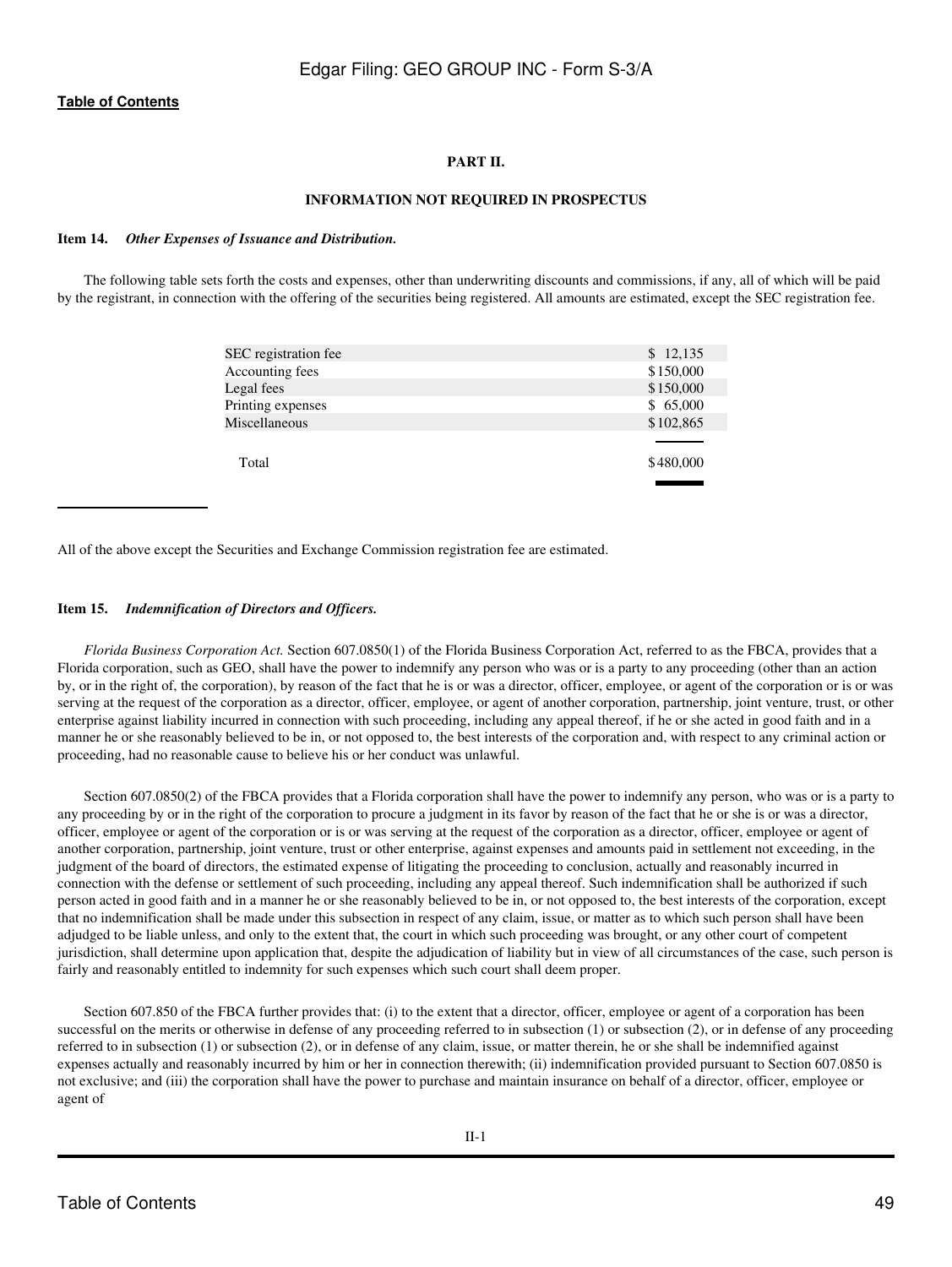## **[Table of Contents](#page-4-0)**

the corporation against any liability asserted against him or her or incurred by him or her in any such capacity or arising out of his or her status as such, whether or not the corporation would have the power to indemnify him or her against such liabilities under Section 607.0850.

Notwithstanding the foregoing, Section 607.0850(7) of the FBCA provides that indemnification or advancement of expenses shall not be made to or on behalf of any director, officer, employee or agent if a judgment or other final adjudication establishes that his or her actions, or omissions to act, were material to the cause of action so adjudicated and constitute: (i) a violation of the criminal law, unless the director, officer employee or agent had reasonable cause to believe his or her conduct was lawful or had no reasonable cause to believe his or her conduct was unlawful; (ii) a transaction from which the director, officer, employee or agent derived an improper personal benefit; (iii) in the case of a director, a circumstance under which the liability provisions regarding unlawful distributions are applicable; or (iv) willful misconduct or a conscious disregard for the best interests of the corporation in a proceeding by or in the right of the corporation to procure a judgment in its favor or in a proceeding by or in the right of a shareholder.

Section 607.0831 of the FBCA provides that a director of a Florida corporation is not personally liable for monetary damages to the corporation or any other person for any statement, vote, decision, or failure to act, regarding corporate management or policy, by a director, unless: (i) the director breached or failed to perform his or her duties as a director; and (ii) the director s breach of, or failure to perform, those duties constitutes: (A) a violation of criminal law, unless the director had reasonable cause to believe his or her conduct was lawful or had no reasonable cause to believe his conduct was unlawful; (B) a transaction from which the director derived an improper personal benefit, either directly or indirectly; (C) a circumstance under which the liability provisions regarding unlawful distributions are applicable; (D) in a proceeding by or in the right of the corporation to procure a judgment in its favor or by or in the right of a shareholder, conscious disregard for the best interest of the corporation, or willful misconduct; or (E) in a proceeding by or in the right of someone other than the corporation or a shareholder, recklessness or an act or omission which was committed in bad faith or with malicious purpose or in a manner exhibiting wanton and willful disregard of human rights, safety, or property.

*Bylaws.* GEO s bylaws provide that GEO shall indemnify every person who was or is a party or is or was threatened to be made a party to any action, suit or proceeding, whether civil, criminal, administrative or investigative by reason of the fact he is or was a director, officer, employee, or agent, or is or was serving at the request of GEO as a director, officer, employee, agent or trustee of another corporation, partnership, joint venture, trust, employee benefit plan or other enterprise, against expenses (including attorneys fees), judgments, fines and amounts paid in settlement, actually and reasonably incurred by him in connection with such action, suit or proceeding (except in such cases involving gross negligence or willful misconduct), in the performance of their duties to the full extent permitted by applicable law. Such indemnification may, in the discretion of GEO s board of directors, include advances of his expenses in advance of final disposition subject to the provisions of applicable law. GEO s bylaws further provide that such right of indemnification shall not be exclusive of any right to which any director, officer, employee, agent or controlling shareholder of GEO may be entitled as a matter of law.

II-2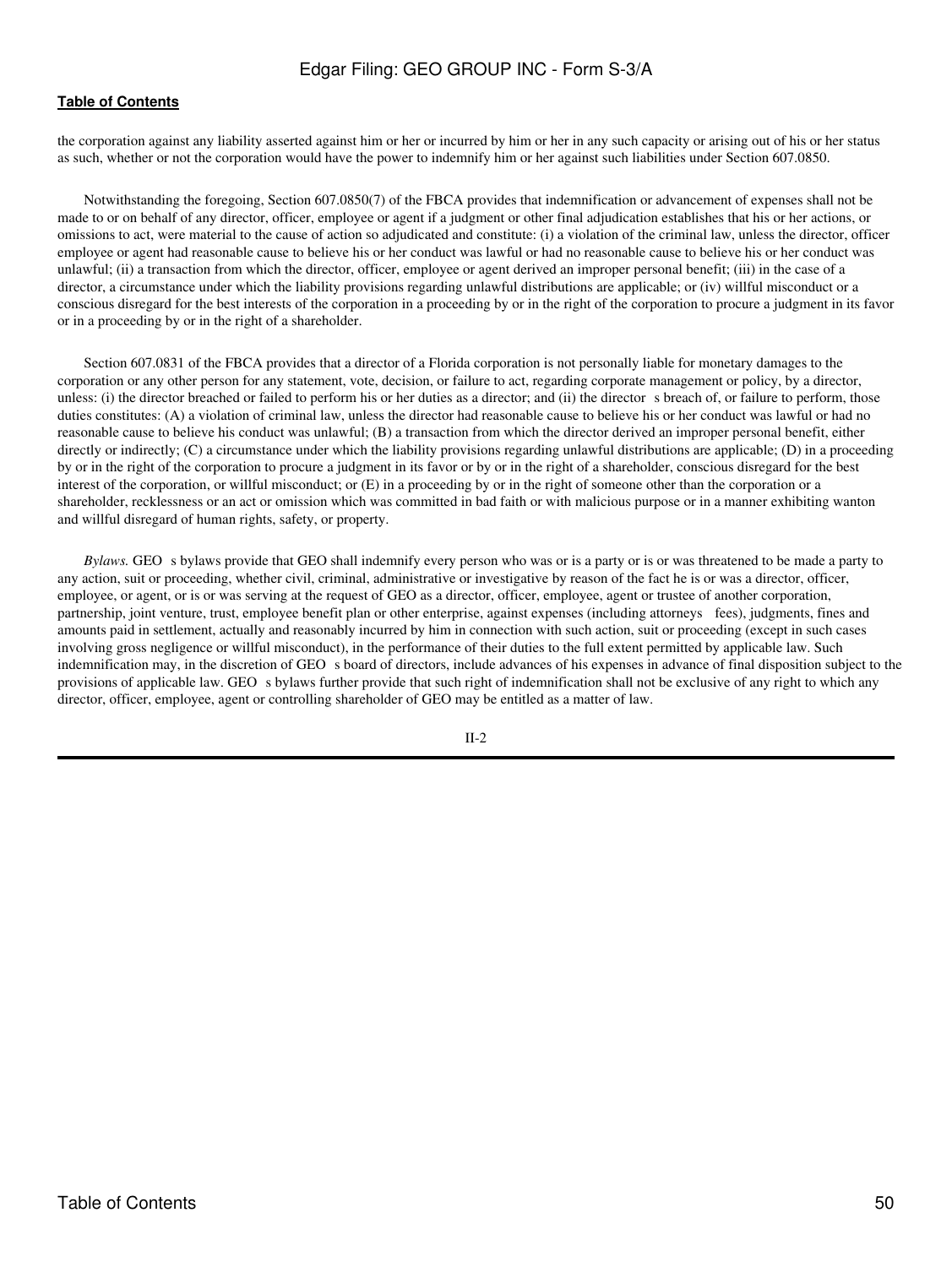## <span id="page-50-0"></span>**Item 16.** *Exhibits.*

See the exhibit index attached to this registration statement and incorporated herein by reference.

## <span id="page-50-1"></span>**Item 17.** *Undertakings.*

(a) The undersigned registrant hereby undertakes:

(1) To file, during any period in which offers or sales are being made, a post-effective amendment to this registration statement:

(i) to include any prospectus required by Section  $10(a)(3)$  of the Securities Act;

(ii) to reflect in the prospectus any facts or events arising after the effective date of the registration statement (or the most recent post-effective amendment thereof) which, individually or in the aggregate, represent a fundamental change in the information set forth in the registration statement. Notwithstanding the foregoing, any increase or decrease in volume of securities offered (if the total dollar value of securities offered would not exceed that which was registered) and any deviation from the low or high end of the estimated maximum offering range may be reflected in the form of prospectus filed with the Securities and Exchange Commission pursuant to Rule 424(b) if, in the aggregate, the changes in volume and price represent no more than a 20 percent change in the maximum aggregate offering price set forth in the Calculation of Registration Fee table in the effective registration statement; and

(iii) to include any material information with respect to the plan of distribution not previously disclosed in the registration statement or any material change to such information in the registration statement;

*provided, however,* that (a)(1)(i) and (a)(1)(ii) above do not apply if the information required to be included in a post-effective amendment by those paragraphs is contained in periodic reports filed with or furnished to the Securities and Exchange Commission by the registrant pursuant to Section 13 or Section 15(d) of the Exchange Act that are incorporated by reference in the registration statement.

(2) That, for the purpose of determining any liability under the Securities Act, each such post-effective amendment shall be deemed to be a new registration statement relating to the securities offered therein, and the offering of such securities at that time shall be deemed to be the initial bona fide offering thereof.

(3) To remove from registration by means of post-effective amendment any of the securities being registered which remain unsold at the termination of the offering.

(b) The undersigned registrant hereby undertakes that, for purposes of determining any liability under the Securities Act, each filing of the registrant s annual report pursuant to Section 13(a) or Section 15(d) of the Exchange Act that is incorporated by reference in this registration statement shall be deemed to be a new registration statement relating to the securities offered herein, and the offering of such securities at that time shall be deemed to be the initial bona fide offering thereof.

(c) Insofar as indemnification for liabilities arising under the Securities Act may be permitted to directors, officers and controlling persons of the registrant pursuant to the foregoing provisions or otherwise, the registrant have been advised that in the opinion of the Securities and Exchange Commission such indemnification is against public policy as expressed in the Securities Act and is, therefore, unenforceable. In the event that a claim for indemnification against such liabilities (other than the payment by a registrant of expenses incurred or paid by a director, officer or controlling person in the successful defense of any action, suit or proceeding) is asserted by such director, officer or controlling person in connection with the securities being registered, such registrant will, unless in the opinion of its counsel the matter has been settled by controlling precedent, submit to a court of appropriate jurisdiction the question whether such indemnification by it is against public policy as expressed in the Securities Act and will be governed by the final adjudication of such issue.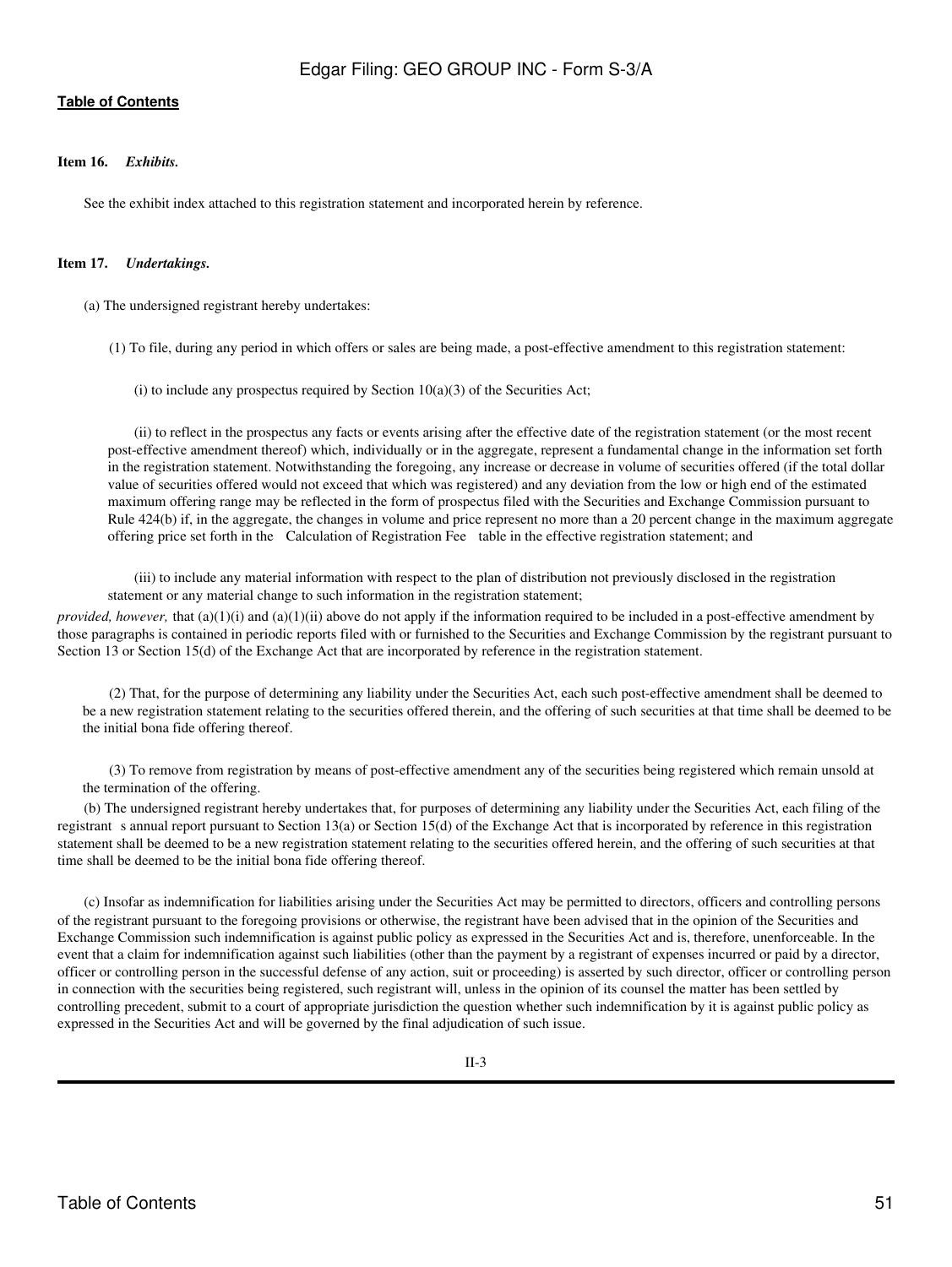(d) The undersigned registrant hereby undertakes to file an application for the purpose of determining the eligibility of the trustees to act under subsection (a) of Section 310 of the Trust Indenture Act in accordance with the rules and regulations prescribed by the Securities and Exchange Commission under Section 305(b) (2) of the Securities Act.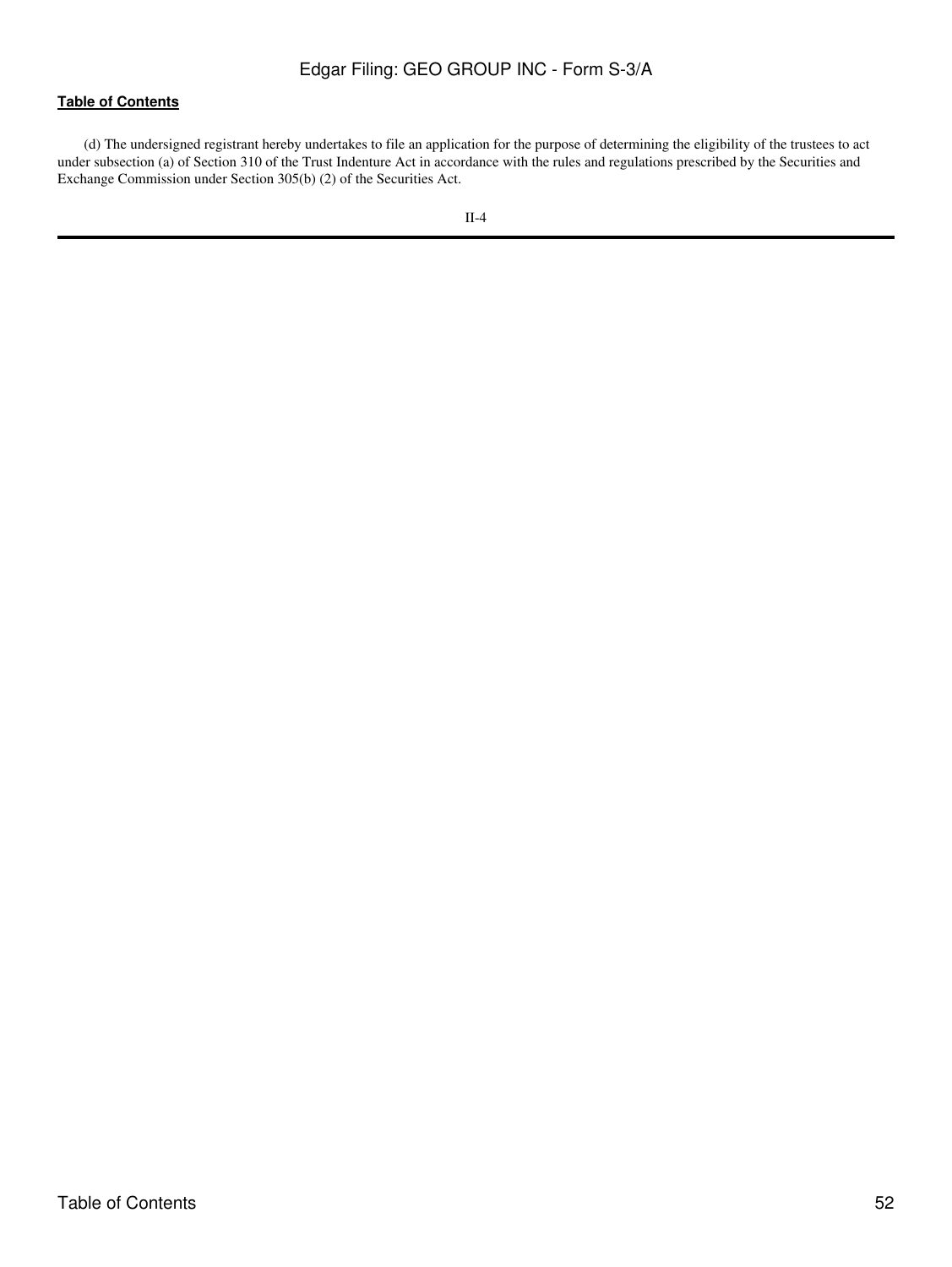## **SIGNATURES**

<span id="page-52-0"></span>Pursuant to the requirements of the Securities Act of 1933, the registrant certifies that it has reasonable grounds to believe that it meets all of the requirements for filing on Form S-3 and has duly caused this registration statement to be signed on its behalf by the undersigned, thereunto duly authorized, in the City of Boca Raton, State of Florida, on the 20th day of January, 2004.

THE GEO GROUP, INC.

By: /s/ JOHN G. O ROURKE

*John G. O Rourke Senior Vice President Finance and Chief Financial Officer*

Pursuant to the requirements of the Securities Act of 1933, this registration statement has been signed by the following persons in the capacities and on the dates indicated:

| <b>Signature</b>            | <b>Title</b>                                                                                | <b>Date</b>      |
|-----------------------------|---------------------------------------------------------------------------------------------|------------------|
| $\ast$                      | Chairman of the Board and Chief<br>Executive Officer (principal                             | January 20, 2004 |
| George C. Zoley             | executive officer)                                                                          |                  |
| /s/ JOHN G. O ROURKE        | Senior Vice President Finance and<br>Chief Financial Officer (principal                     | January 20, 2004 |
| John G. O. Rourke           | financial officer)                                                                          |                  |
| $\ast$<br>Brian R. Evans    | Vice President Accounting and<br>Chief Accounting Officer<br>(principal accounting officer) | January 20, 2004 |
| $\ast$                      | Vice Chairman of the Board,<br>President and Director                                       | January 20, 2004 |
| Wayne H. Calabrese          |                                                                                             |                  |
| $\ast$<br>Norman A. Carlson | Director                                                                                    | January 20, 2004 |
| $\ast$                      |                                                                                             | January 20, 2004 |
| Benjamin R. Civiletti       | Director                                                                                    |                  |
| $\ast$                      | Director                                                                                    | January 20, 2004 |
| Anne N. Foreman             |                                                                                             |                  |
| $\ast$                      | Director                                                                                    | January 20, 2004 |
| G. Fred DiBona, Jr.         |                                                                                             |                  |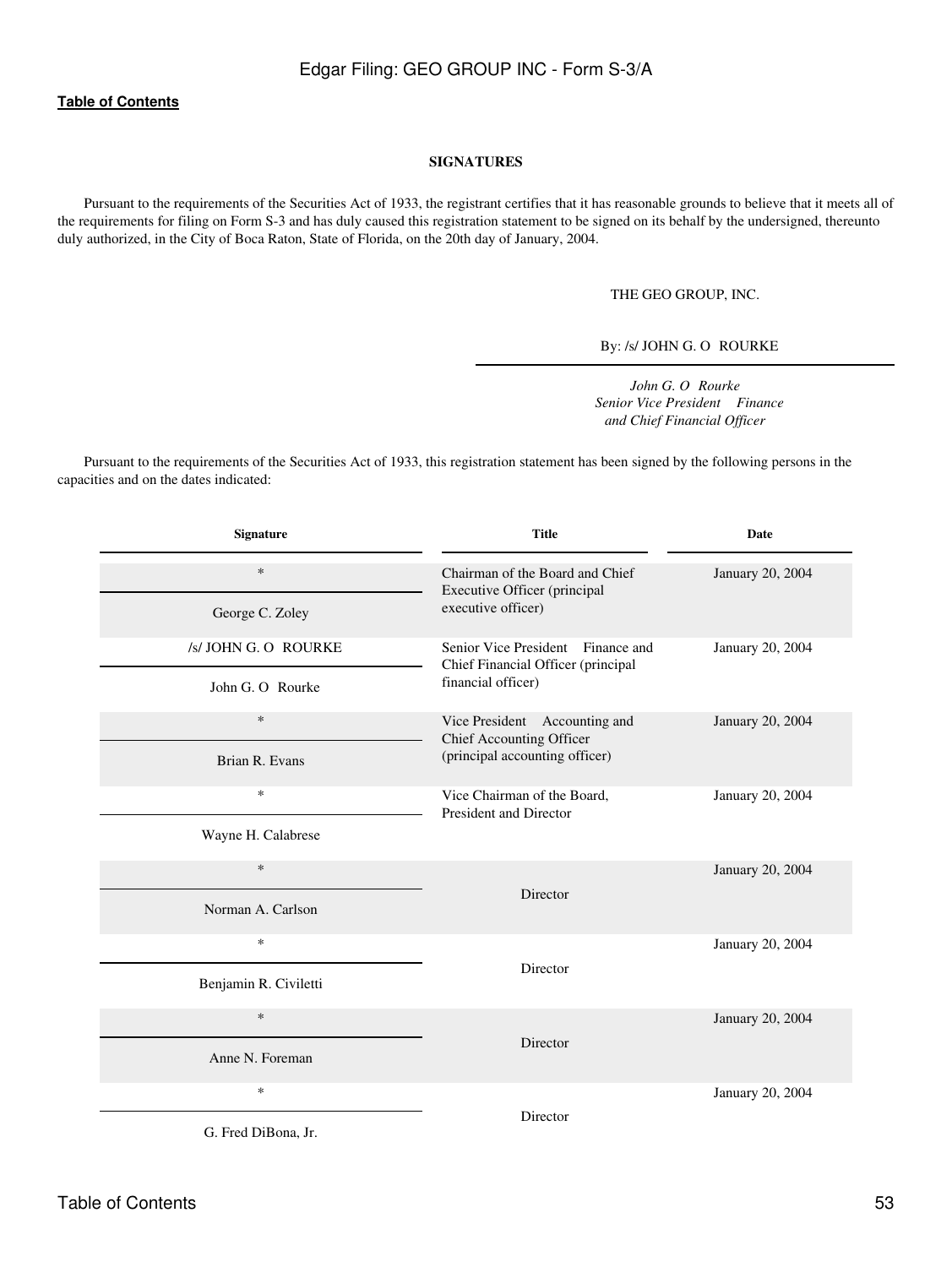| $\ast$<br>Richard H. Glanton         | Director | January 20, 2004 |
|--------------------------------------|----------|------------------|
| * By: /s/ JOHN G. O ROURKE           |          |                  |
| John G. O Rourke<br>Attorney-in-fact |          |                  |
|                                      | $II-5$   |                  |